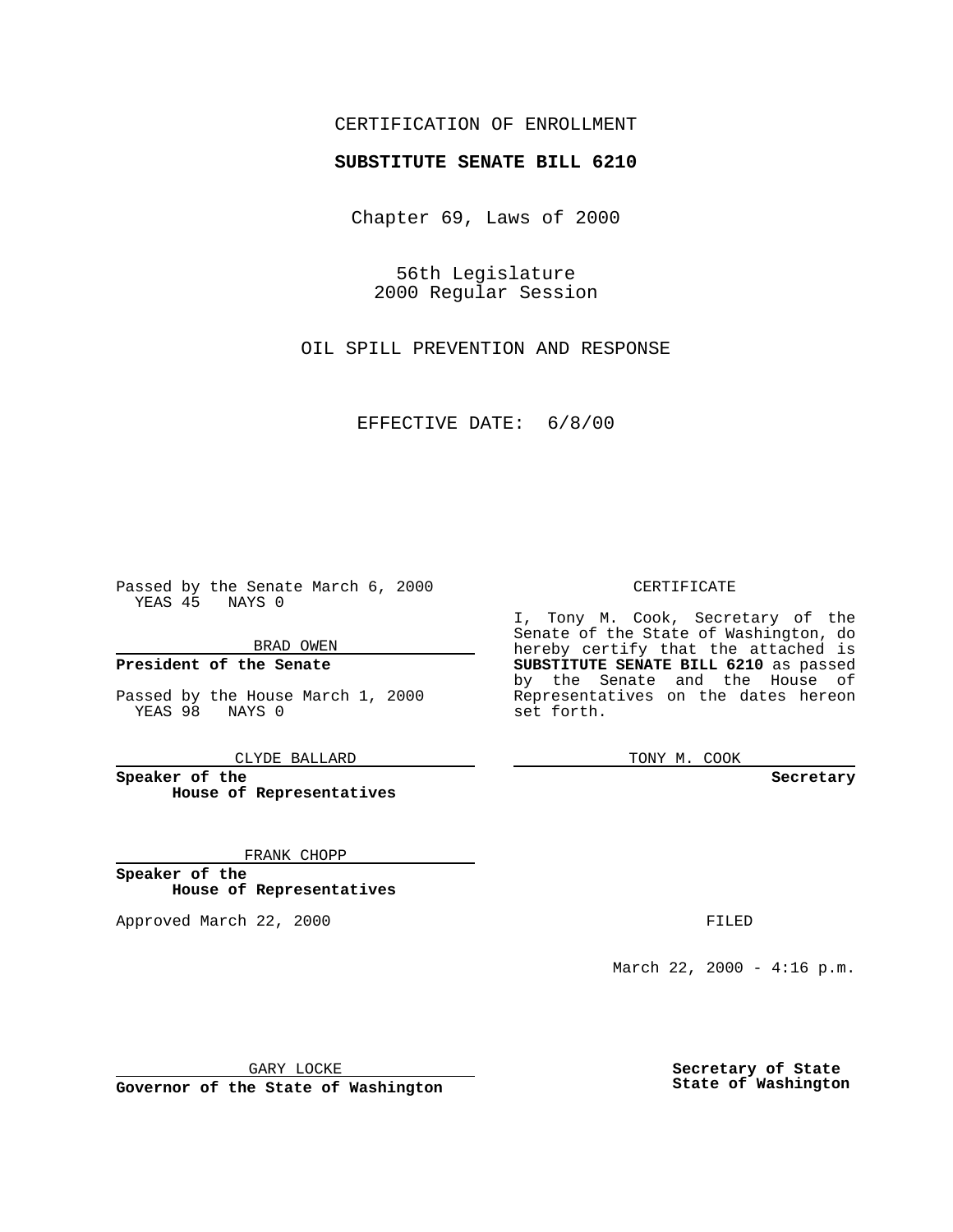## **SUBSTITUTE SENATE BILL 6210** \_\_\_\_\_\_\_\_\_\_\_\_\_\_\_\_\_\_\_\_\_\_\_\_\_\_\_\_\_\_\_\_\_\_\_\_\_\_\_\_\_\_\_\_\_\_\_

\_\_\_\_\_\_\_\_\_\_\_\_\_\_\_\_\_\_\_\_\_\_\_\_\_\_\_\_\_\_\_\_\_\_\_\_\_\_\_\_\_\_\_\_\_\_\_

### AS AMENDED BY THE HOUSE

Passed Legislature - 2000 Regular Session

#### **State of Washington 56th Legislature 2000 Regular Session**

**By** Senate Committee on Environmental Quality & Water Resources (originally sponsored by Senators Fraser, Morton, Eide, Jacobsen, Fairley, Prentice, McAuliffe, Winsley, Franklin, Kline, Spanel and Kohl-Welles)

Read first time 01/26/00.

 AN ACT Relating to technical and clarifying amendments relating to the oil spill prevention and response statutes; amending RCW 88.46.010, 88.46.020, 88.46.030, 88.46.040, 88.46.050, 88.46.060, 88.46.070, 88.46.080, 88.46.090, 88.46.100, 88.46.120, 88.46.160, 88.46.170, 88.46.200, 90.56.010, 90.56.060, 90.56.080, 90.56.100, 90.56.200, 90.56.210, 90.56.370, 90.56.510, 90.56.540, 90.56.560, 82.23B.020, 43.21I.010, 43.21I.030, 43.21I.040, 88.40.011, 88.40.020, 88.40.030, 88.40.040, 90.56.310, and 43.21I.005; creating a new section; decodifying RCW 43.21I.005, 88.46.150, 88.46.924, 88.46.925, and 88.46.927; and repealing RCW 88.46.140, 90.56.903, and 88.46.922.

11 BE IT ENACTED BY THE LEGISLATURE OF THE STATE OF WASHINGTON:

12 **Sec. 1.** RCW 88.46.010 and 1992 c 73 s 18 are each amended to read 13 as follows:

14 Unless the context clearly requires otherwise, the definitions in 15 this section apply throughout this chapter.

16 (1) (("Administrator" means the administrator of the office of 17 marine safety created in RCW 43.211.010.

18  $(2)$ )) "Best achievable protection" means the highest level of 19 protection that can be achieved through the use of the best achievable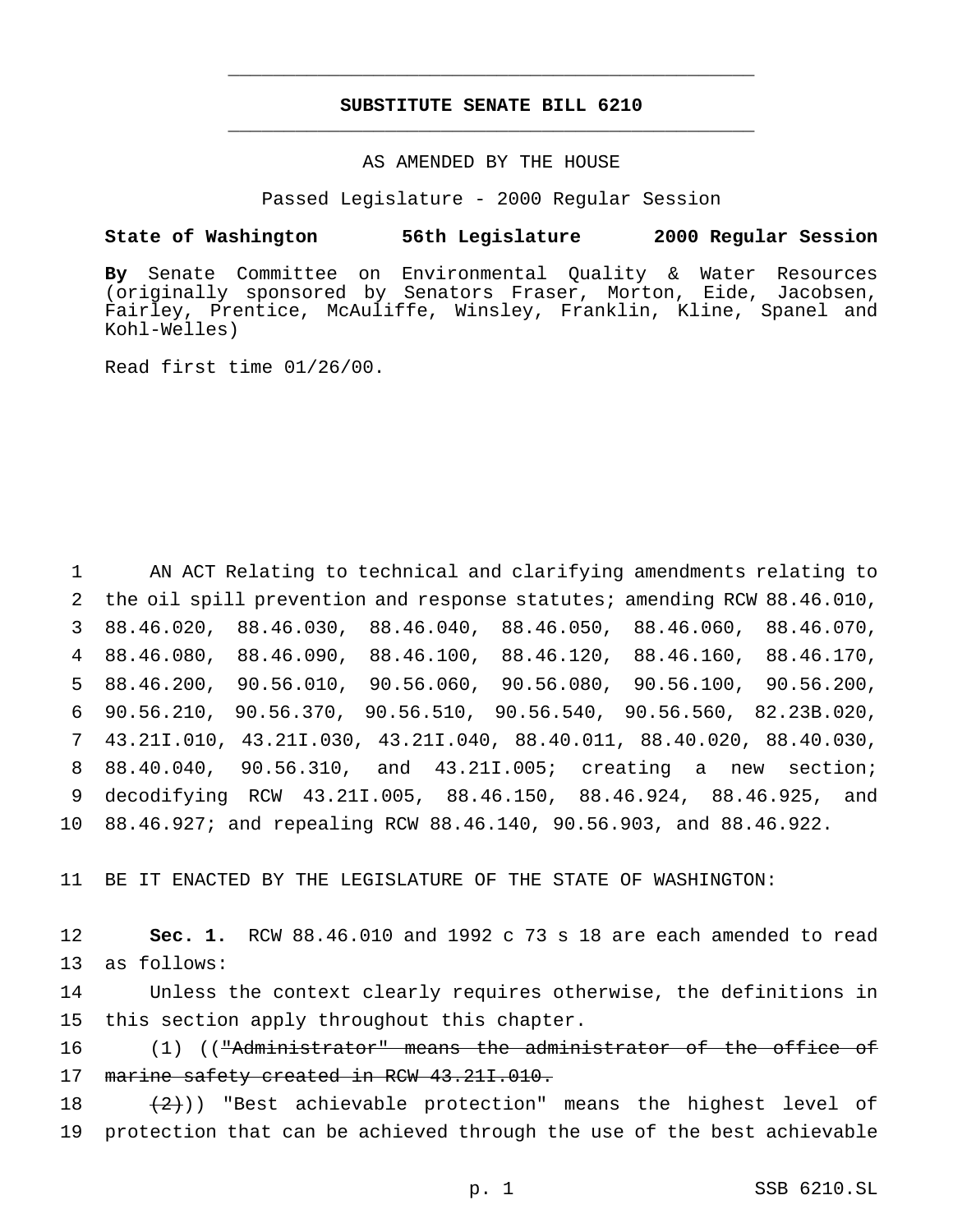technology and those staffing levels, training procedures, and operational methods that provide the greatest degree of protection 3 achievable. The ((administrator's)) director's determination of best achievable protection shall be guided by the critical need to protect the state's natural resources and waters, while considering (a) the additional protection provided by the measures; (b) the technological achievability of the measures; and (c) the cost of the measures.

 $((+3))$   $(2)$  "Best achievable technology" means the technology that provides the greatest degree of protection taking into consideration (a) processes that are being developed, or could feasibly be developed, given overall reasonable expenditures on research and development, and (b) processes that are currently in use. In determining what is best 13 achievable technology, the ((administrator)) director shall consider the effectiveness, engineering feasibility, and commercial availability of the technology.

 $((+4))$  (3) "Cargo vessel" means a self-propelled ship in commerce, other than a tank vessel or a passenger vessel, of three hundred or more gross tons, including but not limited to, commercial fish processing vessels and freighters.

 $((\frac{1}{5}))(4)$  "Bulk" means material that is stored or transported in a loose, unpackaged liquid, powder, or granular form capable of being conveyed by a pipe, bucket, chute, or belt system.

 $((+6))$   $(5)$  "Covered vessel" means a tank vessel, cargo vessel, or passenger vessel.

 $((\langle 7\rangle)(6)$  "Department" means the department of ecology.

26  $((+8))$   $(7)$  "Director" means the director of the department of ecology.

 $((+9))$   $(8)$  "Discharge" means any spilling, leaking, pumping, pouring, emitting, emptying, or dumping.

 $((+10))$   $(9)(a)$  "Facility" means any structure, group of structures, equipment, pipeline, or device, other than a vessel, located on or near the navigable waters of the state that transfers oil in bulk to or from a tank vessel or pipeline, that is used for producing, storing, handling, transferring, processing, or transporting oil in bulk.

 (b) A facility does not include any: (i) Railroad car, motor vehicle, or other rolling stock while transporting oil over the highways or rail lines of this state; (ii) retail motor vehicle motor fuel outlet; (iii) facility that is operated as part of an exempt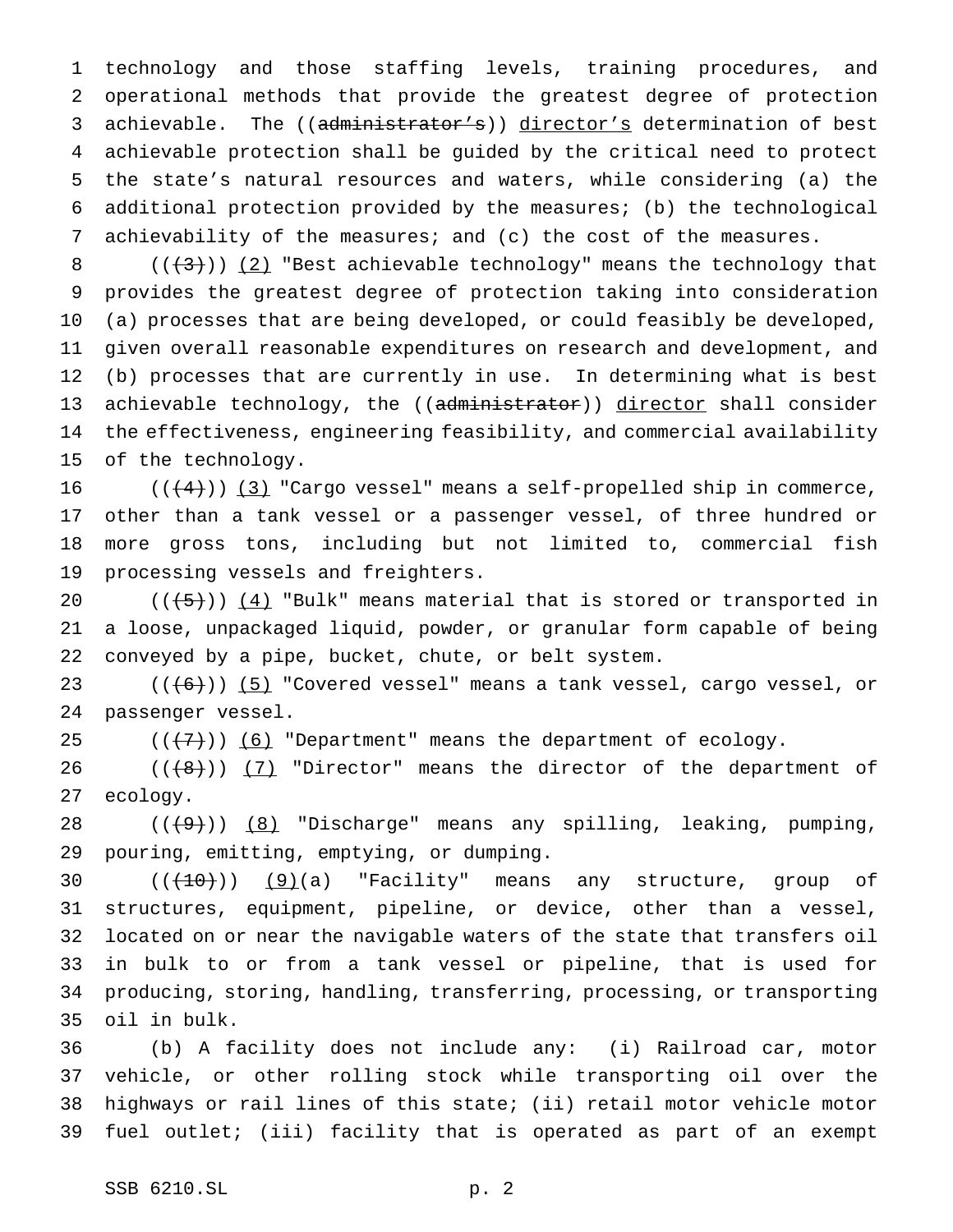agricultural activity as provided in RCW 82.04.330; (iv) underground storage tank regulated by the department or a local government under chapter 90.76 RCW; or (v) marine fuel outlet that does not dispense more than three thousand gallons of fuel to a ship that is not a covered vessel, in a single transaction.

 $((+11))$  (10) "Marine facility" means any facility used for tank vessel wharfage or anchorage, including any equipment used for the purpose of handling or transferring oil in bulk to or from a tank vessel.

 $((+2)^n)(11)$  "Navigable waters of the state" means those waters of the state, and their adjoining shorelines, that are subject to the ebb and flow of the tide and/or are presently used, have been used in the past, or may be susceptible for use to transport intrastate, interstate, or foreign commerce.

15 (( $\{13\}$  "Office" means the office of marine safety established by 16 RCW 43.211.010.

17 (14))) (12) "Oil" or "oils" means any naturally occurring liquid hydrocarbons at atmospheric temperature and pressure coming from the earth, including condensate and natural gasoline, and any fractionation thereof, including, but not limited to, crude oil, petroleum, gasoline, fuel oil, diesel oil, oil sludge, oil refuse, and oil mixed with wastes other than dredged spoil. Oil does not include any substance listed in Table 302.4 of 40 C.F.R. Part 302 adopted August 14, 1989, under section 101(14) of the federal comprehensive environmental response, compensation, and liability act of 1980, as amended by P.L. 99-499.

 $((+15))$   $(13)$  "Offshore facility" means any facility located in, on, or under any of the navigable waters of the state, but does not include a facility any part of which is located in, on, or under any land of the state, other than submerged land. "Offshore facility" does not include a marine facility.

 $((+16))$   $(14)$  "Onshore facility" means any facility any part of which is located in, on, or under any land of the state, other than submerged land, that because of its location, could reasonably be expected to cause substantial harm to the environment by discharging oil into or on the navigable waters of the state or the adjoining shorelines.

 ( $(\frac{17}{17})$ )  $(15)(a)$  "Owner or operator" means (i) in the case of a vessel, any person owning, operating, or chartering by demise, the vessel; (ii) in the case of an onshore or offshore facility, any person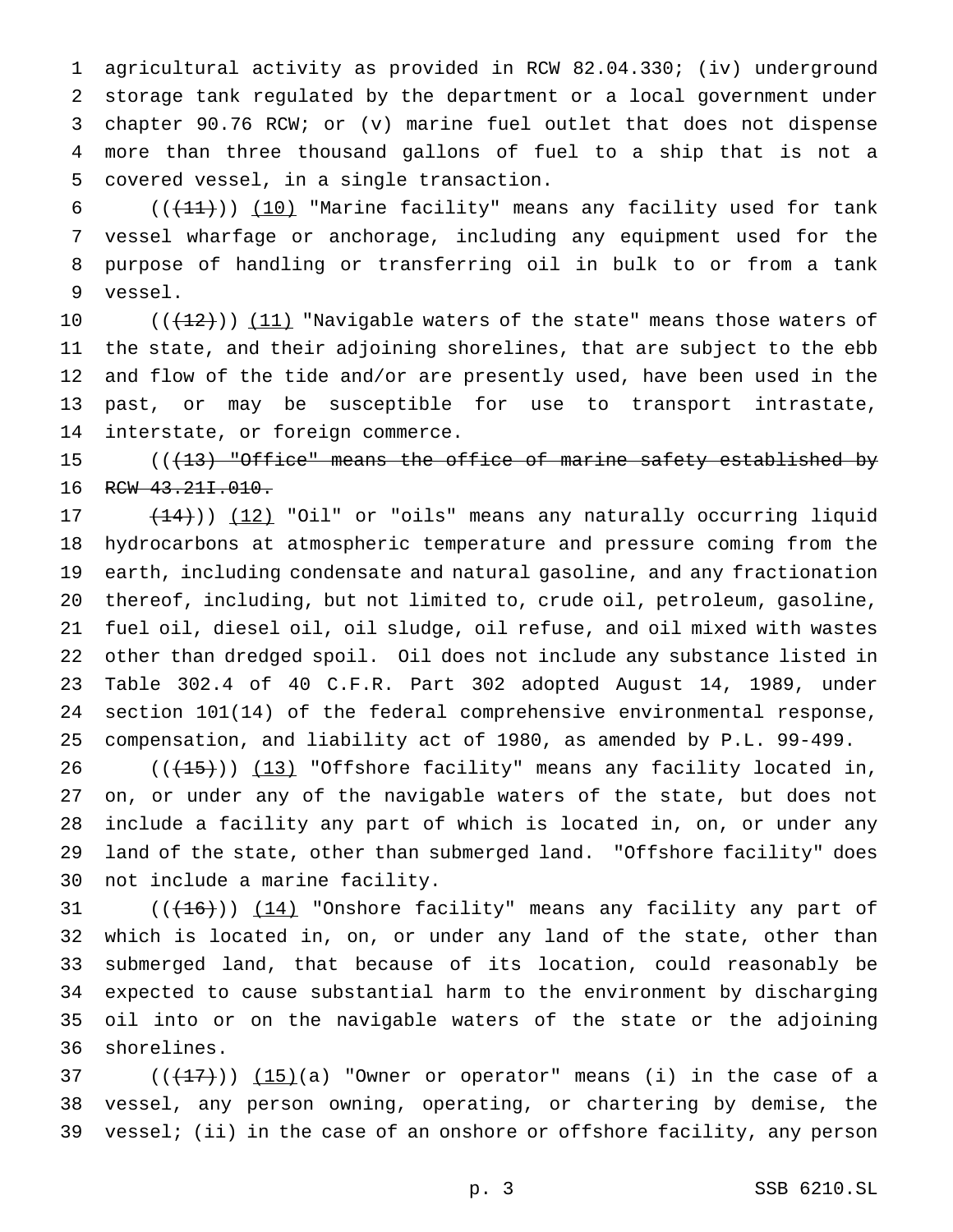owning or operating the facility; and (iii) in the case of an abandoned vessel or onshore or offshore facility, the person who owned or operated the vessel or facility immediately before its abandonment.

 (b) "Operator" does not include any person who owns the land underlying a facility if the person is not involved in the operations of the facility.

7 (( $(18)$ )) (16) "Passenger vessel" means a ship of three hundred or more gross tons with a fuel capacity of at least six thousand gallons carrying passengers for compensation.

10 ((<del>(19)</del>)) (17) "Person" means any political subdivision, government agency, municipality, industry, public or private corporation, copartnership, association, firm, individual, or any other entity whatsoever.

 $((+20))$  (18) "Ship" means any boat, ship, vessel, barge, or other floating craft of any kind.

16  $((+21))$   $(19)$  "Spill" means an unauthorized discharge of oil into the waters of the state.

 $((+22))$   $(20)$  "Tank vessel" means a ship that is constructed or adapted to carry, or that carries, oil in bulk as cargo or cargo residue, and that:

(a) Operates on the waters of the state; or

 (b) Transfers oil in a port or place subject to the jurisdiction of this state.

 ( $(\frac{23}{})$ )  $(21)$  "Waters of the state" includes lakes, rivers, ponds, streams, inland waters, underground water, salt waters, estuaries, tidal flats, beaches and lands adjoining the seacoast of the state, sewers, and all other surface waters and watercourses within the jurisdiction of the state of Washington.

 $((+24))$   $(22)$  "Worst case spill" means: (a) In the case of a vessel, a spill of the entire cargo and fuel of the vessel complicated by adverse weather conditions; and (b) in the case of an onshore or offshore facility, the largest foreseeable spill in adverse weather conditions.

 **Sec. 2.** RCW 88.46.020 and 1991 c 200 s 415 are each amended to read as follows:

 In carrying out the purposes of this chapter, including the 37 adoption of rules for contingency plans, the ((administrator)) director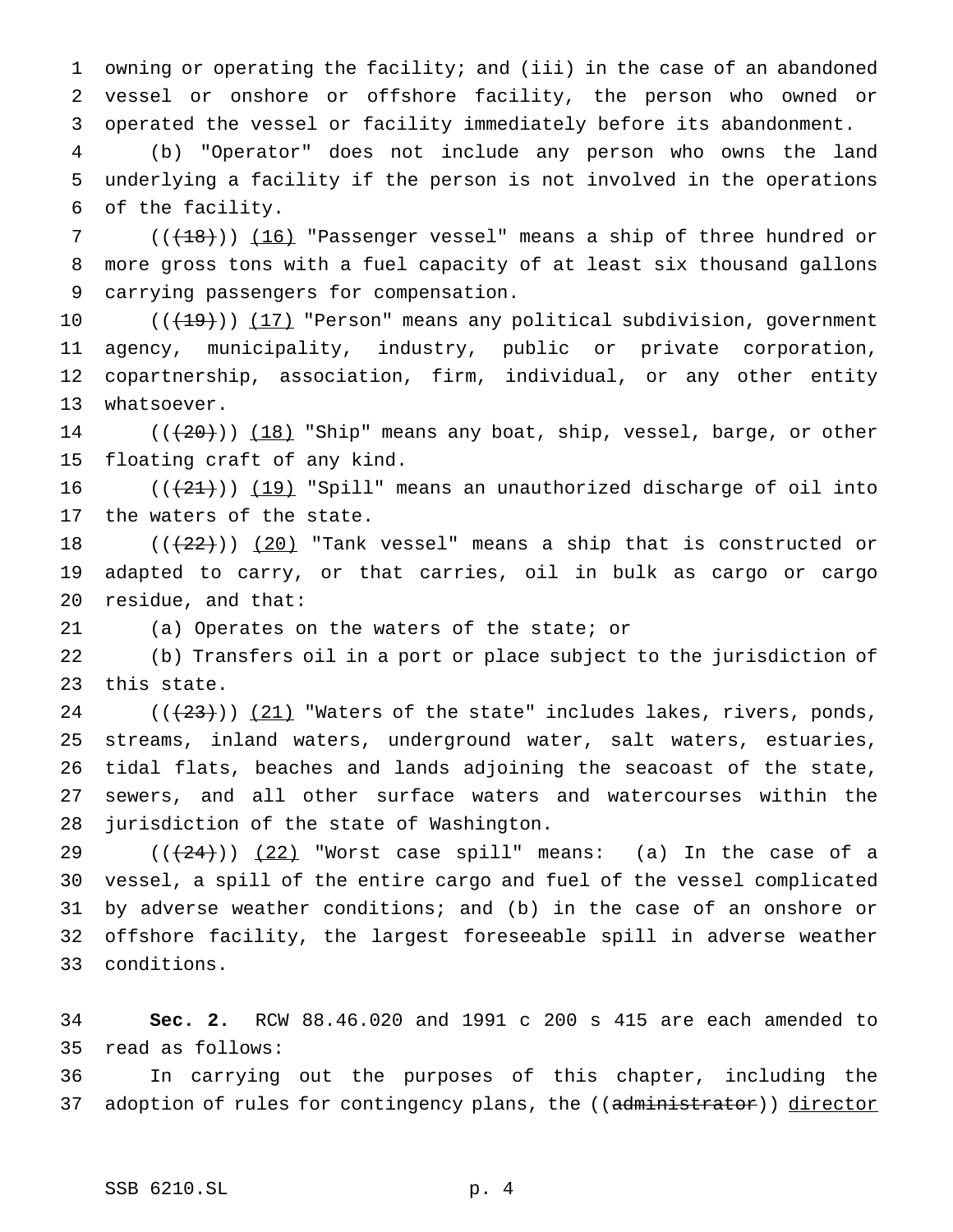shall to the greatest extent practicable implement this chapter in a manner consistent with federal law.

 **Sec. 3.** RCW 88.46.030 and 1991 c 200 s 416 are each amended to read as follows:

 (1) All tank vessels entering the navigable waters of the state shall be subject to inspection to assure that they comply with all applicable federal and state standards.

8 (2) The (( $\sigma$ ffice)) department shall review the tank vessel inspection programs conducted by the United States coast guard and other federal agencies to determine if the programs as actually operated by those agencies provide the best achievable protection to 12 the waters of the state. If the ((office)) department determines that the tank vessel inspection programs conducted by these agencies are not adequate to protect the state's waters, it shall adopt rules for a 15 state tank vessel inspection program. The ((office)) department shall adopt rules providing for a random review of individual tank vessel 17 inspections conducted by federal agencies. The ((office)) department may accept a tank vessel inspection report issued by another state if that state's tank vessel inspection program is determined by the 20 ((office)) department to be at least as protective of the public health 21 and the environment as the program adopted by the ((office)) 22 department.

 (3) The state tank vessel inspection program shall ensure that all tank vessels entering state waters are inspected at least annually. To the maximum extent feasible, the state program shall consist of the monitoring of existing tank vessel inspection programs conducted by the 27 federal government. The ((office)) department shall consult with the coast guard regarding the tank vessel inspection program. Any tank vessel inspection conducted pursuant to this section shall be performed during the vessel's scheduled stay in port.

 (4) Any violation of coast guard or other federal regulations uncovered during a state tank vessel inspection shall be immediately reported to the appropriate agency.

 **Sec. 4.** RCW 88.46.040 and 1991 c 200 s 417 are each amended to read as follows:

 (1) The owner or operator for each tank vessel shall prepare and 37 submit to the ((office)) department an oil spill prevention plan in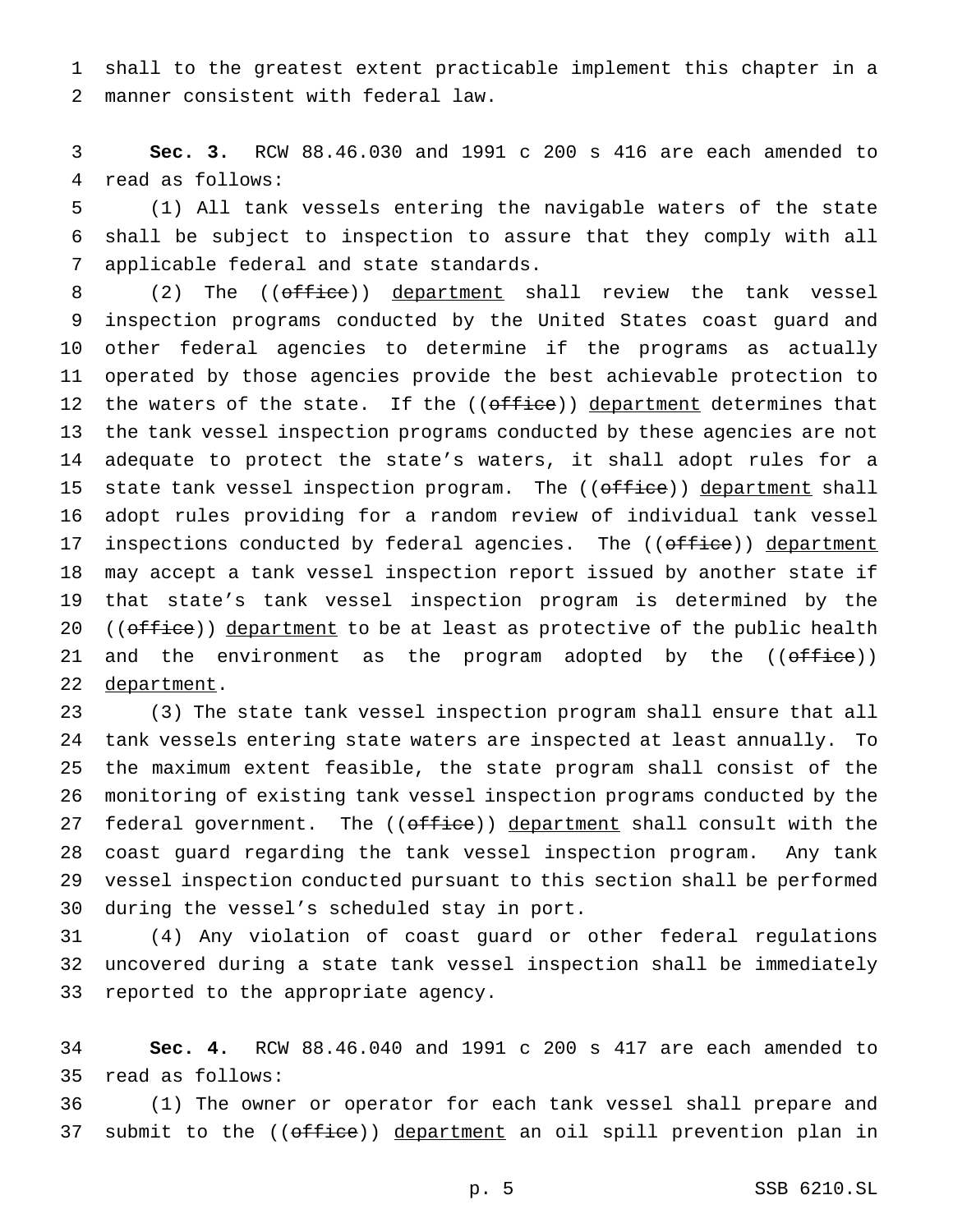conformance with the requirements of this chapter. The plans shall be 2 submitted to the ((office)) department in the time and manner directed 3 by the ((office, but not later than January 1, 1993)) department. The spill prevention plan may be consolidated with a spill contingency plan 5 submitted pursuant to RCW 88.46.060. The ((office)) department may accept plans prepared to comply with other state or federal law as spill prevention plans to the extent those plans comply with the 8 requirements of this chapter. The ((office)) department, by rule, 9 shall establish standards for spill prevention plans. ((The rules 10 shall be adopted not later than July 1, 1992.))

 (2) The spill prevention plan for a tank vessel or a fleet of tank vessels operated by the same operator shall:

 (a) Establish compliance with the federal oil pollution act of 1990 and state and federal financial responsibility requirements, if applicable;

 (b) State all discharges of oil of more than twenty-five barrels from the vessel within the prior five years and what measures have been 18 taken to prevent a reoccurrence;

 (c) Describe all accidents, collisions, groundings, and near miss incidents in which the vessel has been involved in the prior five years, analyze the causes, and state the measures that have been taken 22 to prevent a reoccurrence;

 (d) Describe the vessel operations with respect to staffing standards;

 (e) Describe the vessel inspection program carried out by the owner 26 or operator of the vessel;

 (f) Describe the training given to vessel crews with respect to spill prevention;

(g) Establish compliance with federal drug and alcohol programs;

 (h) Describe all spill prevention technology that has been incorporated into the vessel;

 (i) Describe the procedures used by the vessel owner or operator to ensure English language proficiency of at least one bridge officer 34 while on duty in waters of the state;

 (j) Describe relevant prevention measures incorporated in any applicable regional marine spill safety plan that have not been adopted and the reasons for that decision; and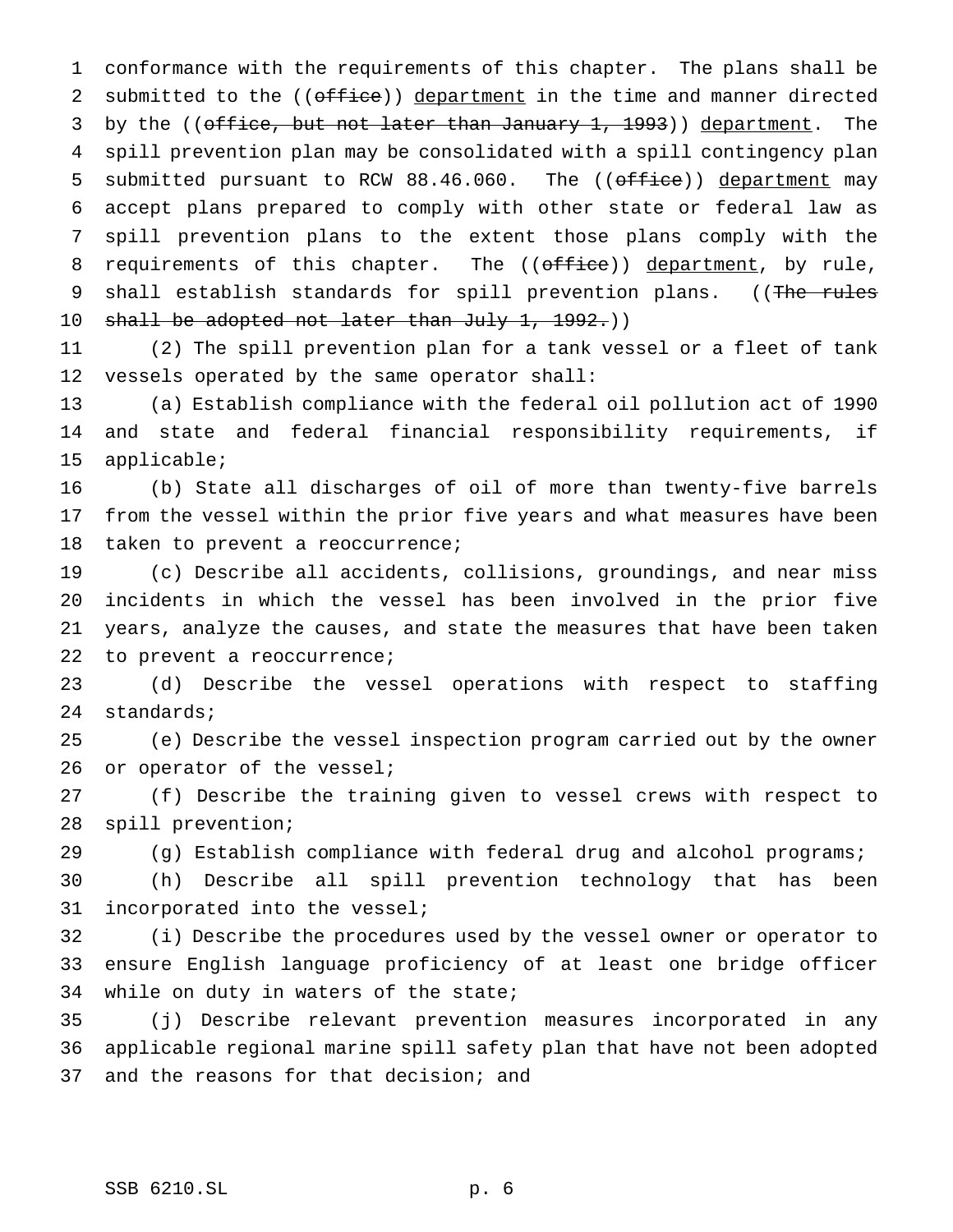(k) Include any other information reasonably necessary to carry out the purposes of this chapter required by rules adopted by the 3 ((office)) department.

4 (3) The ((office)) department shall only approve a prevention plan if it provides the best achievable protection from damages caused by the discharge of oil into the waters of the state and if it determines that the plan meets the requirements of this section and rules adopted 8 by the ((office)) department.

9 (4) Upon approval of a prevention plan, the ((office)) department shall provide to the person submitting the plan a statement indicating that the plan has been approved, the vessels covered by the plan, and 12 other information the ((office)) department determines should be included.

 (5) The approval of a prevention plan shall be valid for five years. An owner or operator of a tank vessel shall notify the 16 ((office)) department in writing immediately of any significant change of which it is aware affecting its prevention plan, including changes in any factor set forth in this section or in rules adopted by the 19 ((office)) department. The ((office)) department may require the owner or operator to update a prevention plan as a result of these changes. 21 (6) The ((office)) department by rule shall require prevention

 plans to be reviewed, updated, if necessary, and resubmitted to the 23 ((office)) department at least once every five years.

24 (7) Approval of a prevention plan by the ((office)) department does not constitute an express assurance regarding the adequacy of the plan nor constitute a defense to liability imposed under this chapter or other state law.

28 (8) This section does not authorize the ((office)) department to modify the terms of a collective bargaining agreement.

 **Sec. 5.** RCW 88.46.050 and 1992 c 73 s 19 are each amended to read as follows:

 (1) In order to ensure the safety of marine transportation within the navigable waters of the state and to protect the state's natural 34 resources, the ((administrator)) department shall adopt rules ((by July  $\pm$ ,  $\pm$ 992,)) for determining whether cargo vessels and passenger vessels entering the navigable waters of the state pose a substantial risk of harm to the public health and safety and the environment.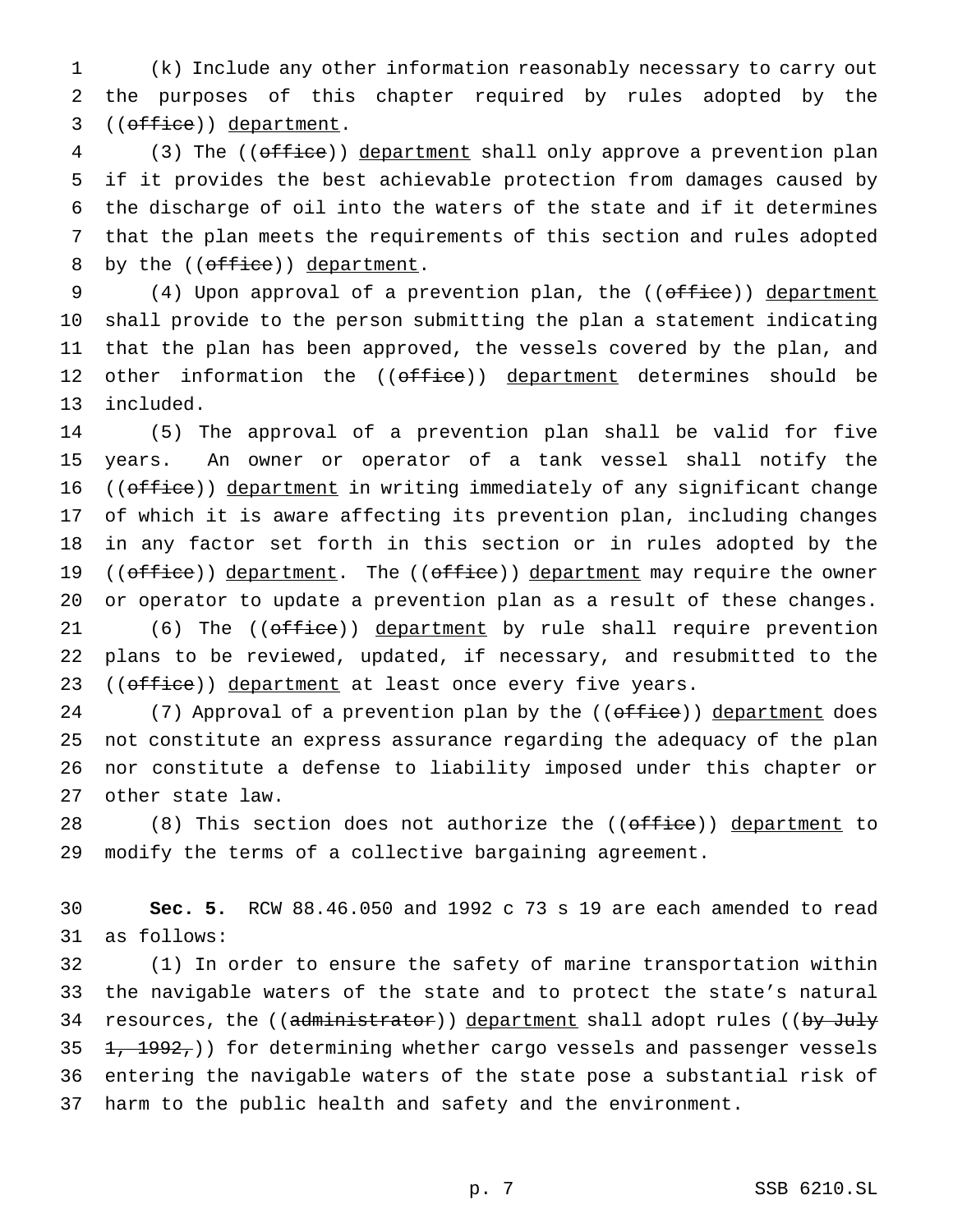(2) The rules ((adopted by the administrator pursuant to this 2 section)) may include( $\left(\frac{1}{f} - \frac{1}{f} \right)$  but are not limited to the following)):

 (a) Examining available information sources for evidence that a cargo or passenger vessel may pose a substantial risk to safe marine transportation or the state's natural resources. Information sources may include: Vessel casualty lists, United States coast guard casualty reports, maritime insurance ratings, the index of contingency plans compiled by the department of ecology, other data gathered by the 9 ((office or the)) maritime commission, or any other resources;

 (b) Requesting the United States coast guard to deny a cargo vessel or passenger vessel entry into the navigable waters of the state, if the vessel poses a substantial environmental risk;

 (c) Notifying the state's spill response system that a cargo or passenger vessel entering the state's navigable waters poses a substantial environmental risk;

 (d) Inspecting a cargo or passenger vessel that may pose a substantial environmental risk, to determine whether the vessel complies with applicable state or federal laws. Any vessel inspection conducted pursuant to this section shall be performed during the 20 vessel's scheduled stay in port; and

(e) Enforcement actions.

 **Sec. 6.** RCW 88.46.060 and 1995 c 148 s 3 are each amended to read as follows:

 (1) Each covered vessel shall have a contingency plan for the containment and cleanup of oil spills from the covered vessel into the waters of the state and for the protection of fisheries and wildlife, natural resources, and public and private property from such spills. 28 The ((office)) department shall by rule adopt and periodically revise 29 standards for the preparation of contingency plans. The ((office)) 30 department shall require contingency plans, at a minimum, to meet the following standards:

 (a) Include full details of the method of response to spills of 33 various sizes from any vessel which is covered by the plan;

 (b) Be designed to be capable in terms of personnel, materials, and equipment, of promptly and properly, to the maximum extent practicable, 36 as defined by the ((office)) department, removing oil and minimizing 37 any damage to the environment resulting from a worst case spill;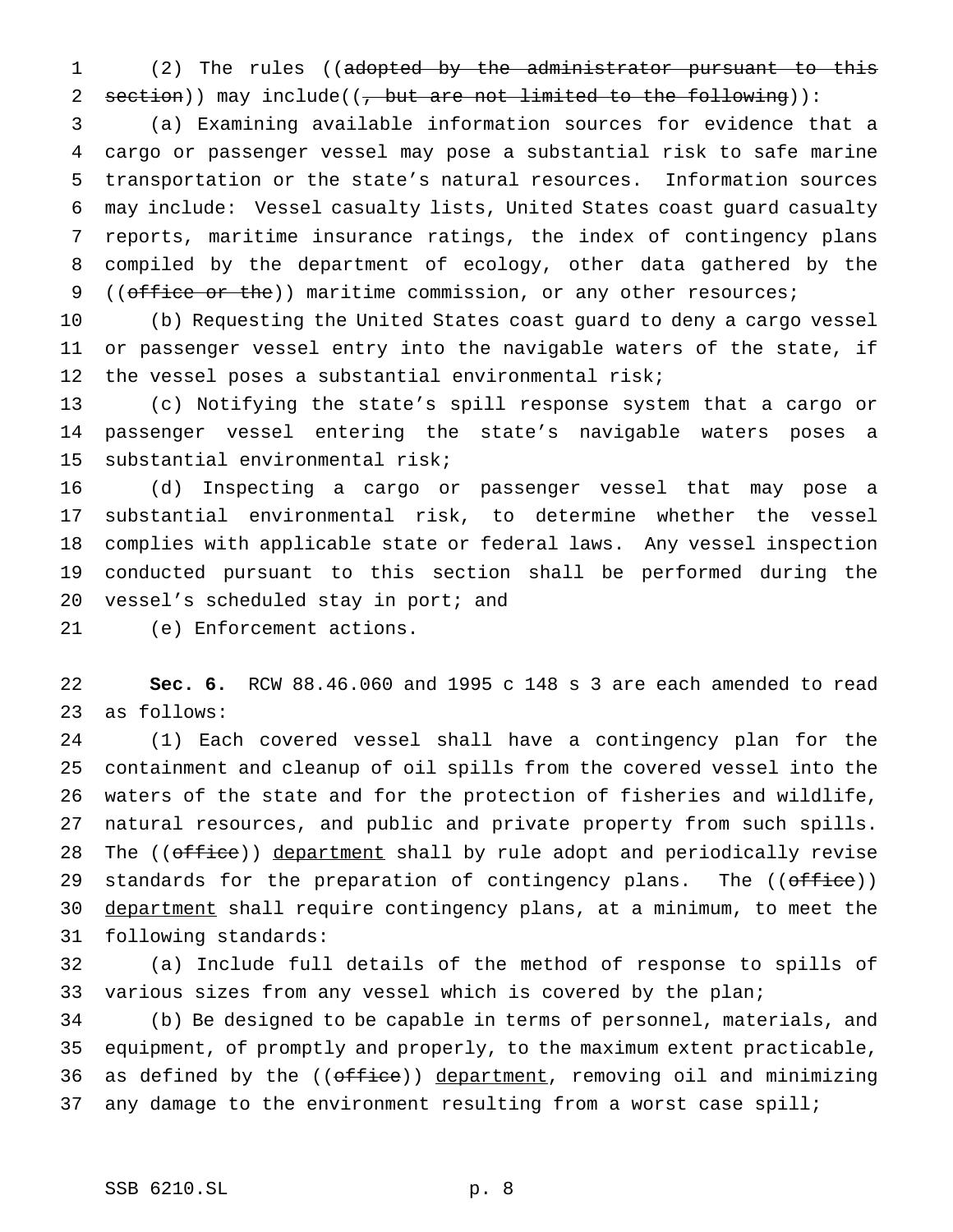(c) Provide a clear, precise, and detailed description of how the plan relates to and is integrated into relevant contingency plans which have been prepared by cooperatives, ports, regional entities, the state, and the federal government;

 (d) Provide procedures for early detection of spills and timely notification of such spills to appropriate federal, state, and local authorities under applicable state and federal law;

 (e) State the number, training preparedness, and fitness of all dedicated, prepositioned personnel assigned to direct and implement the plan;

 (f) Incorporate periodic training and drill programs to evaluate whether personnel and equipment provided under the plan are in a state of operational readiness at all times;

 (g) Describe important features of the surrounding environment, including fish and wildlife habitat, environmentally and archaeologically sensitive areas, and public facilities. The departments of ecology, fish and wildlife, and natural resources, and the office of archaeology and historic preservation, upon request, shall provide information that they have available to assist in 20 preparing this description. If the office ((has)) of marine safety adopted rules for contingency plans prior to July 1, 1992, the description of archaeologically sensitive areas shall only be required 23 when the ((office)) department revises the rules for contingency plans after July 1, 1992. The description of archaeologically sensitive areas shall not be required to be included in a contingency plan until it is reviewed and updated pursuant to subsection (9) of this section; (h) State the means of protecting and mitigating effects on the environment, including fish, marine mammals, and other wildlife, and ensure that implementation of the plan does not pose unacceptable risks to the public or the environment;

 (i) Establish guidelines for the use of equipment by the crew of a vessel to minimize vessel damage, stop or reduce any spilling from the vessel, and, only when appropriate and only when vessel safety is assured, contain and clean up the spilled oil;

 (j) Provide arrangements for the prepositioning of spill containment and cleanup equipment and trained personnel at strategic locations from which they can be deployed to the spill site to promptly and properly remove the spilled oil;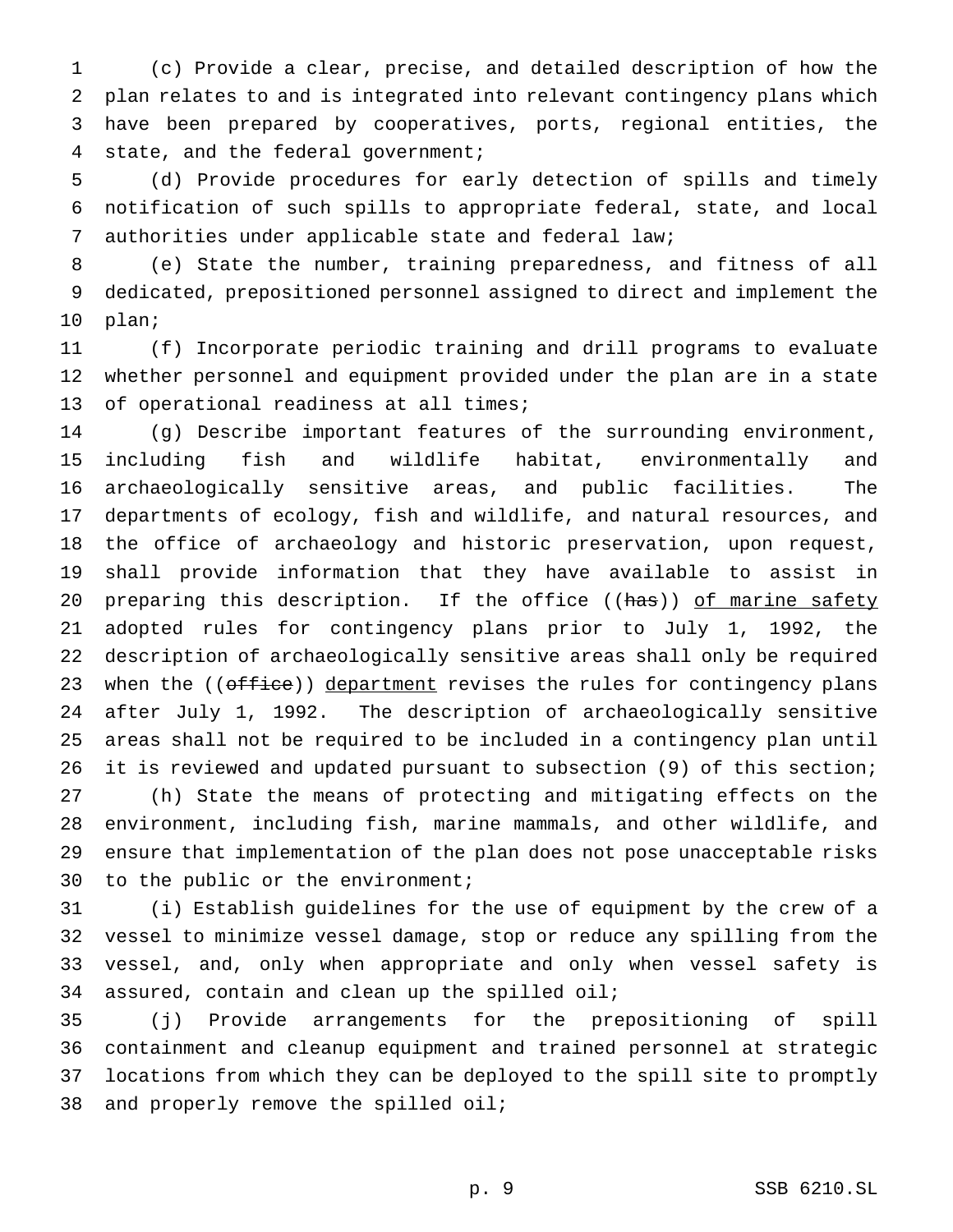(k) Provide arrangements for enlisting the use of qualified and trained cleanup personnel to implement the plan;

 (l) Provide for disposal of recovered spilled oil in accordance with local, state, and federal laws;

 (m) Until a spill prevention plan has been submitted pursuant to RCW 88.46.040, state the measures that have been taken to reduce the likelihood that a spill will occur, including but not limited to, design and operation of a vessel, training of personnel, number of personnel, and backup systems designed to prevent a spill;

 (n) State the amount and type of equipment available to respond to a spill, where the equipment is located, and the extent to which other 12 contingency plans rely on the same equipment; and

13 (o) If the department ((of ecology)) has adopted rules permitting the use of dispersants, the circumstances, if any, and the manner for the application of the dispersants in conformance with the department's rules.

 (2)(a) The owner or operator of a tank vessel of three thousand 18 gross tons or more shall submit a contingency plan to the  $((\text{offset} e))$ 19 department within six months after the ((office)) department adopts rules establishing standards for contingency plans under subsection (1) of this section.

 (b) Contingency plans for all other covered vessels shall be 23 submitted to the ((office)) department within eighteen months after the 24 ((office)) department has adopted rules under subsection (1) of this 25 section. The ((office)) department may adopt a schedule for submission of plans within the eighteen-month period.

 (3)(a) The owner or operator of a tank vessel or of the facilities at which the vessel will be unloading its cargo, or a Washington state nonprofit corporation established for the purpose of oil spill response and contingency plan coverage and of which the owner or operator is a member, shall submit the contingency plan for the tank vessel. Subject 32 to conditions imposed by the ((office)) department, the owner or operator of a facility may submit a single contingency plan for tank vessels of a particular class that will be unloading cargo at the facility.

 (b) The contingency plan for a cargo vessel or passenger vessel may be submitted by the owner or operator of the cargo vessel or passenger vessel, by the agent for the vessel resident in this state, or by a Washington state nonprofit corporation established for the purpose of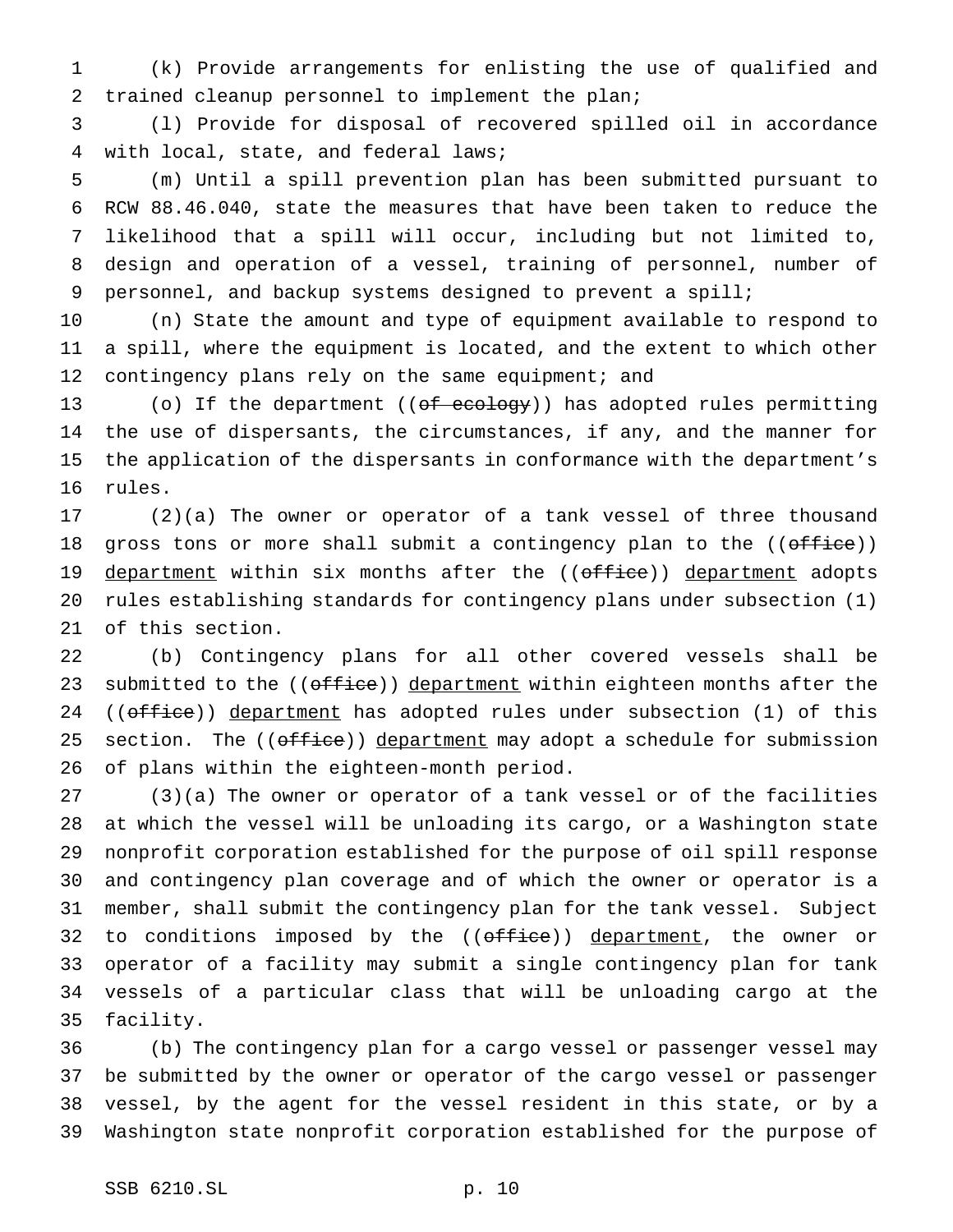oil spill response and contingency plan coverage and of which the owner or operator is a member. Subject to conditions imposed by the 3 ((office)) department, the owner, operator, or agent may submit a single contingency plan for cargo vessels or passenger vessels of a particular class.

 (c) A person who has contracted with a covered vessel to provide containment and cleanup services and who meets the standards established pursuant to RCW 90.56.240, may submit the plan for any covered vessel for which the person is contractually obligated to 10 provide services. Subject to conditions imposed by the ((office)) 11 department, the person may submit a single plan for more than one covered vessel.

 (4) A contingency plan prepared for an agency of the federal government or another state that satisfies the requirements of this 15 section and rules adopted by the ((office)) department may be accepted 16 by the ((office)) department as a contingency plan under this section. 17 The ((office)) department shall assure that to the greatest extent possible, requirements for contingency plans under this section are consistent with the requirements for contingency plans under federal law.

 (5) In reviewing the contingency plans required by this section, 22 the ((office)) department shall consider at least the following factors:

 (a) The adequacy of containment and cleanup equipment, personnel, communications equipment, notification procedures and call down lists, response time, and logistical arrangements for coordination and implementation of response efforts to remove oil spills promptly and 28 properly and to protect the environment;

 (b) The nature and amount of vessel traffic within the area covered by the plan;

 (c) The volume and type of oil being transported within the area covered by the plan;

 (d) The existence of navigational hazards within the area covered by the plan;

 (e) The history and circumstances surrounding prior spills of oil within the area covered by the plan;

 (f) The sensitivity of fisheries and wildlife and other natural 38 resources within the area covered by the plan;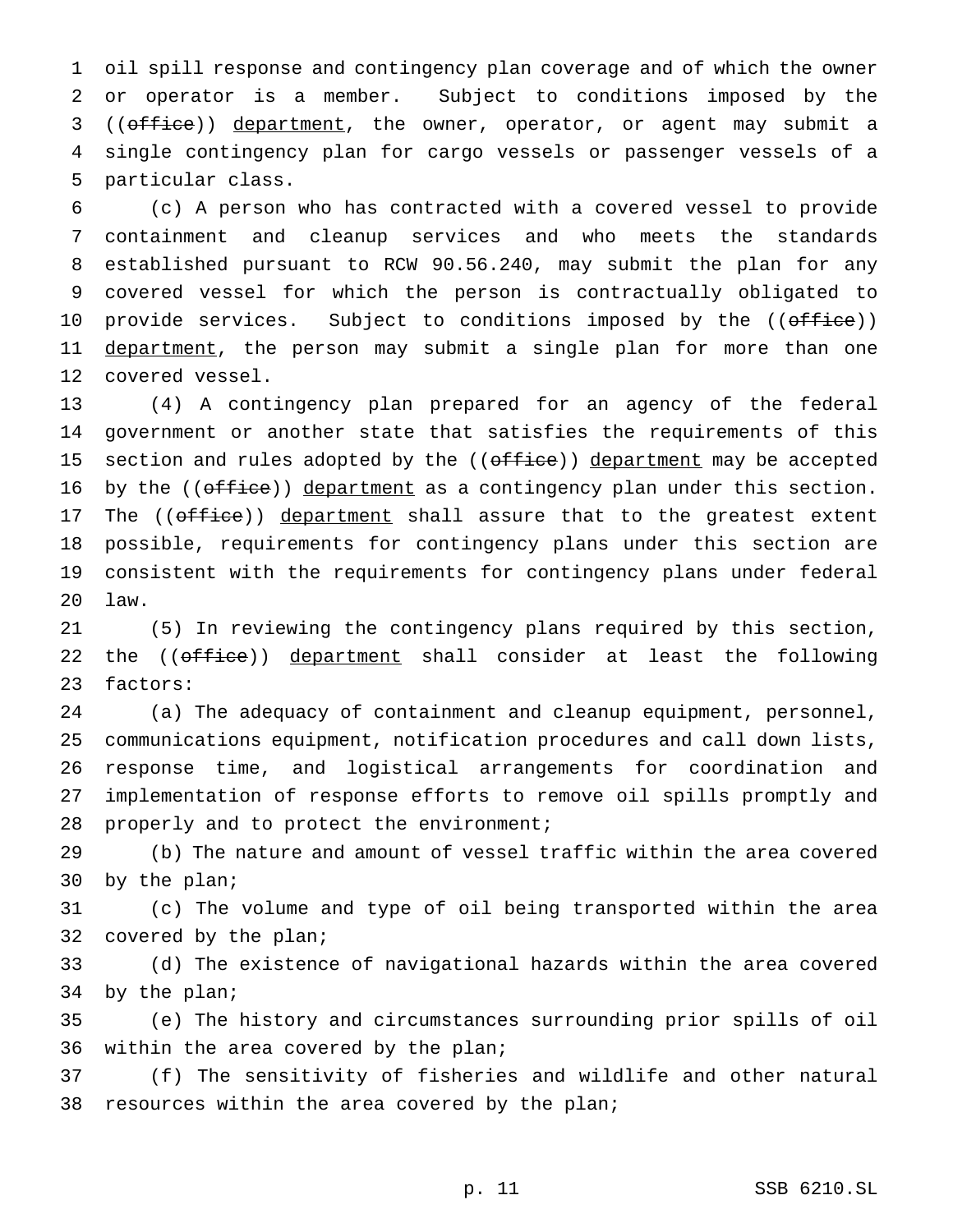(g) Relevant information on previous spills contained in on-scene coordinator reports prepared by the director; and

 (h) The extent to which reasonable, cost-effective measures to prevent a likelihood that a spill will occur have been incorporated into the plan.

6 (6) The  $((\text{effective})$  department shall approve a contingency plan only if it determines that the plan meets the requirements of this section and that, if implemented, the plan is capable, in terms of personnel, materials, and equipment, of removing oil promptly and properly and minimizing any damage to the environment.

 (7) The approval of the contingency plan shall be valid for five 12 years. Upon approval of a contingency plan, the ((office)) department shall provide to the person submitting the plan a statement indicating that the plan has been approved, the vessels covered by the plan, and 15 other information the ((office)) department determines should be included.

 (8) An owner or operator of a covered vessel shall notify the 18 ((office)) department in writing immediately of any significant change of which it is aware affecting its contingency plan, including changes in any factor set forth in this section or in rules adopted by the 21 ((office)) department. The ((office)) department may require the owner or operator to update a contingency plan as a result of these changes. 23 (9) The ((office)) department by rule shall require contingency plans to be reviewed, updated, if necessary, and resubmitted to the 25 ((office)) department at least once every five years.

26 (10) Approval of a contingency plan by the ((office)) department does not constitute an express assurance regarding the adequacy of the plan nor constitute a defense to liability imposed under this chapter or other state law.

 **Sec. 7.** RCW 88.46.070 and 1992 c 73 s 21 are each amended to read as follows:

 (1) The provisions of prevention plans and contingency plans 33 approved by the ((office)) department pursuant to this chapter shall be 34 legally binding on those persons submitting them to the ((office)) 35 department and on their successors, assigns, agents, and employees. The superior court shall have jurisdiction to restrain a violation of, compel specific performance of, or otherwise to enforce such plans upon 38 application by the ((office)) department. The ((office)) department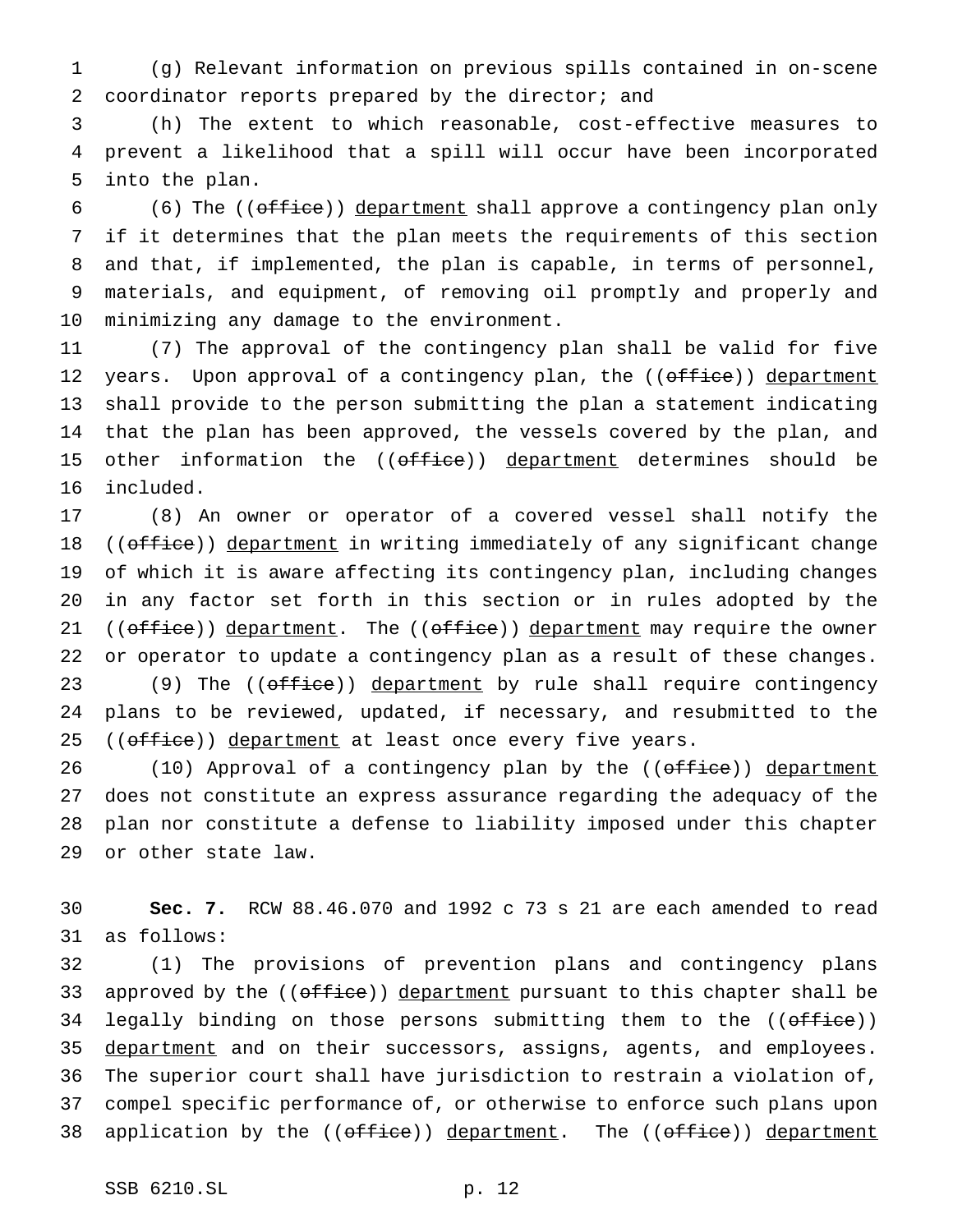may issue an order pursuant to chapter 34.05 RCW requiring compliance with a contingency plan or a prevention plan and may impose administrative penalties for failure to comply with a plan.

 (2) If the ((administrator)) director believes a person has violated or is violating or creates a substantial potential to violate 6 the provisions of this chapter, the ((administrator)) director shall 7 notify the person of the ((administrator's)) director's determination by registered mail. The determination shall not constitute an order or directive under RCW 43.21B.310. Within thirty days from the receipt of notice of the determination, the person shall file with the 11 ((administrator)) director a full report stating what steps have been and are being taken to comply with the determination of the 13 ((administrator)) director. The ((administrator)) director shall issue 14 an order or directive, as the ((administrator)) director deems appropriate under the circumstances, and shall notify the person by registered mail.

17 (3) If the ((administrator)) director believes immediate action is necessary to accomplish the purposes of this chapter, the 19 ((administrator)) director may issue an order or directive, as appropriate under the circumstances, without first issuing a notice or determination pursuant to subsection (2) of this section. An order or directive issued pursuant to this subsection shall be served by registered mail or personally upon any person to whom it is directed.

 **Sec. 8.** RCW 88.46.080 and 1992 c 73 s 22 are each amended to read as follows:

 (1) Except as provided in subsection (2) of this section, it shall be unlawful for the owner or operator to knowingly and intentionally operate in this state or on the waters of this state a covered vessel without an approved contingency plan or an approved prevention plan as required by this chapter, or financial responsibility in compliance with chapter 88.40 RCW and the federal oil pollution act of 1990. The first conviction under this section shall be a gross misdemeanor under chapter 9A.20 RCW. A second or subsequent conviction shall be a class C felony under chapter 9A.20 RCW.

 (2) It shall not be unlawful for the owner or operator to operate a covered vessel if:

 (a) The covered vessel is not required to have a contingency plan, spill prevention plan, or financial responsibility;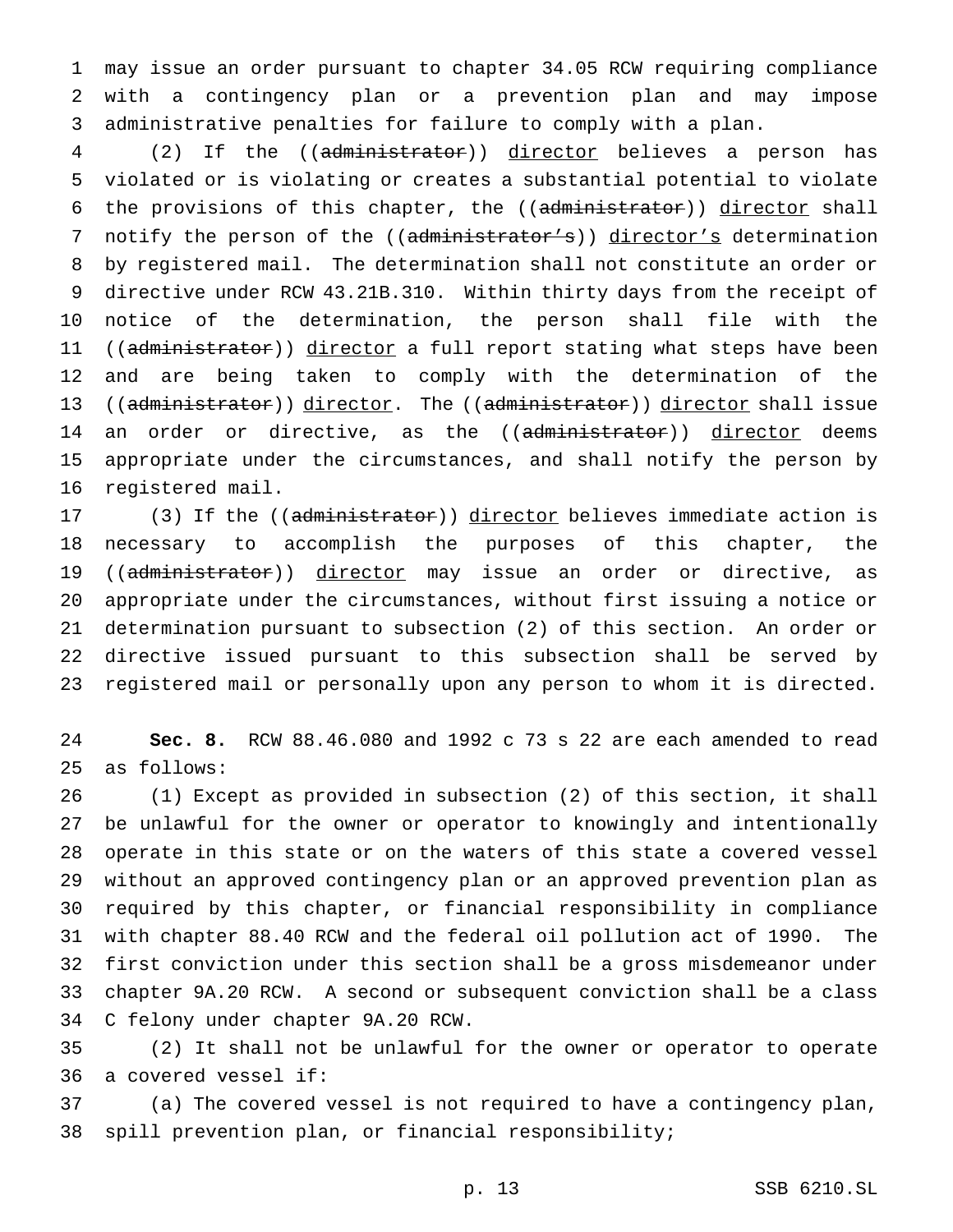(b) All required plans have been submitted to the ((office)) 2 department as required by this chapter and rules adopted by the 3 ((office)) department and the ((office)) department is reviewing the plan and has not denied approval; or

 (c) The covered vessel has entered state waters after the United States coast guard has determined that the vessel is in distress.

 (3) A person may rely on a copy of the statement issued by the 8 ((office)) department pursuant to RCW 88.46.060 as evidence that a vessel has an approved contingency plan and the statement issued pursuant to RCW 88.46.040 that a vessel has an approved prevention plan.

 (4) Any person found guilty of willfully violating any of the provisions of this chapter, or any final written orders or directive of 14 the ((administrator)) director or a court in pursuance thereof shall be deemed guilty of a gross misdemeanor, as provided in chapter 9A.20 RCW, and upon conviction thereof shall be punished by a fine of up to ten thousand dollars and costs of prosecution, or by imprisonment in the county jail for not more than one year, or by both such fine and imprisonment in the discretion of the court. Each day upon which a willful violation of the provisions of this chapter occurs may be deemed a separate and additional violation.

 **Sec. 9.** RCW 88.46.090 and 1992 c 73 s 23 are each amended to read as follows:

 (1) Except as provided in subsection (4) of this section, it shall be unlawful for a covered vessel to enter the waters of the state without an approved contingency plan required by RCW 88.46.060, a spill prevention plan required by RCW 88.46.040, or financial responsibility in compliance with chapter 88.40 RCW and the federal oil pollution act 29 of 1990. The ((office)) department may deny entry onto the waters of the state to any covered vessel that does not have a required contingency or spill prevention plan or financial responsibility.

 (2) Except as provided in subsection (4) of this section, it shall be unlawful for a covered vessel to transfer oil to or from an onshore or offshore facility that does not have an approved contingency plan required under RCW 90.56.210, a spill prevention plan required by RCW 90.56.200, or financial responsibility in compliance with chapter 88.40 RCW and the federal oil pollution act of 1990.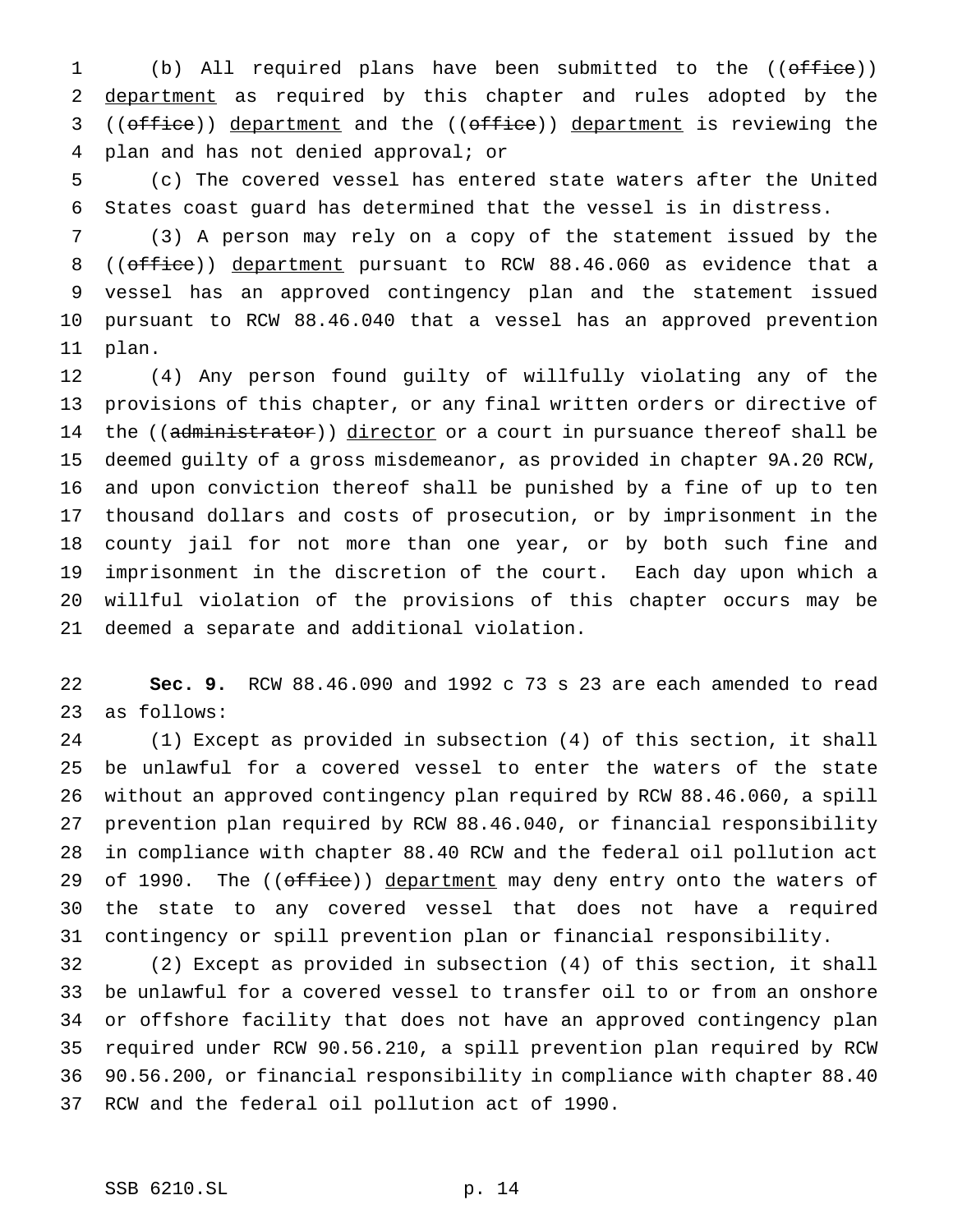1 (3) The ((administrator)) director may assess a civil penalty of up to one hundred thousand dollars against the owner or operator of a vessel who is in violation of subsection (1) or (2) of this section. Each day that the owner or operator of a covered vessel is in violation of this section shall be considered a separate violation.

 (4) It shall not be unlawful for a covered vessel to operate on the waters of the state if:

 (a) A contingency plan, a prevention plan, or financial responsibility is not required for the covered vessel;

 (b) A contingency plan and prevention plan has been submitted to 11 the ((office)) department as required by this chapter and rules adopted 12 by the ((office)) department and the ((office)) department is reviewing 13 the plan and has not denied approval; or

 (c) The covered vessel has entered state waters after the United States coast guard has determined that the vessel is in distress.

 (5) Any person may rely on a copy of the statement issued by the 17 (( $office$ )) department to RCW 88.46.060 as evidence that the vessel has an approved contingency plan and the statement issued pursuant to RCW 88.46.040 as evidence that the vessel has an approved spill prevention plan.

 (6) Except for violations of subsection (1) or (2) of this section, any person who violates the provisions of this chapter or rules or orders adopted or issued pursuant thereto, shall incur, in addition to any other penalty as provided by law, a penalty in an amount of up to ten thousand dollars a day for each violation. Each violation is a separate offense, and in case of a continuing violation, every day's continuance is a separate violation. Every act of commission or omission which procures, aids, or abets in the violation shall be considered a violation under the provisions of this subsection and subject to penalty. The penalty amount shall be set in consideration of the previous history of the violator and the severity of the violation's impact on public health and the environment in addition to other relevant factors. The penalty shall be imposed pursuant to the procedures set forth in RCW 43.21B.300.

 **Sec. 10.** RCW 88.46.100 and 1995 c 391 s 9 are each amended to read as follows:

 (1) In order to assist the state in identifying areas of the navigable waters of the state needing special attention, the owner or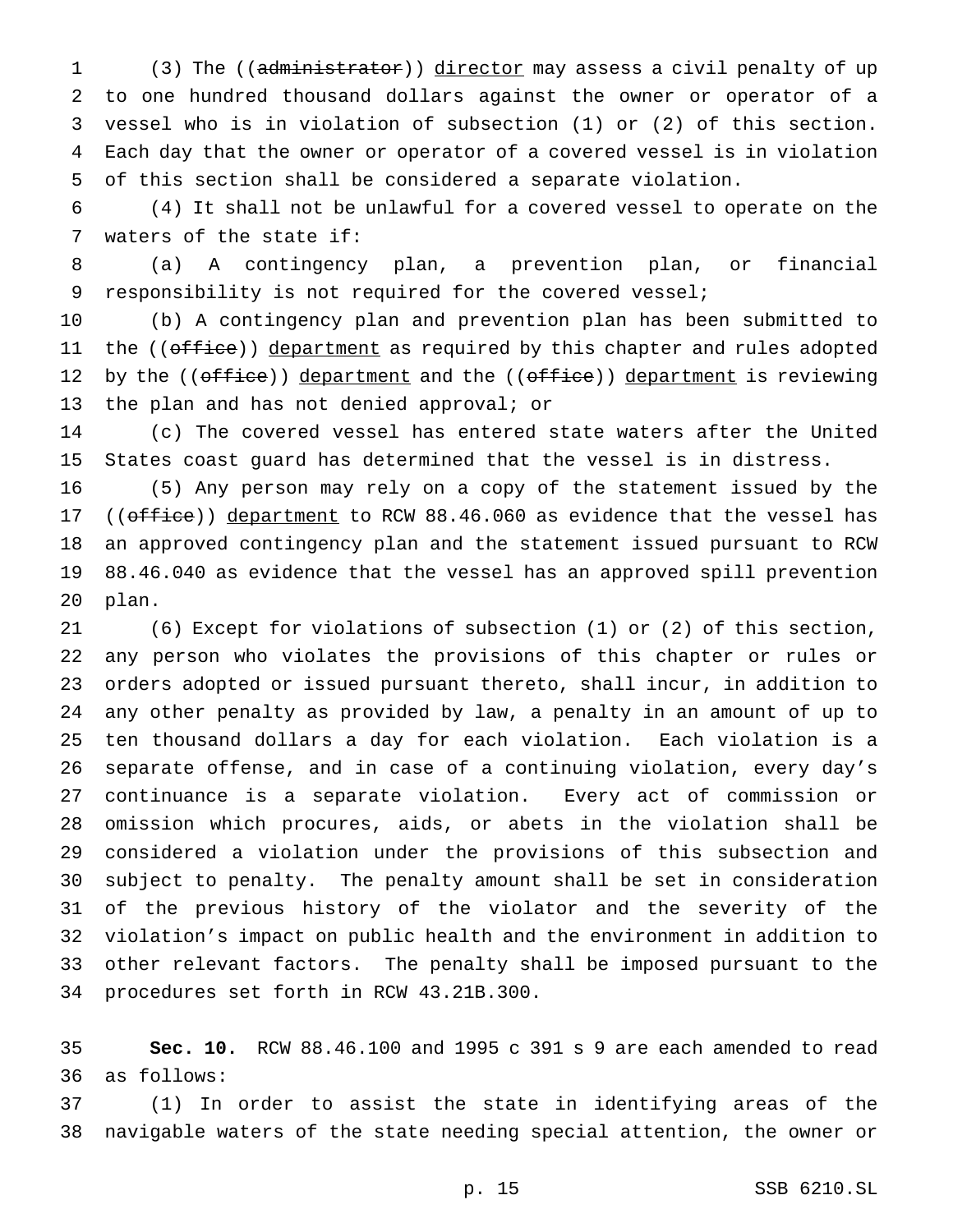operator of a covered vessel shall notify the coast guard within one hour:

 (a) Of the disability of the covered vessel if the disabled vessel is within twelve miles of the shore of the state; and

 (b) Of a collision or a near miss incident within twelve miles of the shore of the state.

7 (2) The state military department and the ((office)) department shall request the coast guard to notify the state military department as soon as possible after the coast guard receives notice of a disabled covered vessel or of a collision or near miss incident within twelve 11 miles of the shore of the state. The ((office)) department shall negotiate an agreement with the coast guard governing procedures for coast guard notification to the state regarding disabled covered vessels and collisions and near miss incidents.

15 (3) The ((office)) department shall prepare a summary of the information collected under this section and provide the summary to the regional marine safety committees, the coast guard, and others in order to identify problems with the marine transportation system.

(4) For the purposes of this section:

 (a) A tank vessel or cargo vessel is considered disabled if any of the following occur:

(i) Any accidental or intentional grounding;

 (ii) The total or partial failure of the main propulsion or primary steering or any component or control system that causes a reduction in the maneuvering capabilities of the vessel;

 (iii) An occurrence materially and adversely affecting the vessel's seaworthiness or fitness for service, including but not limited to, fire, flooding, or collision with another vessel;

 (iv) Any other occurrence that creates the serious possibility of an oil spill or an occurrence that may result in such a spill.

 (b) A barge is considered disabled if any of the following occur: (i) The towing mechanism becomes disabled;

 (ii) The towboat towing the barge becomes disabled through occurrences defined in (a) of this subsection.

 (c) A near miss incident is an incident that requires the pilot or master of a covered vessel to take evasive actions or make significant course corrections in order to avoid a collision with another ship or to avoid a grounding as required by the international rules of the road.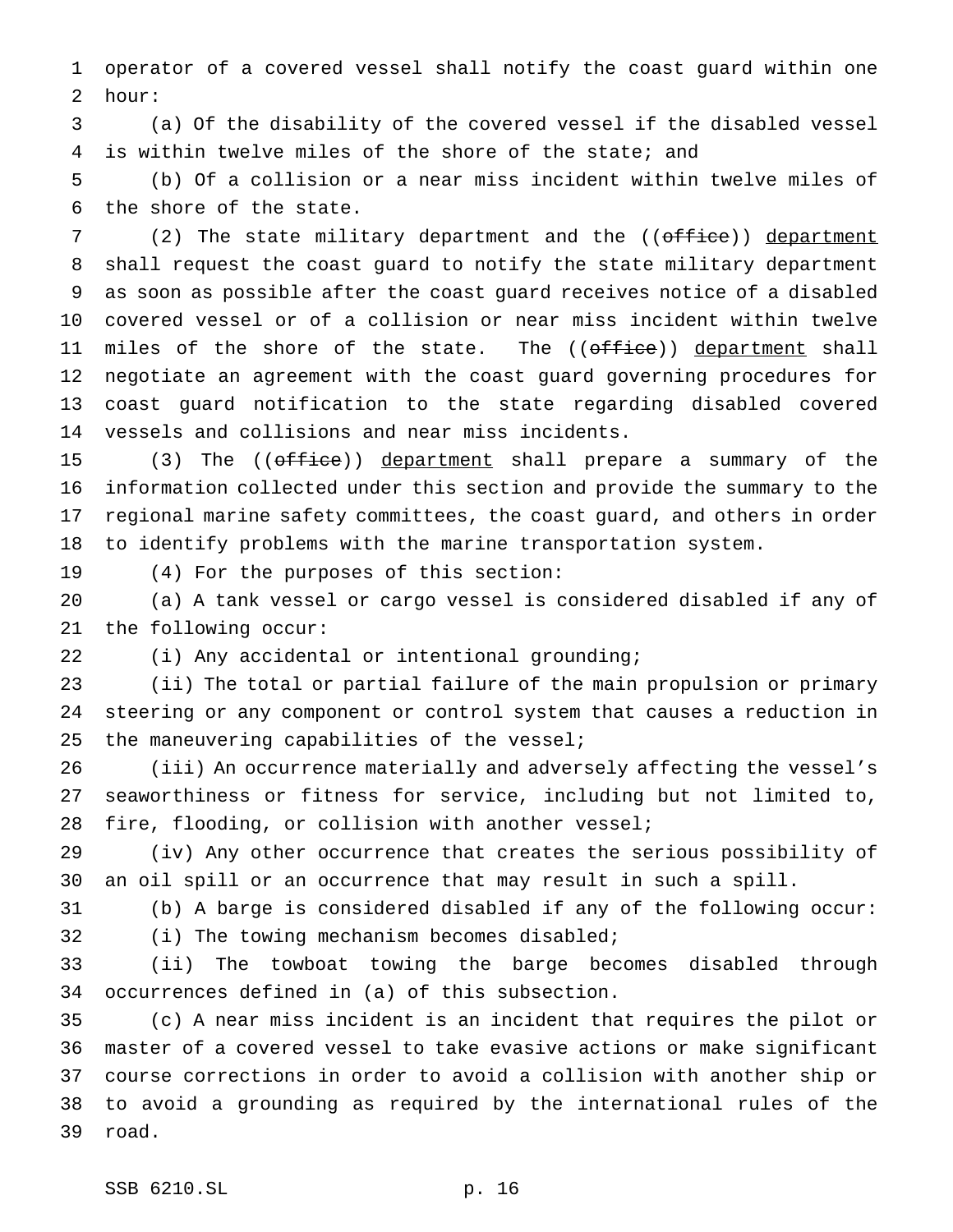(5) Failure of any person to make a report under this section shall not be used as the basis for the imposition of any fine or penalty.

 **Sec. 11.** RCW 88.46.120 and 1991 c 200 s 425 are each amended to read as follows:

5 The ((office)) department may adopt rules including but not limited to standards for spill response equipment to be maintained on tank vessels. The standards adopted under this section shall be consistent with spill response equipment standards adopted by the United States coast guard.

 **Sec. 12.** RCW 88.46.160 and 1991 c 200 s 438 are each amended to read as follows:

 Any person or facility conducting ship refueling and bunkering operations, or the lightering of petroleum products, and any person or facility transferring oil between an onshore or offshore facility and a tank vessel shall have containment and recovery equipment readily available for deployment in the event of the discharge of oil into the waters of the state and shall deploy the containment and recovery 18 equipment in accordance with standards adopted by the ((office)) 19 department. All persons conducting refueling, bunkering, or lightering operations, or oil transfer operations shall be trained in the use and deployment of oil spill containment and recovery equipment. The 22 ((office)) department shall adopt rules as necessary to carry out the provisions of this section. The rules shall include standards for the circumstances under which containment equipment should be deployed. An onshore or offshore facility shall include the procedures used to contain and recover discharges in the facility's contingency plan. It is the responsibility of the person providing bunkering, refueling, or lightering services to provide any containment or recovery equipment required under this section. This section does not apply to a person operating a ship for personal pleasure or for recreational purposes.

 **Sec. 13.** RCW 88.46.170 and 1993 c 162 s 1 are each amended to read as follows:

33 (1) The ((office)) department shall establish a field operations program to enforce the provisions of this chapter. The field operations program shall include, but is not limited to, the following elements: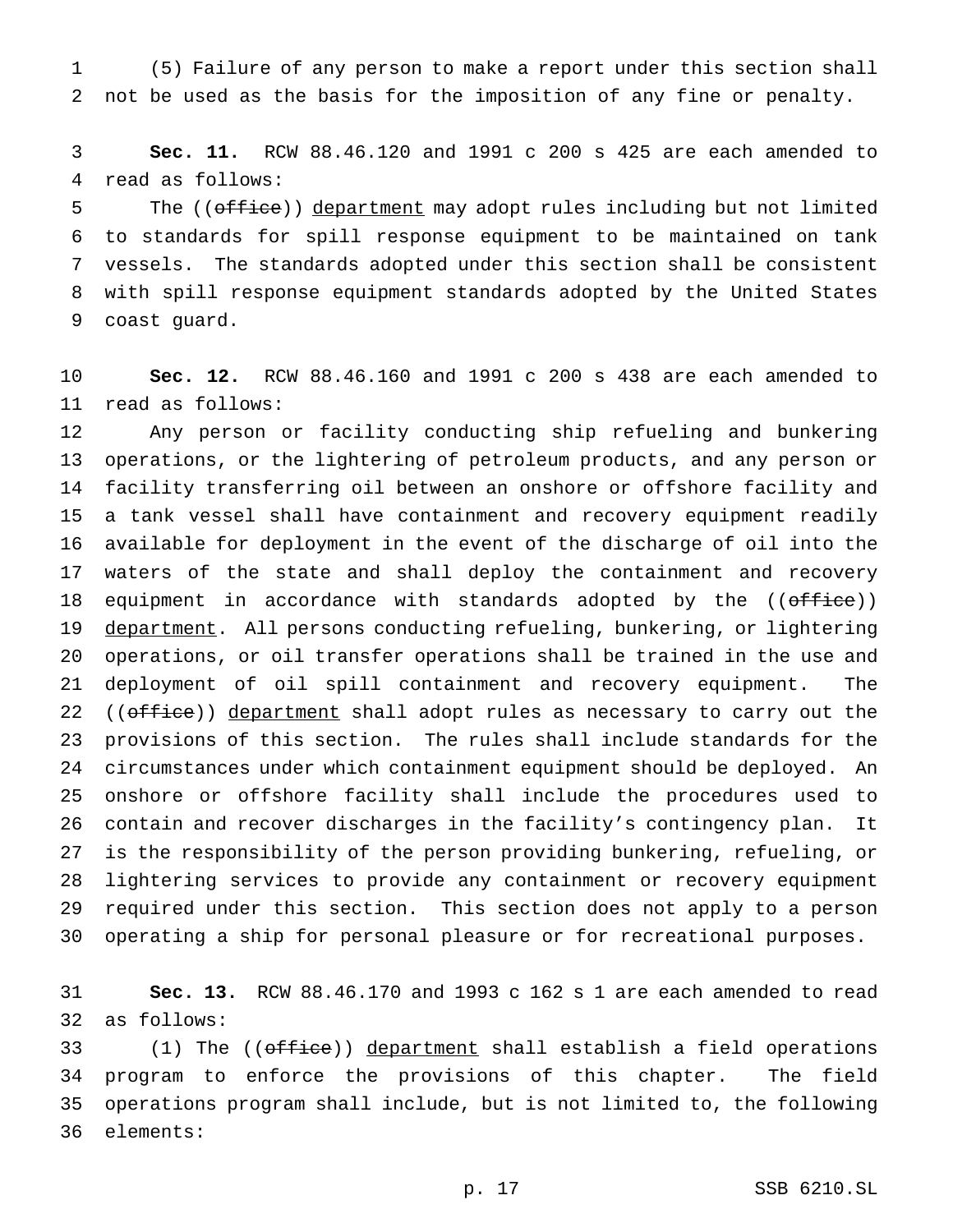(a) Education and public outreach;

 (b) Review of lightering and bunkering operations to prevent oil spills;

 (c) Evaluation and boarding of tank vessels for compliance with prevention plans prepared pursuant to this chapter;

 (d) Evaluation and boarding of covered vessels that may pose a substantial risk to the public health, safety, and the environment;

 (e) Evaluation and boarding of covered vessels for compliance with 9 rules adopted by the ((office)) department to implement recommendations 10 of regional marine safety committees; and

 (f) Collection of vessel information to assist in identifying vessels which pose a substantial risk to the public health, safety, and the environment.

14 (2) The ((office)) department shall coordinate the field operations program with similar activities of the United States coast guard. To 16 the extent feasible, the ((office)) department shall coordinate its boarding schedules with those of the United States coast guard to reduce the impact of boardings on vessel operators, to more efficiently use state and federal resources, and to avoid duplication of United States coast guard inspection operations.

 (3) In developing and implementing the field operations program, 22 the ((office)) department shall give priority to activities designed to identify those vessels which pose the greatest risk to the waters of 24 the state. The  $((\text{offset} i)$  department shall consult with the marine transportation industry, individuals concerned with the marine environment, other state and federal agencies, and the public in developing and implementing the program required by this section.

 **Sec. 14.** RCW 88.46.200 and 1994 sp.s. c 9 s 854 are each amended to read as follows:

30 The ((administrator)) director may appoint ad hoc, advisory marine safety committees to solicit recommendations and technical advice 32 concerning vessel traffic safety. The ((office)) department may implement recommendations made in regional marine safety plans that are 34 approved by the ((office)) department and over which the ((office)) 35 department has authority. If federal authority or action is required 36 to implement the recommendations, the ((office)) department may petition the appropriate agency or the congress.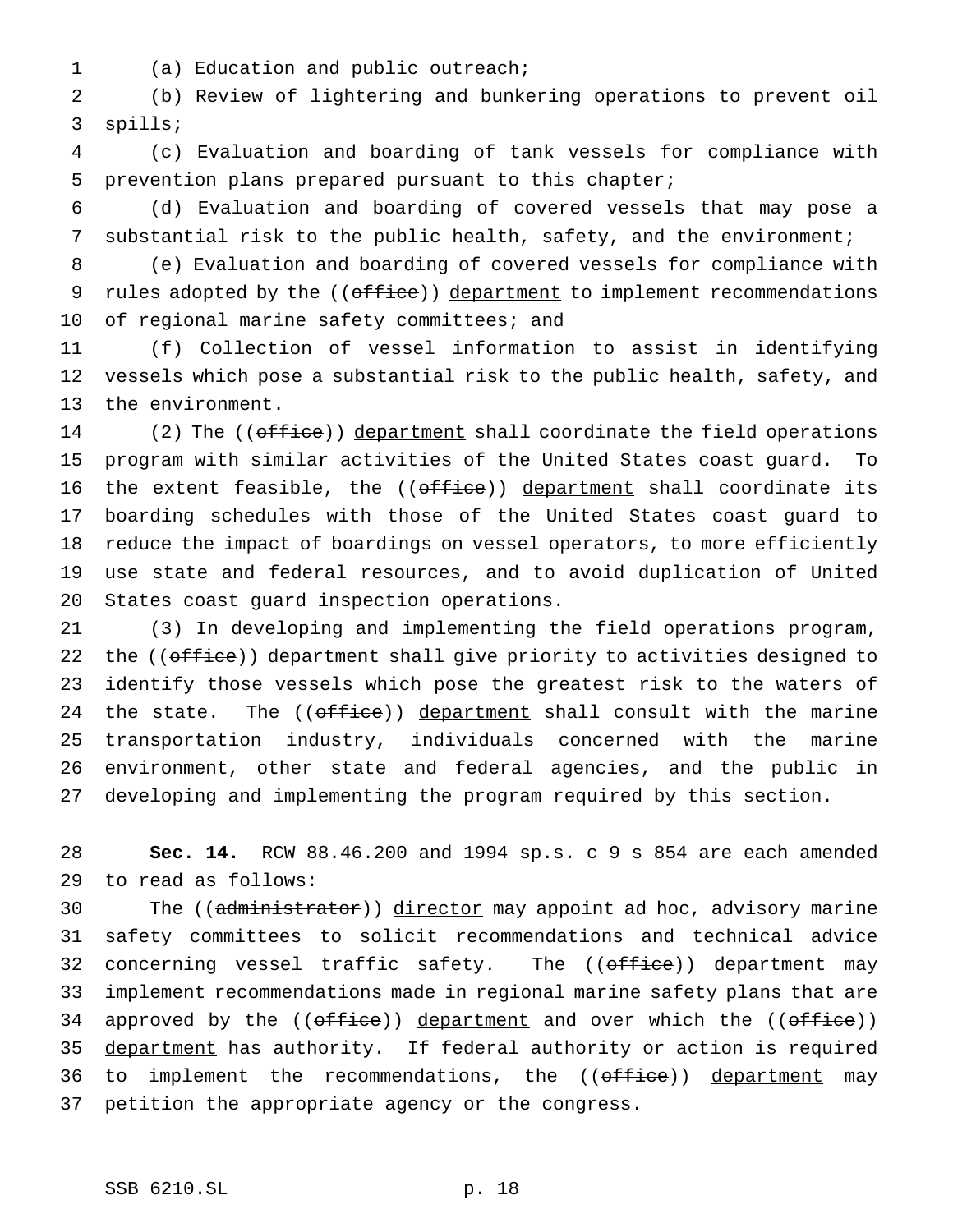**Sec. 15.** RCW 90.56.010 and 1992 c 73 s 31 are each amended to read as follows:

 For purposes of this chapter, the following definitions shall apply unless the context indicates otherwise:

 (1) (("Administrator" means the administrator of the office of marine safety created in RCW 43.21I.010.

 $(2)$ )) "Best achievable protection" means the highest level of protection that can be achieved through the use of the best achievable technology and those staffing levels, training procedures, and operational methods that provide the greatest degree of protection achievable. The director's determination of best achievable protection shall be guided by the critical need to protect the state's natural resources and waters, while considering (a) the additional protection provided by the measures; (b) the technological achievability of the measures; and (c) the cost of the measures.

 $((+3))$  (2) "Best achievable technology" means the technology that provides the greatest degree of protection taking into consideration (a) processes that are being developed, or could feasibly be developed, given overall reasonable expenditures on research and development, and (b) processes that are currently in use. In determining what is best achievable technology, the director shall consider the effectiveness, engineering feasibility, and commercial availability of the technology.

 $((+4))$   $(3)$  "Board" means the pollution control hearings board. (( $\left(\frac{5}{5}\right)$ )  $\left(\frac{4}{5}\right)$  "Cargo vessel" means a self-propelled ship in commerce, other than a tank vessel or a passenger vessel, three hundred or more gross tons, including but not limited to, commercial fish processing vessels and freighters.

 $((6))$  (5) "Bulk" means material that is stored or transported in a loose, unpackaged liquid, powder, or granular form capable of being conveyed by a pipe, bucket, chute, or belt system.

31  $((+7))$  (6) "Committee" means the preassessment screening committee established under RCW 90.48.368.

33  $((+8))$   $(7)$  "Covered vessel" means a tank vessel, cargo vessel, or passenger vessel.

35  $((+9))$   $(8)$  "Department" means the department of ecology.

 $((+10))$  (9) "Director" means the director of the department of ecology.

38  $((+11))$   $(10)$  "Discharge" means any spilling, leaking, pumping, pouring, emitting, emptying, or dumping.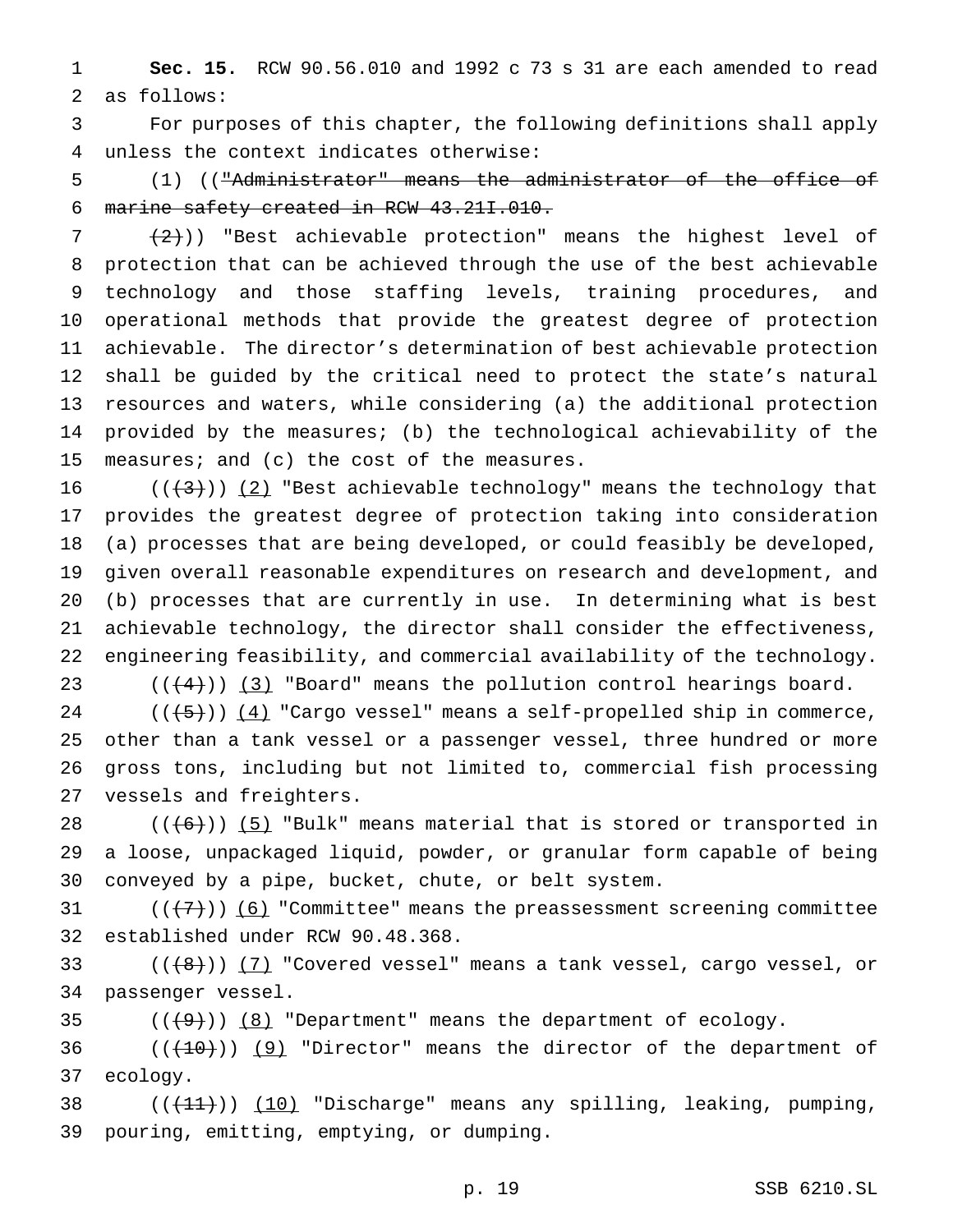$((+12))$   $(11)(a)$  "Facility" means any structure, group of structures, equipment, pipeline, or device, other than a vessel, located on or near the navigable waters of the state that transfers oil in bulk to or from a tank vessel or pipeline, that is used for producing, storing, handling, transferring, processing, or transporting oil in bulk.

 (b) A facility does not include any: (i) Railroad car, motor vehicle, or other rolling stock while transporting oil over the highways or rail lines of this state; (ii) underground storage tank regulated by the department or a local government under chapter 90.76 RCW; (iii) motor vehicle motor fuel outlet; (iv) facility that is operated as part of an exempt agricultural activity as provided in RCW 82.04.330; or (v) marine fuel outlet that does not dispense more than three thousand gallons of fuel to a ship that is not a covered vessel, in a single transaction.

 $((+13))$  (12) "Fund" means the state coastal protection fund as provided in RCW 90.48.390 and 90.48.400.

 $((+14))$   $(13)$  "Having control over oil" shall include but not be limited to any person using, storing, or transporting oil immediately prior to entry of such oil into the waters of the state, and shall specifically include carriers and bailees of such oil.

 $((+15))$   $(14)$  "Marine facility" means any facility used for tank vessel wharfage or anchorage, including any equipment used for the purpose of handling or transferring oil in bulk to or from a tank vessel.

 $((+16))$   $(15)$  "Navigable waters of the state" means those waters of the state, and their adjoining shorelines, that are subject to the ebb and flow of the tide and/or are presently used, have been used in the past, or may be susceptible for use to transport intrastate, interstate, or foreign commerce.

 $((+17))$   $(16)$  "Necessary expenses" means the expenses incurred by the department and assisting state agencies for (a) investigating the source of the discharge; (b) investigating the extent of the environmental damage caused by the discharge; (c) conducting actions necessary to clean up the discharge; (d) conducting predamage and damage assessment studies; and (e) enforcing the provisions of this chapter and collecting for damages caused by a discharge.

38  $((+18))$   $(17)$  "Oil" or "oils" means naturally occurring liquid hydrocarbons at atmospheric temperature and pressure coming from the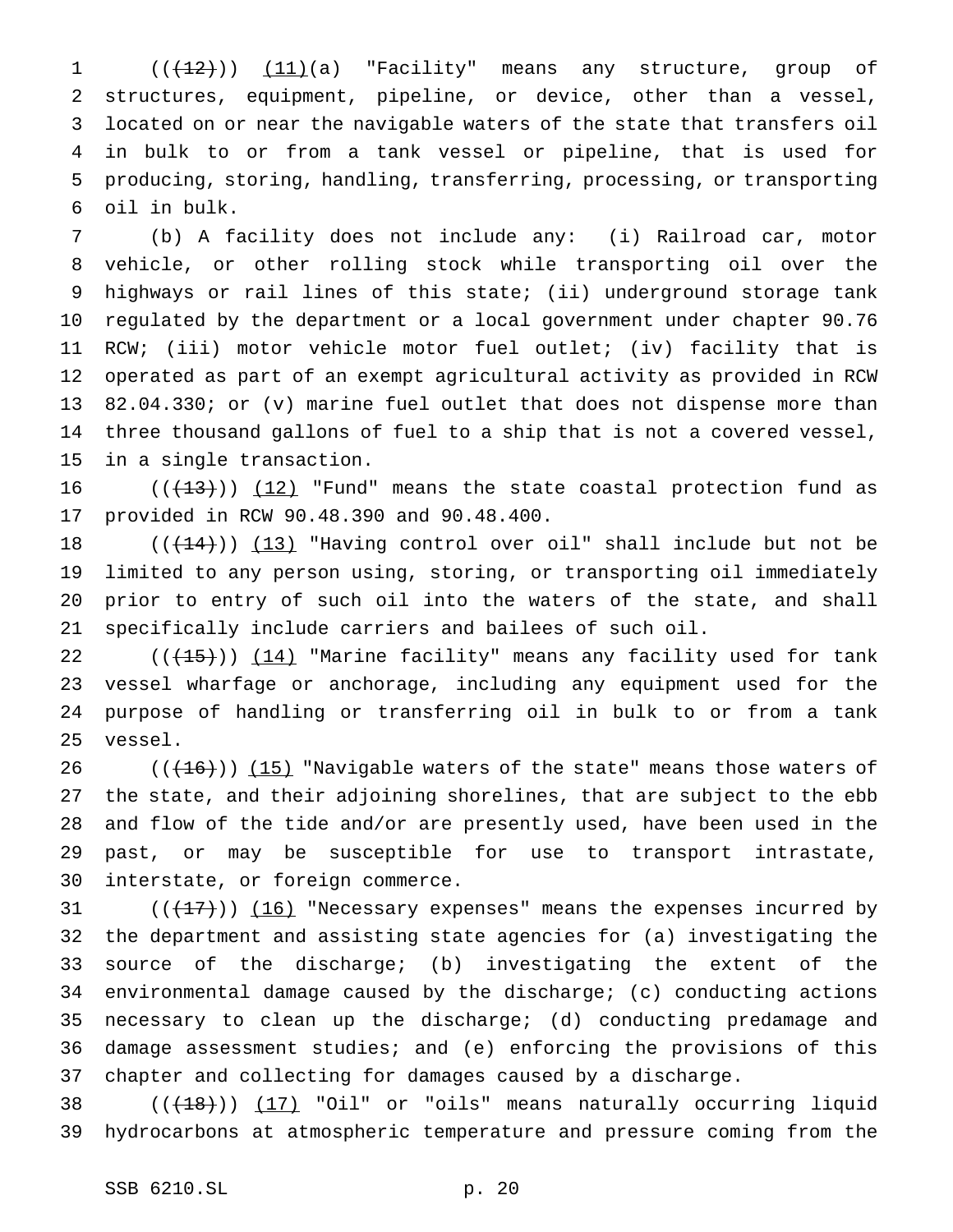earth, including condensate and natural gasoline, and any fractionation thereof, including, but not limited to, crude oil, petroleum, gasoline, fuel oil, diesel oil, oil sludge, oil refuse, and oil mixed with wastes other than dredged spoil. Oil does not include any substance listed in Table 302.4 of 40 C.F.R. Part 302 adopted August 14, 1989, under section 101(14) of the federal comprehensive environmental response, compensation, and liability act of 1980, as amended by P.L. 99-499.

8 (((19))) (18) "Offshore facility" means any facility located in, on, or under any of the navigable waters of the state, but does not include a facility any part of which is located in, on, or under any land of the state, other than submerged land.

12 (( $(20)$ )) (19) "Onshore facility" means any facility any part of which is located in, on, or under any land of the state, other than submerged land, that because of its location, could reasonably be expected to cause substantial harm to the environment by discharging oil into or on the navigable waters of the state or the adjoining shorelines.

 $((+21))$   $(20)(a)$  "Owner or operator" means (i) in the case of a vessel, any person owning, operating, or chartering by demise, the vessel; (ii) in the case of an onshore or offshore facility, any person owning or operating the facility; and (iii) in the case of an abandoned vessel or onshore or offshore facility, the person who owned or operated the vessel or facility immediately before its abandonment.

 (b) "Operator" does not include any person who owns the land underlying a facility if the person is not involved in the operations of the facility.

 $((+22))$   $(21)$  "Passenger vessel" means a ship of three hundred or more gross tons with a fuel capacity of at least six thousand gallons carrying passengers for compensation.

 $((+23))$   $(22)$  "Person" means any political subdivision, government agency, municipality, industry, public or private corporation, copartnership, association, firm, individual, or any other entity whatsoever.

 $((+24))$   $(23)$  "Ship" means any boat, ship, vessel, barge, or other floating craft of any kind.

36  $((+25))$   $(24)$  "Spill" means an unauthorized discharge of oil or hazardous substances into the waters of the state.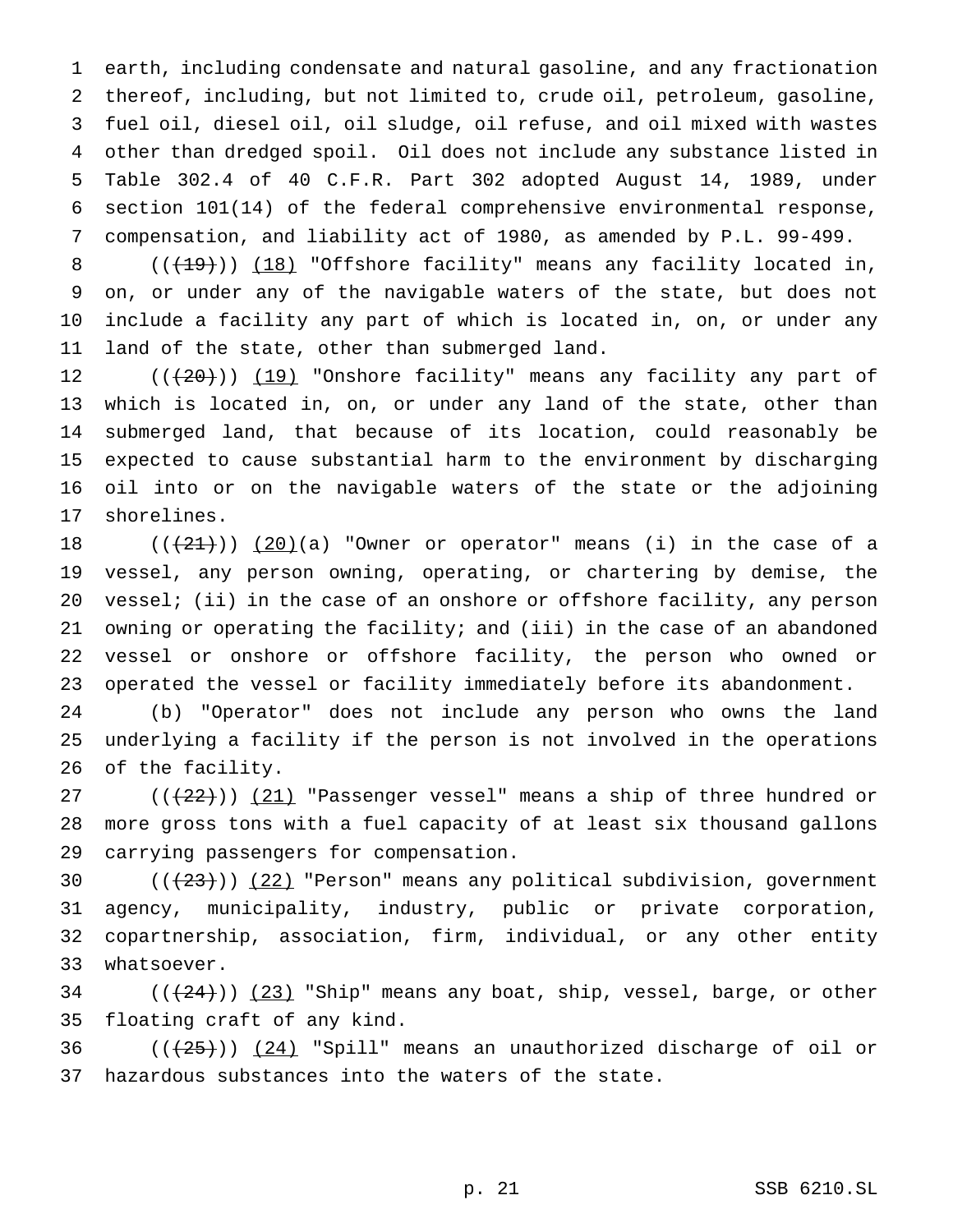1  $((+26))$   $(25)$  "Tank vessel" means a ship that is constructed or adapted to carry, or that carries, oil in bulk as cargo or cargo residue, and that:

(a) Operates on the waters of the state; or

 (b) Transfers oil in a port or place subject to the jurisdiction of this state.

7 ( $(\frac{27}{12})$ ) (26) "Waters of the state" includes lakes, rivers, ponds, streams, inland waters, underground water, salt waters, estuaries, tidal flats, beaches and lands adjoining the seacoast of the state, sewers, and all other surface waters and watercourses within the jurisdiction of the state of Washington.

 $((+28))$   $(27)$  "Worst case spill" means: (a) In the case of a vessel, a spill of the entire cargo and fuel of the vessel complicated by adverse weather conditions; and (b) in the case of an onshore or offshore facility, the largest foreseeable spill in adverse weather conditions.

 **Sec. 16.** RCW 90.56.060 and 1991 c 200 s 107 are each amended to read as follows:

 (1) The department shall prepare and annually update a state-wide master oil and hazardous substance spill prevention and contingency plan. In preparing the plan, the department shall consult with an advisory committee representing diverse interests concerned with oil 23 and hazardous substance spills, including ((the office of marine 24 safety,)) the United States coast guard, the federal environmental protection agency, state agencies, local governments, port districts, private facilities, environmental organizations, oil companies, shipping companies, containment and cleanup contractors, tow companies, and hazardous substance manufacturers.

 (2) The state master plan prepared under this section shall at a minimum:

 (a) Take into consideration the elements of oil spill prevention and contingency plans approved or submitted for approval pursuant to this chapter and chapter 88.46 RCW and oil and hazardous substance spill contingency plans prepared pursuant to other state or federal law 35 or prepared by federal agencies and regional entities;

 (b) State the respective responsibilities as established by relevant statutes and rules of each of the following in the prevention of and the assessment, containment, and cleanup of a worst case spill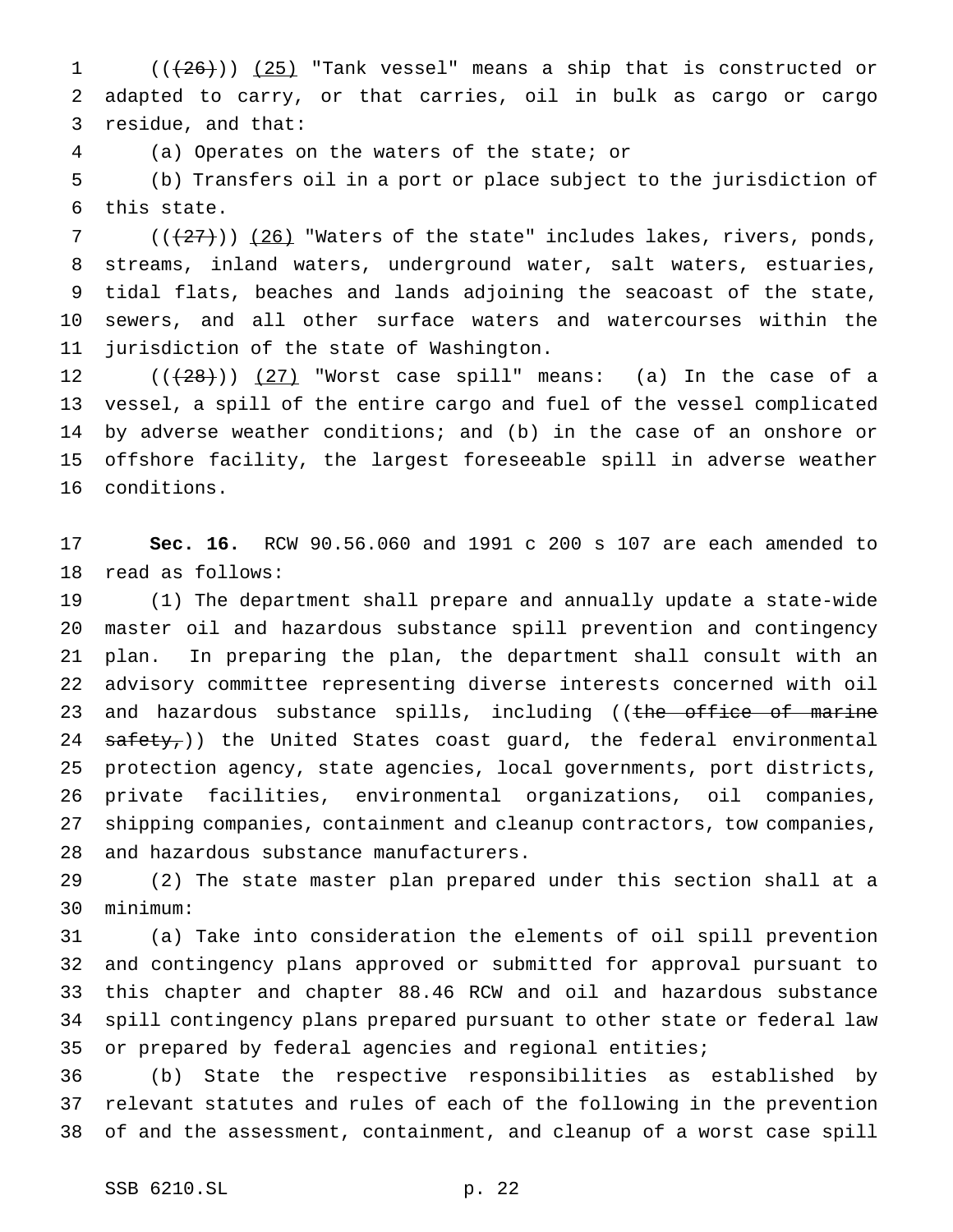of oil or hazardous substances into the environment of the state: (i) State agencies; (ii) local governments; (iii) appropriate federal agencies; (iv) facility operators; (v) property owners whose land or 4 other property may be affected by the oil or hazardous substance spill; and (vi) other parties identified by the department as having an interest in or the resources to assist in the containment and cleanup of an oil or hazardous substance spill;

 (c) State the respective responsibilities of the parties identified in (b) of this subsection in an emergency response;

 (d) Identify actions necessary to reduce the likelihood of spills 11 of oil and hazardous substances;

 (e) Identify and obtain mapping of environmentally sensitive areas at particular risk to oil and hazardous substance spills; and

 (f) Establish an incident command system for responding to oil and hazardous substances spills.

 (3) In preparing and updating the state master plan, the department shall:

 (a) Consult with federal, provincial, municipal, and community officials, other state agencies, the state of Oregon, and with representatives of affected regional organizations;

(b) Submit the draft plan to the public for review and comment;

 (c) Submit to the appropriate standing committees of the legislature for review, not later than November 1 of each year, the plan and any annual revision of the plan; and

 (d) Require or schedule unannounced oil spill drills as required by RCW 90.56.260 to test the sufficiency of oil spill contingency plans approved under RCW 90.56.210.

 **Sec. 17.** RCW 90.56.080 and 1991 c 200 s 109 are each amended to read as follows:

30 ((Not later than twelve months after May 15, 1991,)) The division of fire protection services shall establish and manage the Washington oil and hazardous substances incident response training and education program to provide approved classes in hazardous substance response, taught by trained instructors. To carry out this program, the division of fire protection services shall:

(1) Adopt rules necessary to implement the program;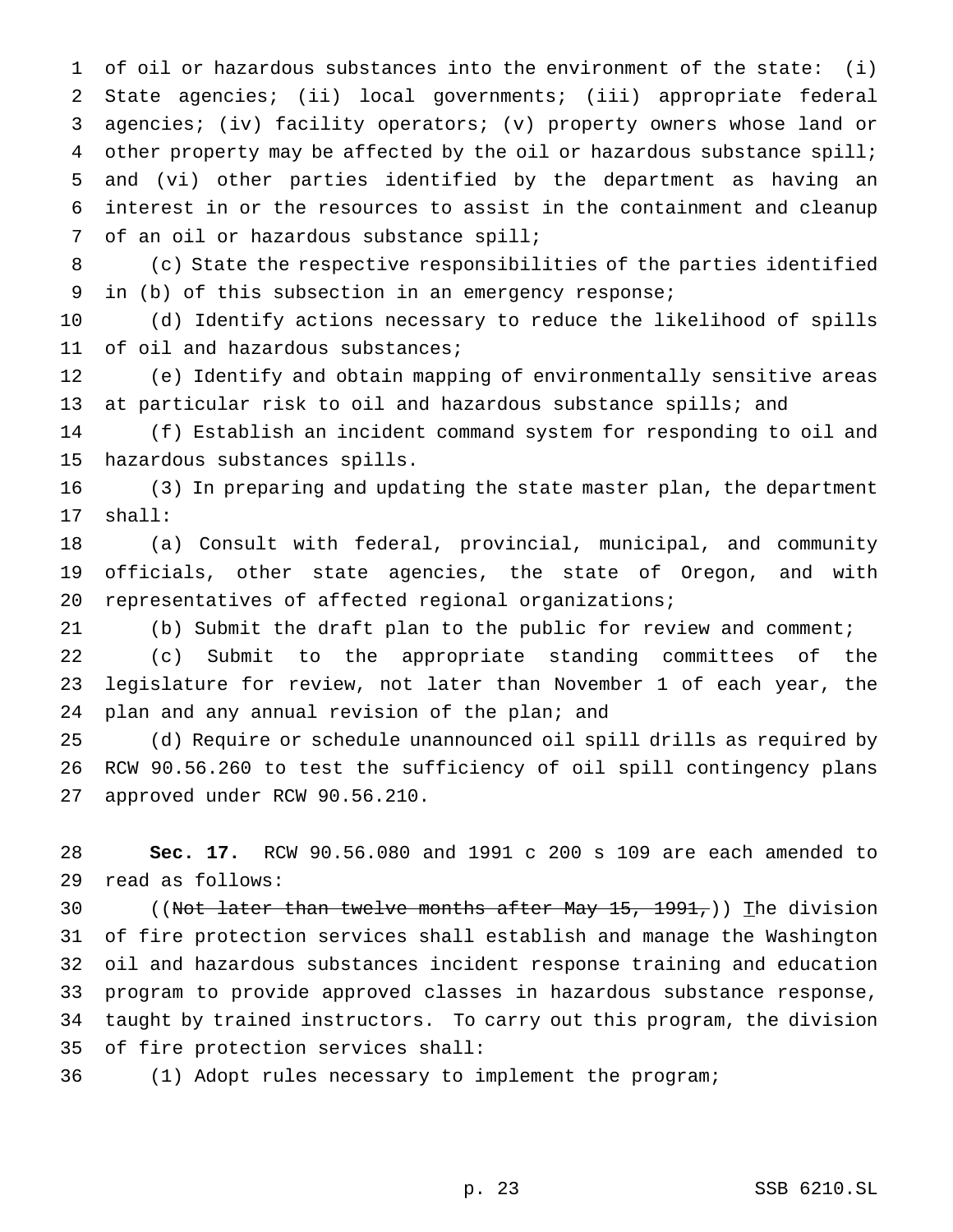(2) Establish a training and education program by developing the curriculum to be used in the program in colleges, academies, and other educational institutions;

 (3) Provide training to local oil and hazardous materials emergency response personnel; and

 (4) Establish and collect admission fees and other fees that may be necessary to the program.

 **Sec. 18.** RCW 90.56.100 and 1998 c 245 s 175 are each amended to read as follows:

10 (1) The Washington wildlife rescue coalition ((shall be)) is established for the purpose of coordinating the rescue and rehabilitation of wildlife injured or endangered by oil spills or the release of other hazardous substances into the environment.

 (2) The Washington wildlife rescue coalition shall be composed of: (a) A representative of the department of fish and wildlife designated by the director of fish and wildlife. The department of fish and wildlife shall be designated as lead agency in the operations of the coalition. The coalition shall be chaired by the representative from the department of fish and wildlife;

 (b) A representative of the department of ecology designated by the director;

22 (c) A representative of the ((department of community, trade, and 23 economic development)) Washington military department emergency 24 management ((program)) division, designated by the director of 25 ((community, trade, and economic development)) the Washington military 26 department;

 (d) A licensed veterinarian, with experience and training in wildlife rehabilitation, appointed by the veterinary board of governors;

30 (e) ((The director of the Washington conservation corps;

 $(f)$ ) A lay person, with training and experience in the rescue and rehabilitation of wildlife appointed by the department; and

33 ( $(\frac{1}{9})$ ) <u>(f)</u> A person designated by the legislative authority of the county where oil spills or spills of other hazardous substances may occur. This member of the coalition shall serve on the coalition until wildlife rescue and rehabilitation is completed in that county. The completion of any rescue or rehabilitation project shall be determined by the director of fish and wildlife.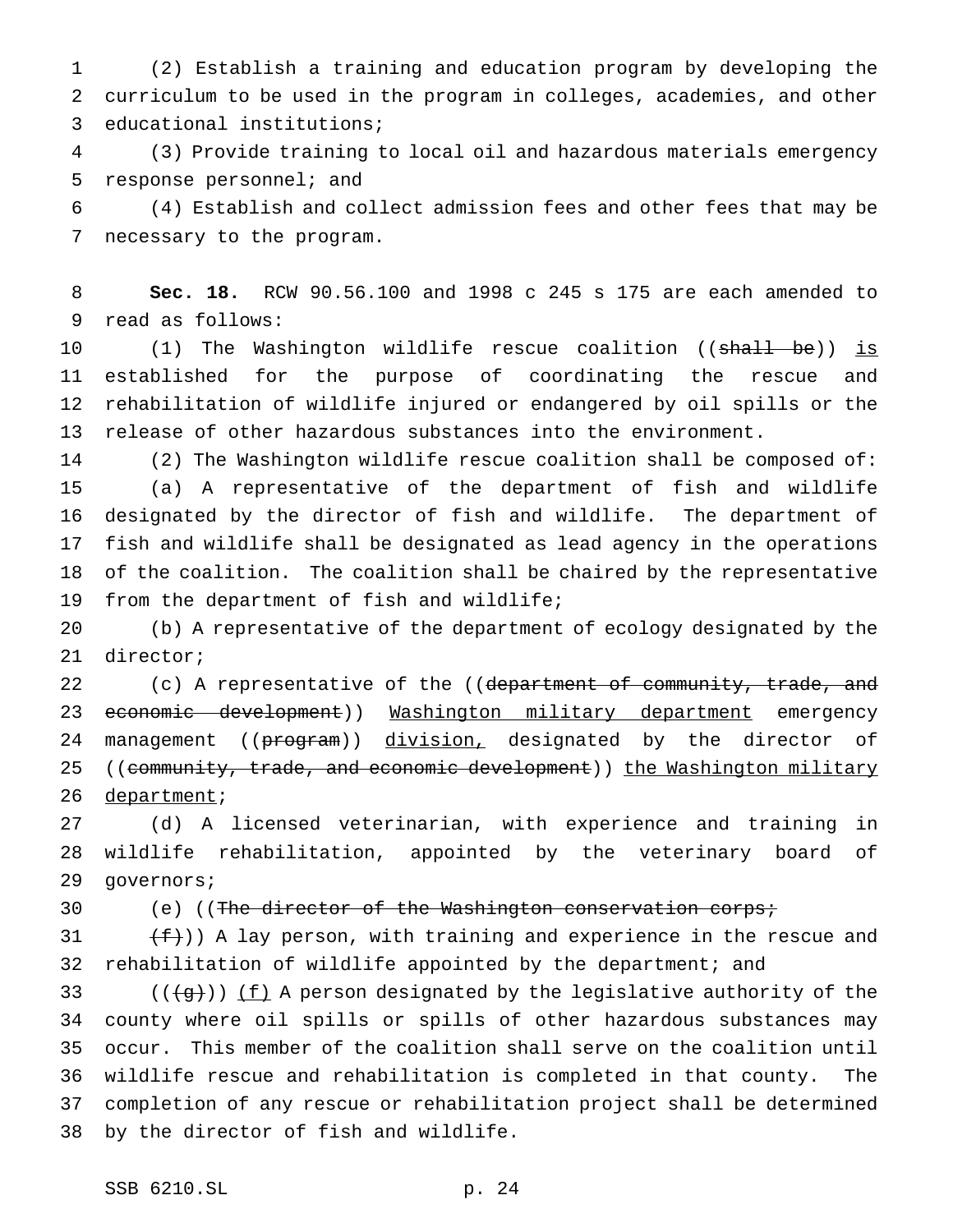1 (3) The duties of the Washington wildlife rescue coalition ((shall be)) are to:

 (a) Develop an emergency mobilization plan to rescue and rehabilitate waterfowl and other wildlife that are injured or endangered by an oil spill or the release of other hazardous substances into the environment;

 (b) Develop and maintain a resource directory of persons, governmental agencies, and private organizations that may provide 9 assistance in an emergency rescue effort;

 (c) Provide advance training and instruction to volunteers in rescuing and rehabilitating waterfowl and wildlife injured or endangered by oil spills or the release of other hazardous substances into the environment. The training may be provided through grants to community colleges or to groups that conduct programs for training volunteers. The coalition representatives from the agencies described in subsection (2) of this section shall coordinate their training 17 efforts ((with the director of the Washington conservation corps)) and work to provide training opportunities for young citizens;

 (d) Obtain and maintain equipment and supplies used in emergency rescue efforts.

 (4)(a) Expenses for the coalition may be provided by the coastal protection fund administered according to RCW 90.48.400.

 (b) The coalition is encouraged to seek grants, gifts, or donations from private sources in order to carry out the provisions of this section and RCW 90.56.110. Any private funds donated to the commission shall be deposited into the wildlife rescue account hereby created within the wildlife fund as authorized under Title 77 RCW.

 **Sec. 19.** RCW 90.56.200 and 1991 c 200 s 201 are each amended to read as follows:

 (1) The owner or operator for each onshore and offshore facility shall prepare and submit to the department an oil spill prevention plan in conformance with the requirements of this chapter. The plans shall be submitted to the department in the time and manner directed by the 34 department((<del>, but not later than January 1, 1993</del>)). The spill prevention plan may be consolidated with a spill contingency plan submitted pursuant to RCW 90.56.210. The department may accept plans prepared to comply with other state or federal law as spill prevention plans to the extent those plans comply with the requirements of this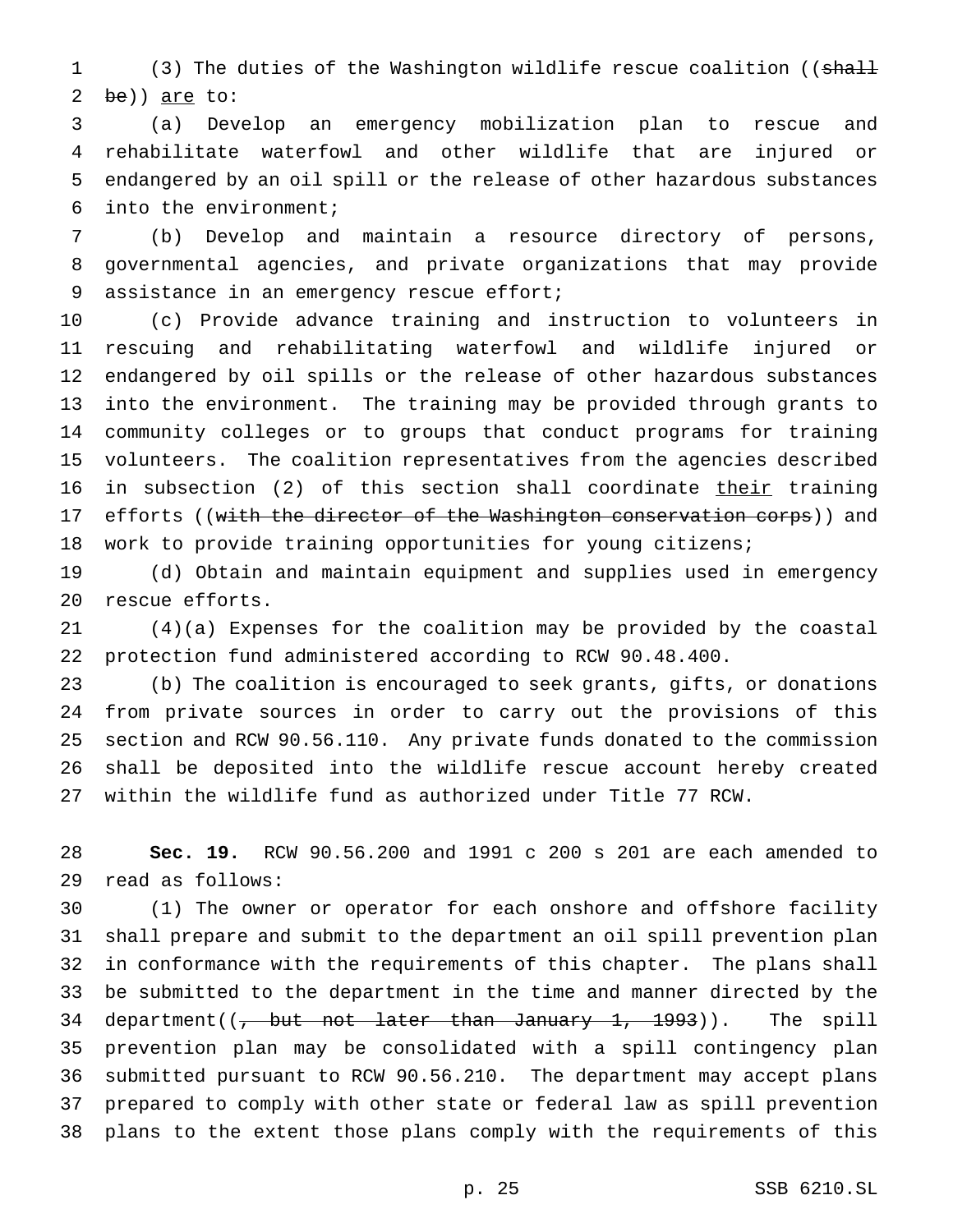chapter. The department, by rule, shall establish standards for spill 2 prevention plans. ((The rules shall be adopted not later than July 1,  $3 \frac{1992}{1}$  (2) The spill prevention plan for an onshore or offshore facility shall: (a) Establish compliance with the federal oil pollution act of 1990, if applicable, and financial responsibility requirements under federal and state law; (b) Certify that supervisory and other key personnel in charge of transfer, storage, and handling of oil have received certification pursuant to RCW 90.56.220; (c) Certify that the facility has an operations manual required by RCW 90.56.230; (d) Certify the implementation of alcohol and drug use awareness programs; (e) Describe the facility's maintenance and inspection program and contain a current maintenance and inspection record of the storage and transfer facilities and related equipment; (f) Describe the facility's alcohol and drug treatment programs; (g) Describe spill prevention technology that has been installed, including overflow alarms, automatic overflow cut-off switches, secondary containment facilities, and storm water retention, treatment, 23 and discharge systems; (h) Describe any discharges of oil to the land or the water of more than twenty-five barrels in the prior five years and the measures taken 26 to prevent a reoccurrence; (i) Describe the procedures followed by the facility to contain and recover any oil that spills during the transfer of oil to or from the facility; (j) Provide for the incorporation into the facility during the period covered by the plan of those measures that will provide the best achievable protection for the public health and the environment; and (k) Include any other information reasonably necessary to carry out the purposes of this chapter required by rules adopted by the department. (3) The department shall only approve a prevention plan if it provides the best achievable protection from damages caused by the discharge of oil into the waters of the state and if it determines that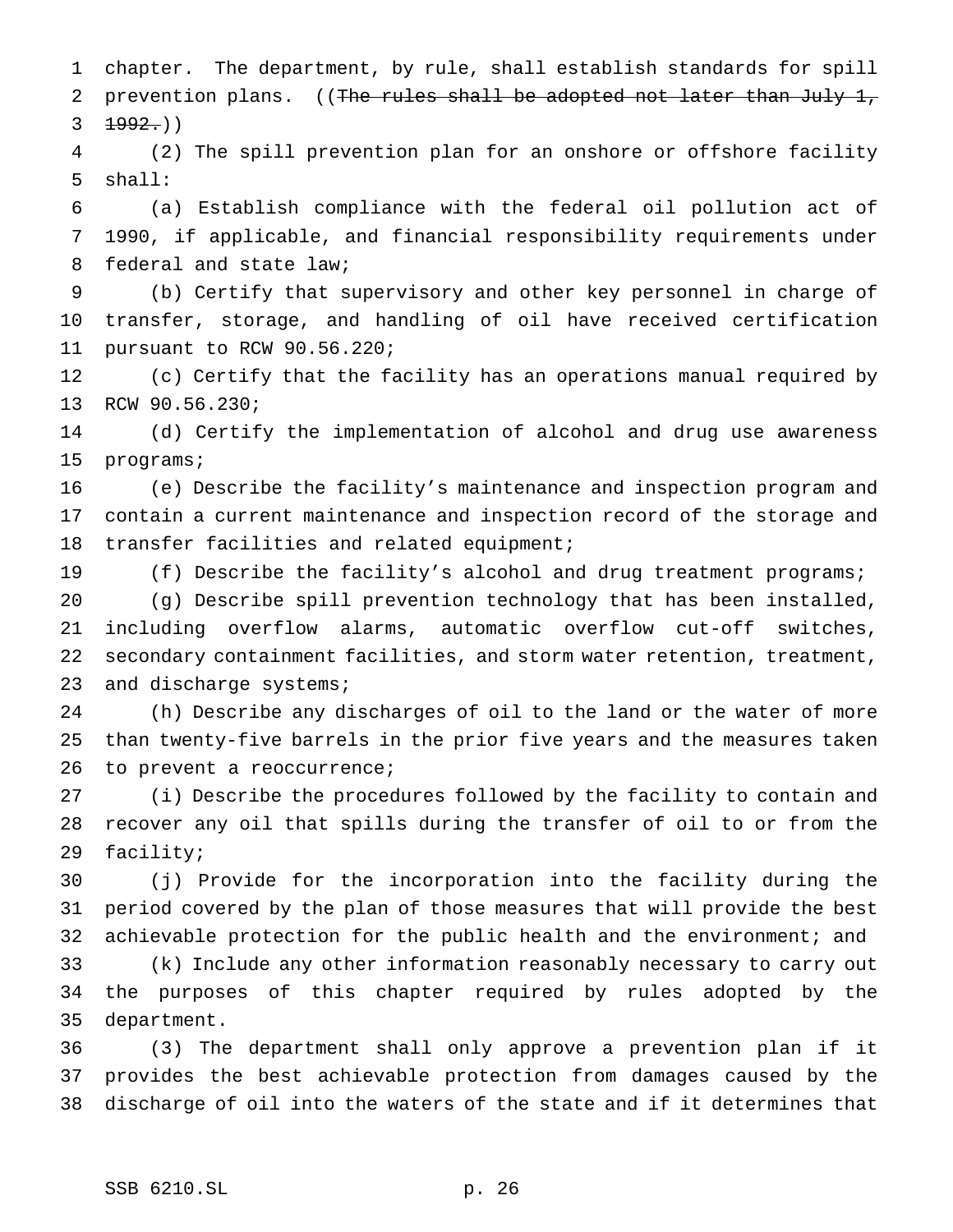the plan meets the requirements of this section and rules adopted by the department.

 (4) Upon approval of a prevention plan, the department shall provide to the person submitting the plan a statement indicating that the plan has been approved, the facilities covered by the plan, and other information the department determines should be included.

 (5) The approval of a prevention plan shall be valid for five years. An owner or operator of a facility shall notify the department in writing immediately of any significant change of which it is aware affecting its prevention plan, including changes in any factor set forth in this section or in rules adopted by the department. The department may require the owner or operator to update a prevention plan as a result of these changes.

 (6) The department by rule shall require prevention plans to be reviewed, updated, if necessary, and resubmitted to the department at least once every five years.

 (7) Approval of a prevention plan by the department does not constitute an express assurance regarding the adequacy of the plan nor constitute a defense to liability imposed under this chapter or other state law.

 (8) This section does not authorize the department to modify the terms of a collective bargaining agreement.

 **Sec. 20.** RCW 90.56.210 and 1992 c 73 s 33 are each amended to read as follows:

 (1) Each onshore and offshore facility shall have a contingency plan for the containment and cleanup of oil spills from the facility into the waters of the state and for the protection of fisheries and wildlife, natural resources, and public and private property from such spills. The department shall by rule adopt and periodically revise standards for the preparation of contingency plans. The department shall require contingency plans, at a minimum, to meet the following standards:

 (a) Include full details of the method of response to spills of various sizes from any facility which is covered by the plan;

 (b) Be designed to be capable in terms of personnel, materials, and equipment, of promptly and properly, to the maximum extent practicable, as defined by the department removing oil and minimizing any damage to the environment resulting from a worst case spill;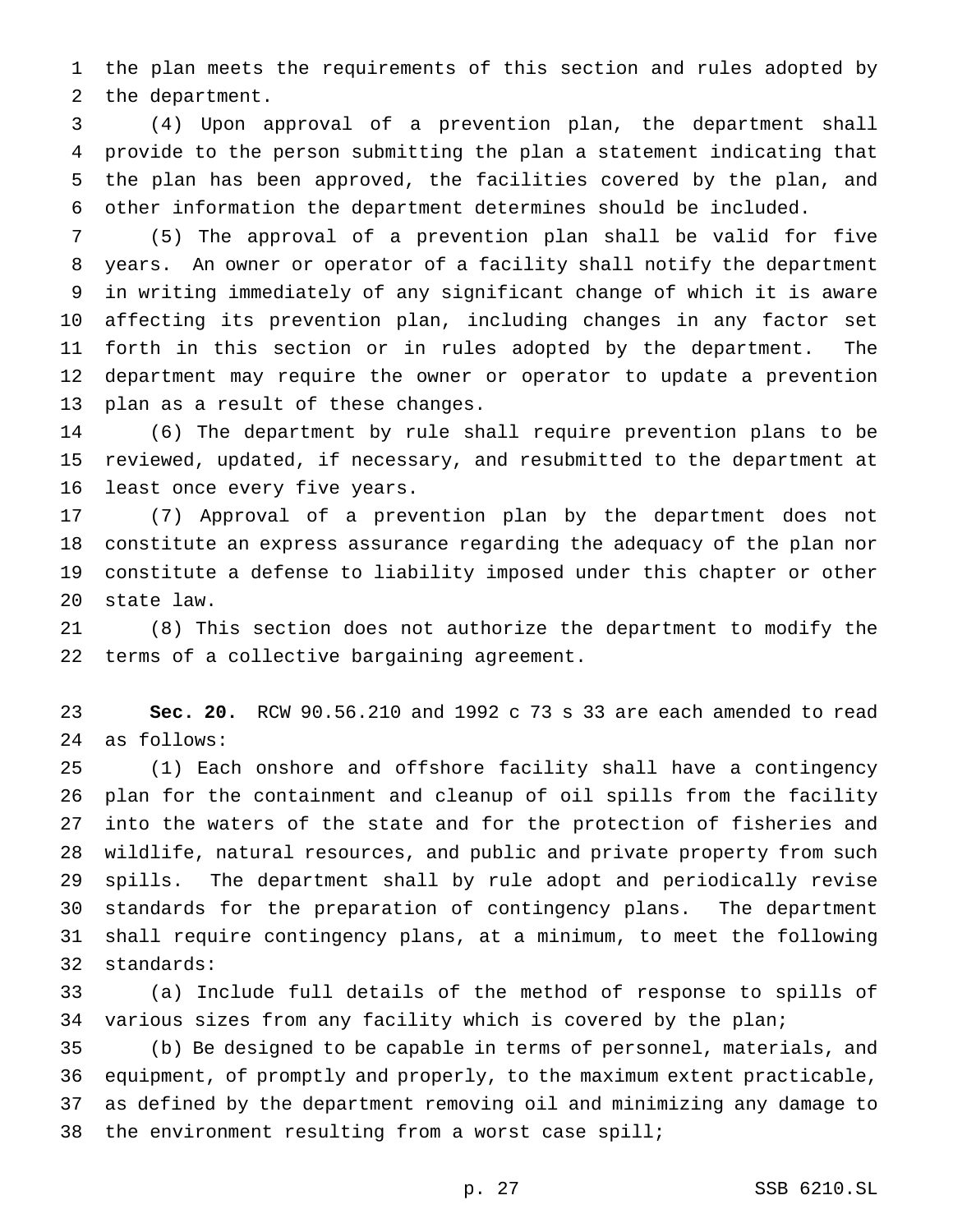(c) Provide a clear, precise, and detailed description of how the plan relates to and is integrated into relevant contingency plans which have been prepared by cooperatives, ports, regional entities, the state, and the federal government;

 (d) Provide procedures for early detection of oil spills and timely notification of such spills to appropriate federal, state, and local authorities under applicable state and federal law;

 (e) State the number, training preparedness, and fitness of all dedicated, prepositioned personnel assigned to direct and implement the plan;

 (f) Incorporate periodic training and drill programs to evaluate whether personnel and equipment provided under the plan are in a state of operational readiness at all times;

 (g) Describe important features of the surrounding environment, including fish and wildlife habitat, environmentally and archaeologically sensitive areas, and public facilities. The 17 departments of ecology, ((fisheries, wildlife)) fish and wildlife, and natural resources, and the office of archaeology and historic preservation, upon request, shall provide information that they have 20 available to assist in preparing this description. ((If the department 21 has adopted rules for contingency plans prior to July 1, 1992, the description of archaeologically sensitive areas shall only be required 23 when the department revises the rules for contingency plans after July 24 1, 1992.)) The description of archaeologically sensitive areas shall not be required to be included in a contingency plan until it is reviewed and updated pursuant to subsection (9) of this section;

 (h) State the means of protecting and mitigating effects on the environment, including fish, marine mammals, and other wildlife, and ensure that implementation of the plan does not pose unacceptable risks to the public or the environment;

 (i) Provide arrangements for the prepositioning of oil spill containment and cleanup equipment and trained personnel at strategic locations from which they can be deployed to the spill site to promptly and properly remove the spilled oil;

 (j) Provide arrangements for enlisting the use of qualified and trained cleanup personnel to implement the plan;

 (k) Provide for disposal of recovered spilled oil in accordance with local, state, and federal laws;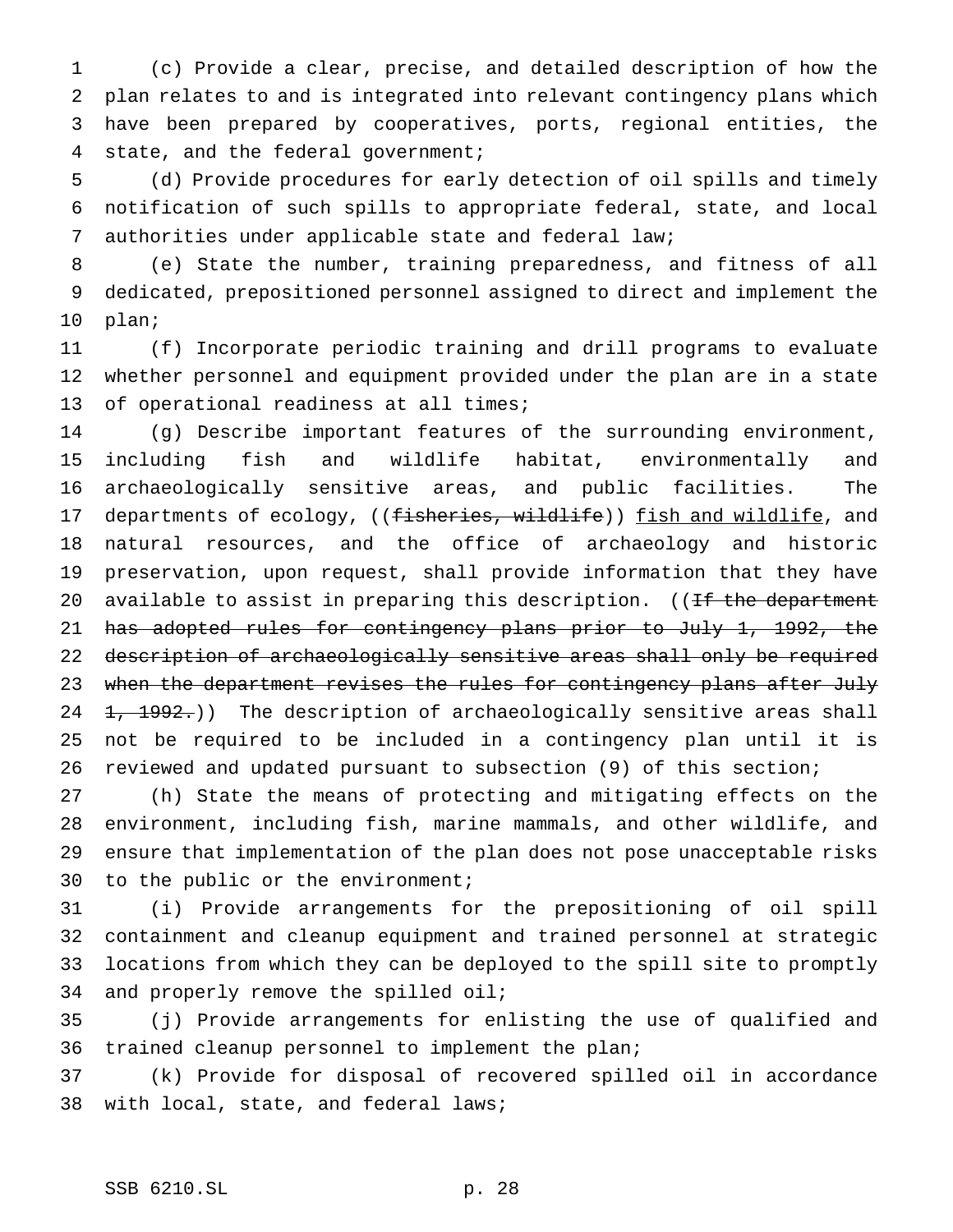(l) Until a spill prevention plan has been submitted pursuant to RCW 90.56.200, state the measures that have been taken to reduce the likelihood that a spill will occur, including but not limited to, design and operation of a facility, training of personnel, number of personnel, and backup systems designed to prevent a spill;

 (m) State the amount and type of equipment available to respond to a spill, where the equipment is located, and the extent to which other 8 contingency plans rely on the same equipment; and

 (n) If the department has adopted rules permitting the use of dispersants, the circumstances, if any, and the manner for the application of the dispersants in conformance with the department's rules.

 (2)(a) The following shall submit contingency plans to the department within six months after the department adopts rules establishing standards for contingency plans under subsection (1) of this section:

 (i) Onshore facilities capable of storing one million gallons or more of oil; and

(ii) Offshore facilities.

 (b) Contingency plans for all other onshore and offshore facilities shall be submitted to the department within eighteen months after the department has adopted rules under subsection (1) of this section. The department may adopt a schedule for submission of plans within the eighteen-month period.

 (3)(a) The owner or operator of a facility shall submit the contingency plan for the facility.

 (b) A person who has contracted with a facility to provide containment and cleanup services and who meets the standards established pursuant to RCW 90.56.240, may submit the plan for any facility for which the person is contractually obligated to provide services. Subject to conditions imposed by the department, the person may submit a single plan for more than one facility.

 (4) A contingency plan prepared for an agency of the federal government or another state that satisfies the requirements of this section and rules adopted by the department may be accepted by the department as a contingency plan under this section. The department shall assure that to the greatest extent possible, requirements for contingency plans under this section are consistent with the requirements for contingency plans under federal law.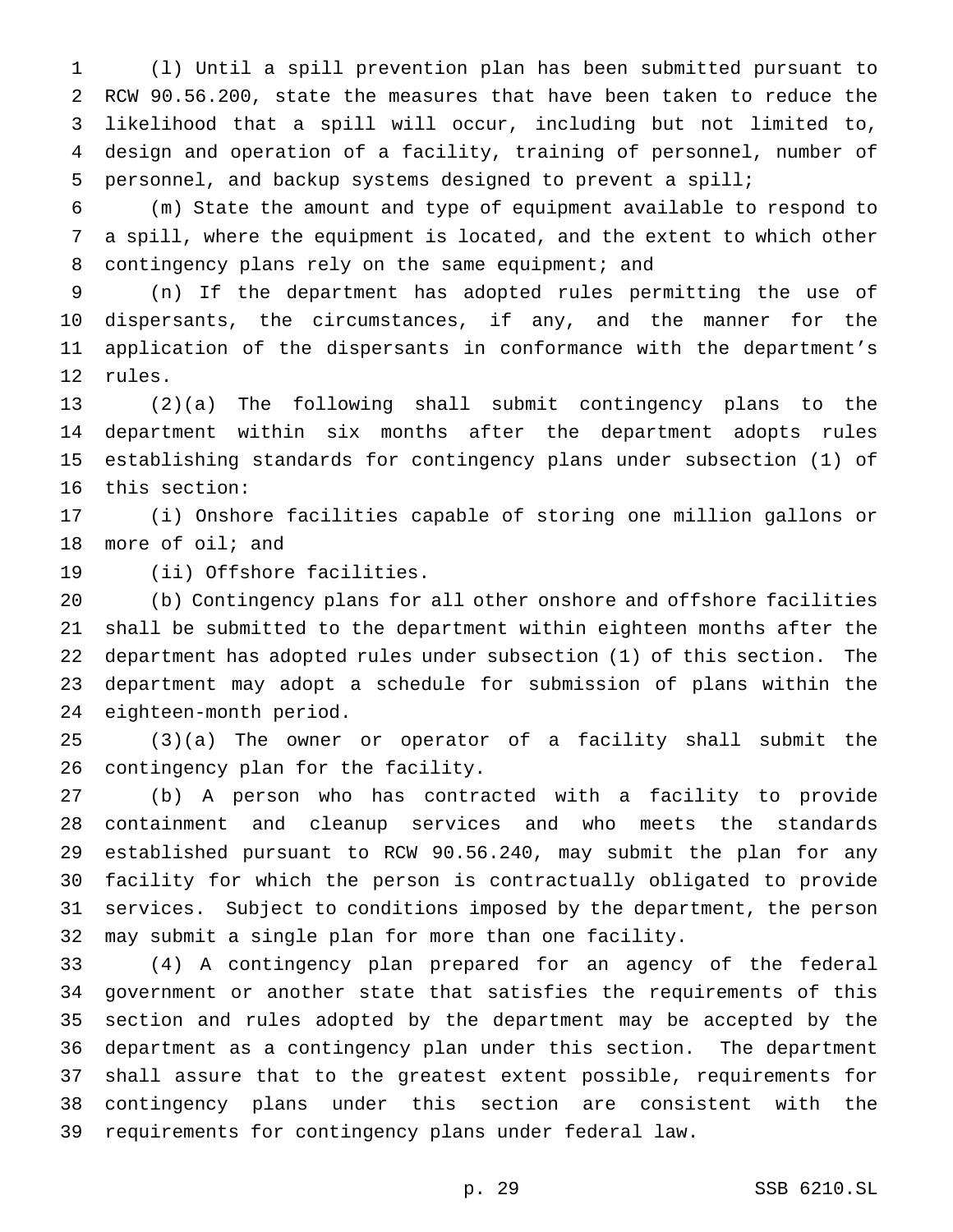(5) In reviewing the contingency plans required by this section, the department shall consider at least the following factors:

 (a) The adequacy of containment and cleanup equipment, personnel, communications equipment, notification procedures and call down lists, response time, and logistical arrangements for coordination and implementation of response efforts to remove oil spills promptly and properly and to protect the environment;

 (b) The nature and amount of vessel traffic within the area covered by the plan;

 (c) The volume and type of oil being transported within the area covered by the plan;

 (d) The existence of navigational hazards within the area covered by the plan;

 (e) The history and circumstances surrounding prior spills of oil within the area covered by the plan;

 (f) The sensitivity of fisheries and wildlife and other natural 17 resources within the area covered by the plan;

 (g) Relevant information on previous spills contained in on-scene 19 coordinator reports prepared by the department; and

 (h) The extent to which reasonable, cost-effective measures to prevent a likelihood that a spill will occur have been incorporated into the plan.

 (6) The department shall approve a contingency plan only if it determines that the plan meets the requirements of this section and that, if implemented, the plan is capable, in terms of personnel, materials, and equipment, of removing oil promptly and properly and minimizing any damage to the environment.

 (7) The approval of the contingency plan shall be valid for five years. Upon approval of a contingency plan, the department shall provide to the person submitting the plan a statement indicating that the plan has been approved, the facilities or vessels covered by the plan, and other information the department determines should be included.

 (8) An owner or operator of a facility shall notify the department in writing immediately of any significant change of which it is aware affecting its contingency plan, including changes in any factor set forth in this section or in rules adopted by the department. The department may require the owner or operator to update a contingency plan as a result of these changes.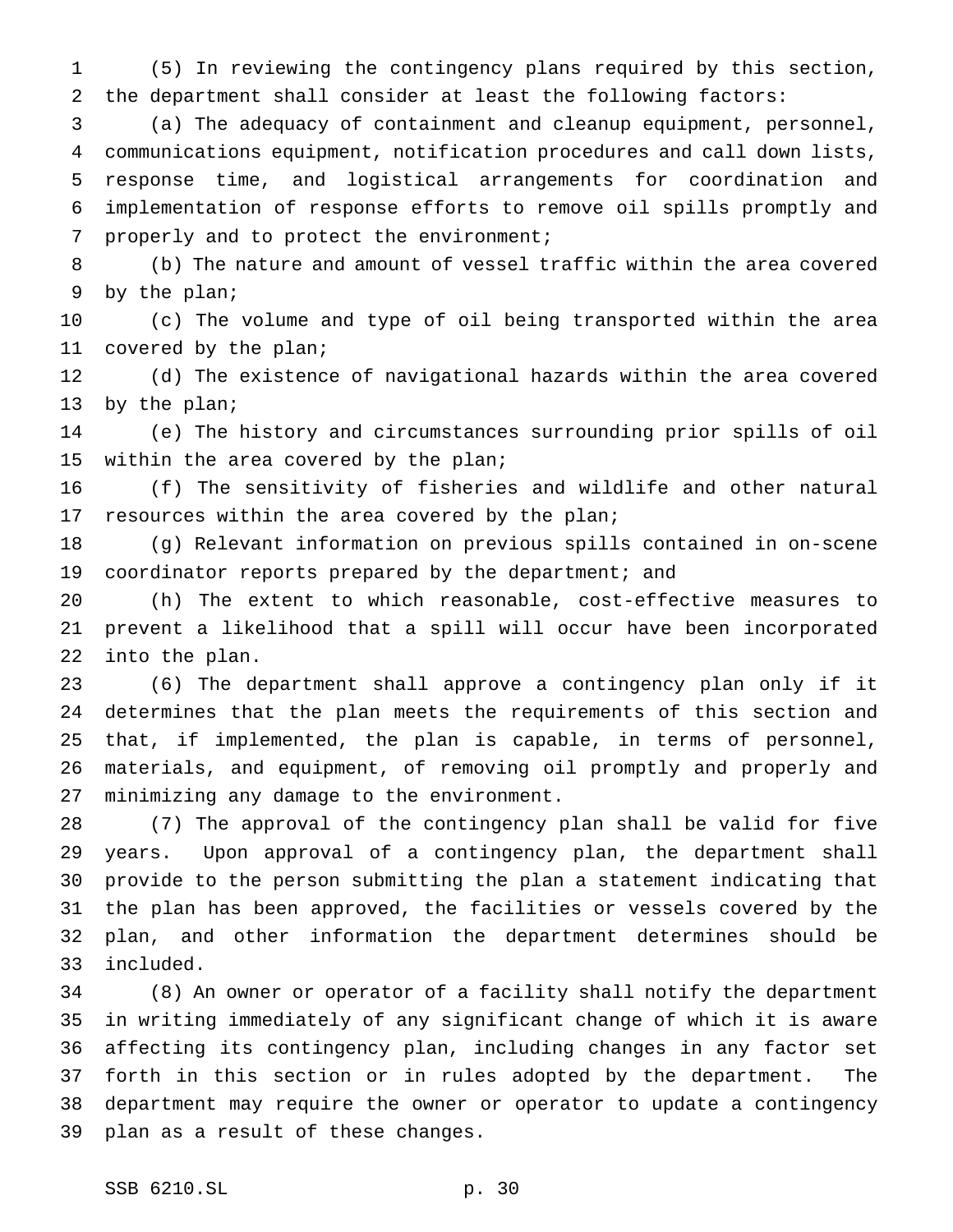(9) The department by rule shall require contingency plans to be reviewed, updated, if necessary, and resubmitted to the department at least once every five years.

 (10) Approval of a contingency plan by the department does not constitute an express assurance regarding the adequacy of the plan nor constitute a defense to liability imposed under this chapter or other state law.

 **Sec. 21.** RCW 90.56.370 and 1990 c 116 s 18 are each amended to read as follows:

 (1) Any person owning oil or having control over oil that enters the waters of the state in violation of RCW 90.56.320 shall be strictly liable, without regard to fault, for the damages to persons or property, public or private, caused by such entry.

 (2) In any action to recover damages resulting from the discharge of oil in violation of RCW 90.56.320, the owner or person having control over the oil shall be relieved from strict liability, without regard to fault, if that person can prove that the discharge was caused solely by:

(a) An act of war or sabotage;

(b) An act of God;

(c) Negligence on the part of the United States government; or

(d) Negligence on the part of the state of Washington.

 (3) The liability established in this section shall in no way 24 affect the rights which: (a) The owner or other person having control over the oil may have against any person whose acts may in any way have 26 caused or contributed to the discharge of  $\text{oil}_+$  or (b) the state of Washington may have against any person whose actions may have caused or contributed to the discharge of oil.

 $((+4)$  The chapter 116, Laws of 1990 changes to subsection  $(2)$  of this section requiring the defenses in that subsection to be the sole 31 causes of the discharge, and the text of subsection  $(2)(b)$  of this 32 section shall apply prospectively and not retroactively after June 7,  $33 \t+990.$ 

 **Sec. 22.** RCW 90.56.510 and 1999 sp.s. c 7 s 2 are each amended to read as follows:

36 (1) The oil spill ((administration)) prevention account is created in the state treasury. All receipts from RCW 82.23B.020(2) shall be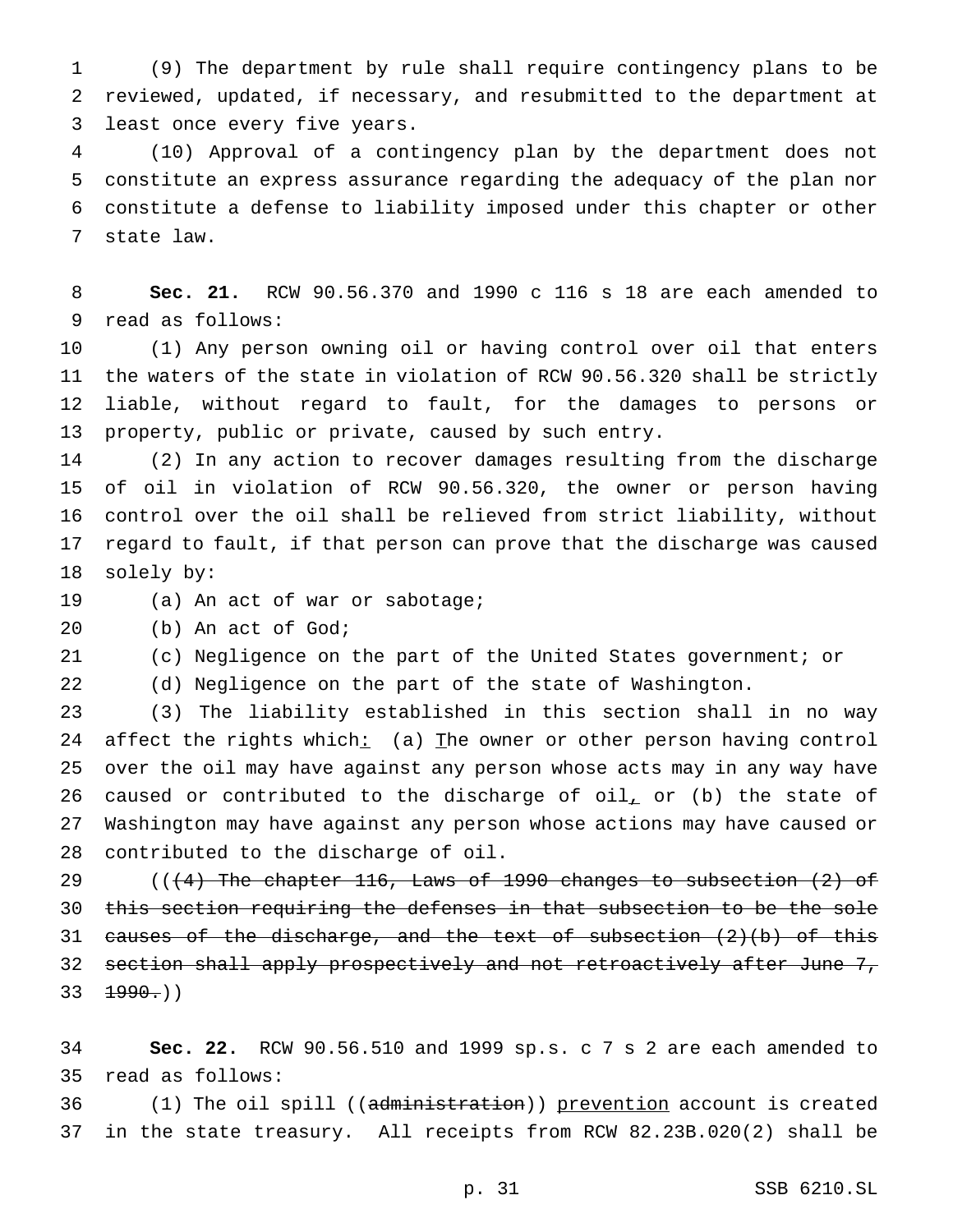deposited in the account. Moneys from the account may be spent only after appropriation. The account is subject to allotment procedures under chapter 43.88 RCW. If, on the first day of any calendar month, the balance of the oil spill response account is greater than nine 5 million dollars and the balance of the oil spill ((administration)) prevention account exceeds the unexpended appropriation for the current biennium, then the tax under RCW 82.23B.020(2) shall be suspended on the first day of the next calendar month until the beginning of the following biennium, provided that the tax shall not be suspended during the last six months of the biennium. If the tax imposed under RCW 82.23B.020(2) is suspended during two consecutive biennia, the department shall by November 1st after the end of the second biennium, recommend to the appropriate standing committees an adjustment in the tax rate. For the biennium ending June 30, 1999, and the biennium ending June 30, 2001, the state treasurer may transfer a total of up to one million dollars from the oil spill response account to the oil 17 spill ((administration)) prevention account to support appropriations 18 made from the oil spill ((administration)) prevention account in the omnibus appropriations act adopted not later than June 30, 1999.

20 (2) Expenditures from the oil spill ((administration)) prevention account shall be used exclusively for the administrative costs related to the purposes of this chapter, and chapters 90.48, 88.40, and 88.46 RCW. Starting with the 1995-1997 biennium, the legislature shall give activities of state agencies related to prevention of oil spills 25 priority in funding from the oil spill ((administration)) prevention 26 account. Costs of ((administration)) prevention include the costs of:

(a) Routine responses not covered under RCW 90.56.500;

(b) Management and staff development activities;

 (c) Development of rules and policies and the state-wide plan provided for in RCW 90.56.060;

 (d) Facility and vessel plan review and approval, drills, inspections, investigations, enforcement, and litigation;

(e) Interagency coordination and public outreach and education;

 (f) Collection and administration of the tax provided for in chapter 82.23B RCW; and

 (g) Appropriate travel, goods and services, contracts, and equipment.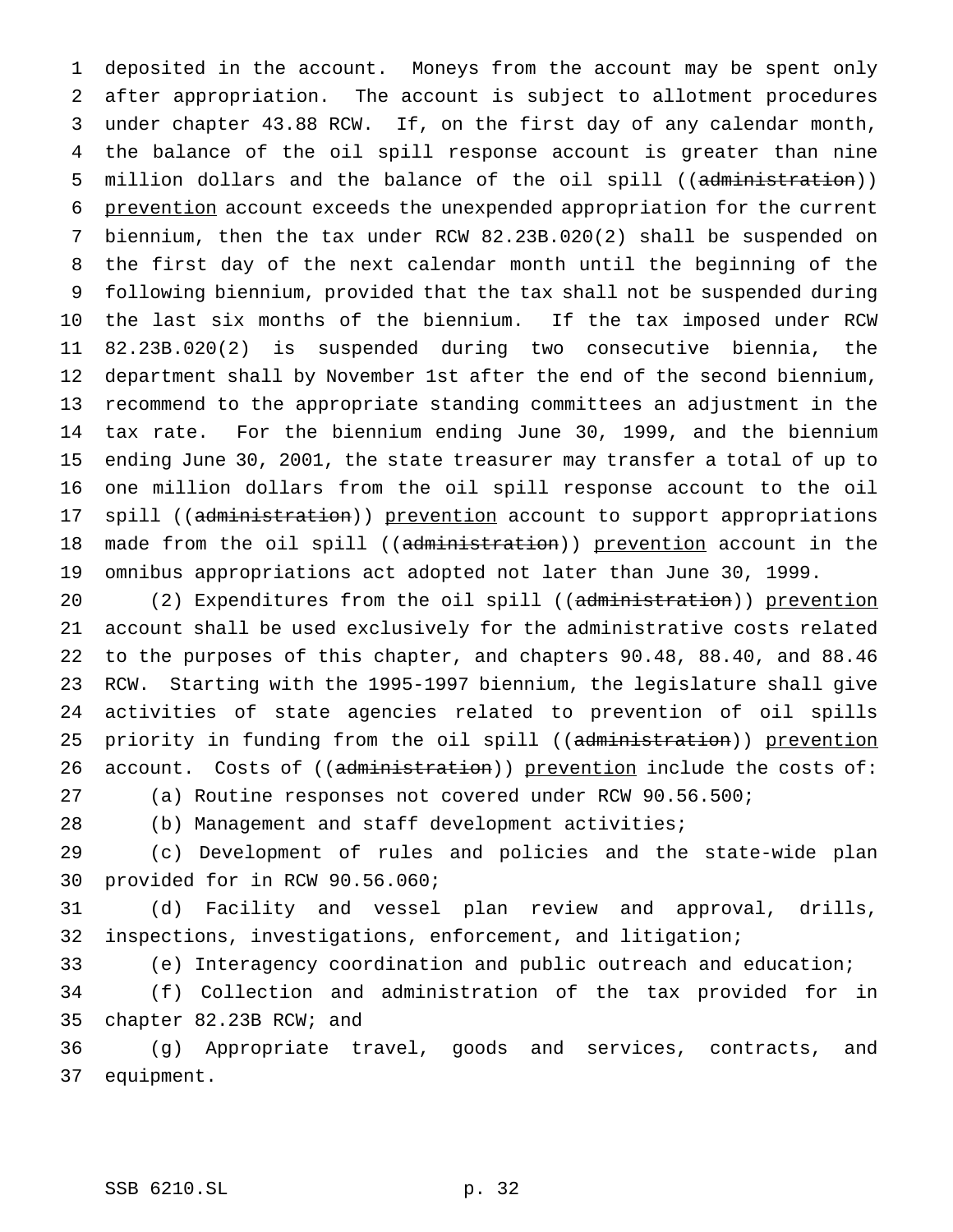**Sec. 23.** RCW 90.56.540 and 1991 c 200 s 605 are each amended to read as follows:

 (1) A person is guilty of operating a vessel while under the influence of intoxicating liquor or drugs if the person operates a covered vessel within this state while:

 (a) The person has 0.06 grams or more of alcohol per two hundred ten liters of breath, as shown by analysis of the person's breath made 8 under RCW ((88.16.230)) 90.56.550; or

 (b) The person has 0.06 percent or more by weight of alcohol in the person's blood as shown by analysis of the person's blood made under 11 RCW ((88.16.230)) **90.56.550;** or

 (c) The person is under the influence of or affected by intoxicating liquor or drugs; or

 (d) The person is under the combined influence of or affected by intoxicating liquor or drugs.

 (2) The fact that any person charged with a violation of this section is or has been entitled to use such drug under the laws of this state shall not constitute a defense against any charge of violating this section.

 (3) Operating a vessel while intoxicated is a class C felony under chapter 9A.20 RCW.

 **Sec. 24.** RCW 90.56.560 and 1991 c 200 s 607 are each amended to read as follows:

 No physician, registered nurse, qualified technician, or hospital, or duly licensed clinical laboratory employing or using services of the physician, registered nurse, or qualified technician, may incur any civil or criminal liability as a result of the act of withdrawing blood from any person when directed by a law enforcement officer to do so for 29 the purpose of a blood test under RCW ((88.16.230)) 90.56.550. This section shall not relieve any physician, registered nurse, qualified technician, or hospital or duly licensed clinical laboratory from civil liability arising from the use of improper procedures or failing to exercise the required standard of care.

 **Sec. 25.** RCW 82.23B.020 and 1999 sp.s. c 7 s 1 are each amended to read as follows:

 (1) An oil spill response tax is imposed on the privilege of receiving crude oil or petroleum products at a marine terminal within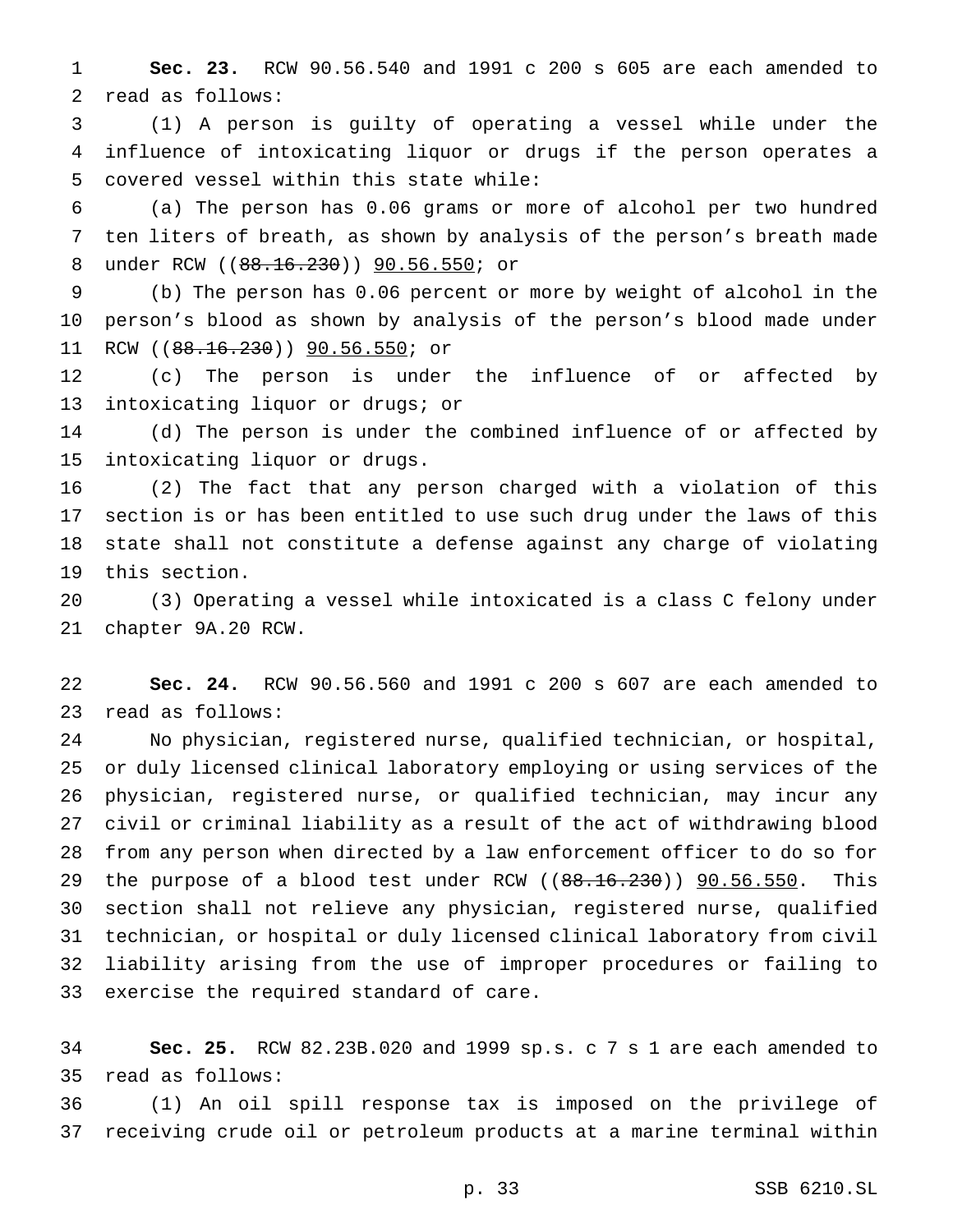this state from a waterborne vessel or barge operating on the navigable waters of this state. The tax imposed in this section is levied upon the owner of the crude oil or petroleum products immediately after receipt of the same into the storage tanks of a marine terminal from a waterborne vessel or barge at the rate of one cent per barrel of crude oil or petroleum product received.

 (2) In addition to the tax imposed in subsection (1) of this section, an oil spill administration tax is imposed on the privilege of receiving crude oil or petroleum products at a marine terminal within this state from a waterborne vessel or barge operating on the navigable waters of this state. The tax imposed in this section is levied upon the owner of the crude oil or petroleum products immediately after receipt of the same into the storage tanks of a marine terminal from a waterborne vessel or barge at the rate of four cents per barrel of crude oil or petroleum product.

 (3) The taxes imposed by this chapter shall be collected by the marine terminal operator from the taxpayer. If any person charged with collecting the taxes fails to bill the taxpayer for the taxes, or in the alternative has not notified the taxpayer in writing of the imposition of the taxes, or having collected the taxes, fails to pay them to the department in the manner prescribed by this chapter, whether such failure is the result of the person's own acts or the result of acts or conditions beyond the person's control, he or she shall, nevertheless, be personally liable to the state for the amount of the taxes. Payment of the taxes by the owner to a marine terminal operator shall relieve the owner from further liability for the taxes. (4) Taxes collected under this chapter shall be held in trust until paid to the department. Any person collecting the taxes who appropriates or converts the taxes collected shall be guilty of a gross misdemeanor if the money required to be collected is not available for payment on the date payment is due. The taxes required by this chapter to be collected shall be stated separately from other charges made by the marine terminal operator in any invoice or other statement of account provided to the taxpayer.

 (5) If a taxpayer fails to pay the taxes imposed by this chapter to the person charged with collection of the taxes and the person charged with collection fails to pay the taxes to the department, the department may, in its discretion, proceed directly against the taxpayer for collection of the taxes.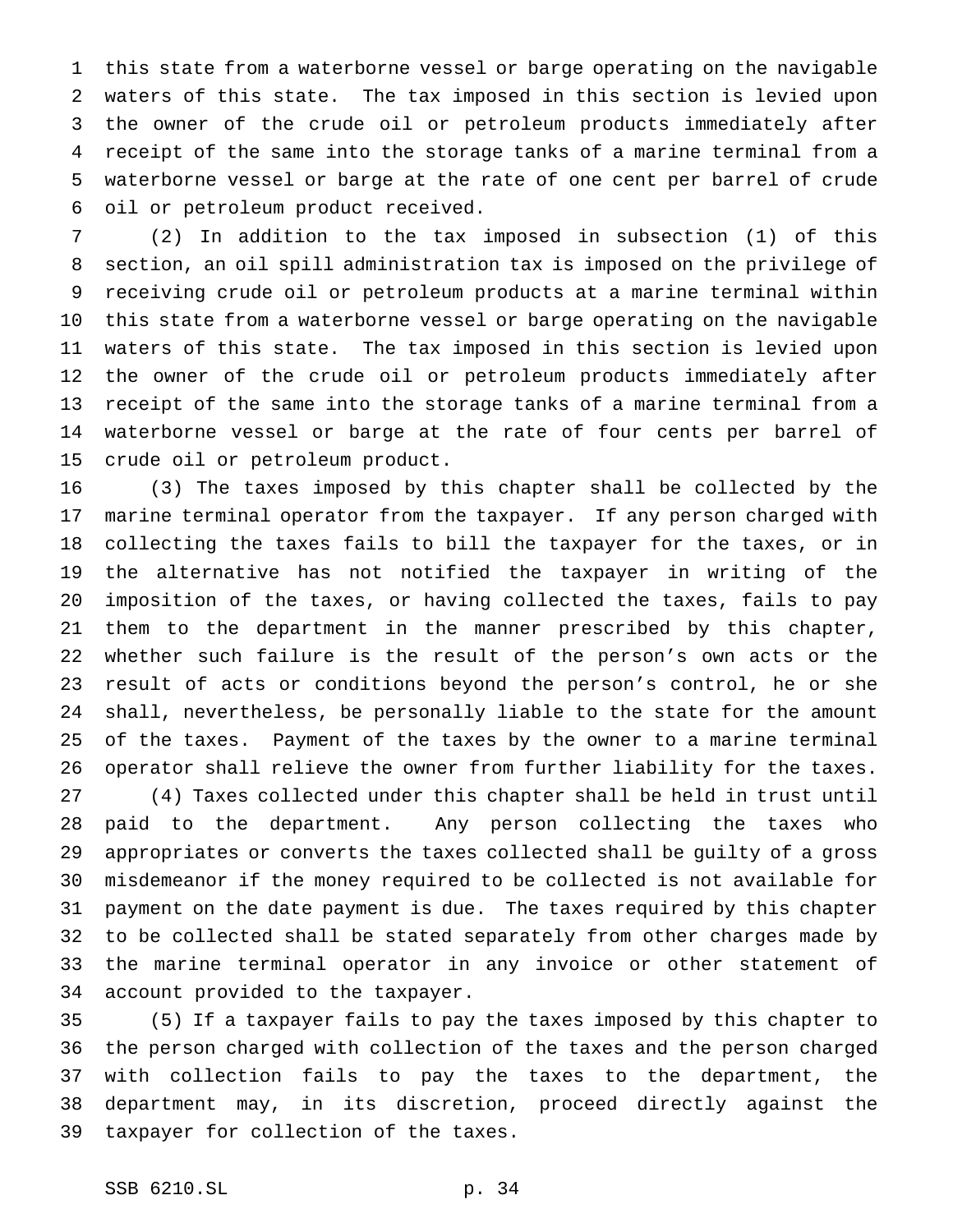(6) The taxes shall be due from the marine terminal operator, along with reports and returns on forms prescribed by the department, within twenty-five days after the end of the month in which the taxable activity occurs.

 (7) The amount of taxes, until paid by the taxpayer to the marine terminal operator or to the department, shall constitute a debt from the taxpayer to the marine terminal operator. Any person required to collect the taxes under this chapter who, with intent to violate the provisions of this chapter, fails or refuses to do so as required and any taxpayer who refuses to pay any taxes due under this chapter, shall be guilty of a misdemeanor as provided in chapter 9A.20 RCW.

 (8) Upon prior approval of the department, the taxpayer may pay the taxes imposed by this chapter directly to the department. The department shall give its approval for direct payment under this section whenever it appears, in the department's judgment, that direct payment will enhance the administration of the taxes imposed under this chapter. The department shall provide by rule for the issuance of a direct payment certificate to any taxpayer qualifying for direct payment of the taxes. Good faith acceptance of a direct payment certificate by a terminal operator shall relieve the marine terminal operator from any liability for the collection or payment of the taxes imposed under this chapter.

 (9) All receipts from the tax imposed in subsection (1) of this section shall be deposited into the state oil spill response account. All receipts from the tax imposed in subsection (2) of this section 26 shall be deposited into the oil spill ((administration)) prevention account.

 (10) Within forty-five days after the end of each calendar quarter, the office of financial management shall determine the balance of the oil spill response account as of the last day of that calendar quarter. Balance determinations by the office of financial management under this section are final and shall not be used to challenge the validity of any tax imposed under this chapter. The office of financial management shall promptly notify the departments of revenue and ecology of the account balance once a determination is made. For each subsequent calendar quarter, the tax imposed by subsection (1) of this section shall be imposed during the entire calendar quarter unless: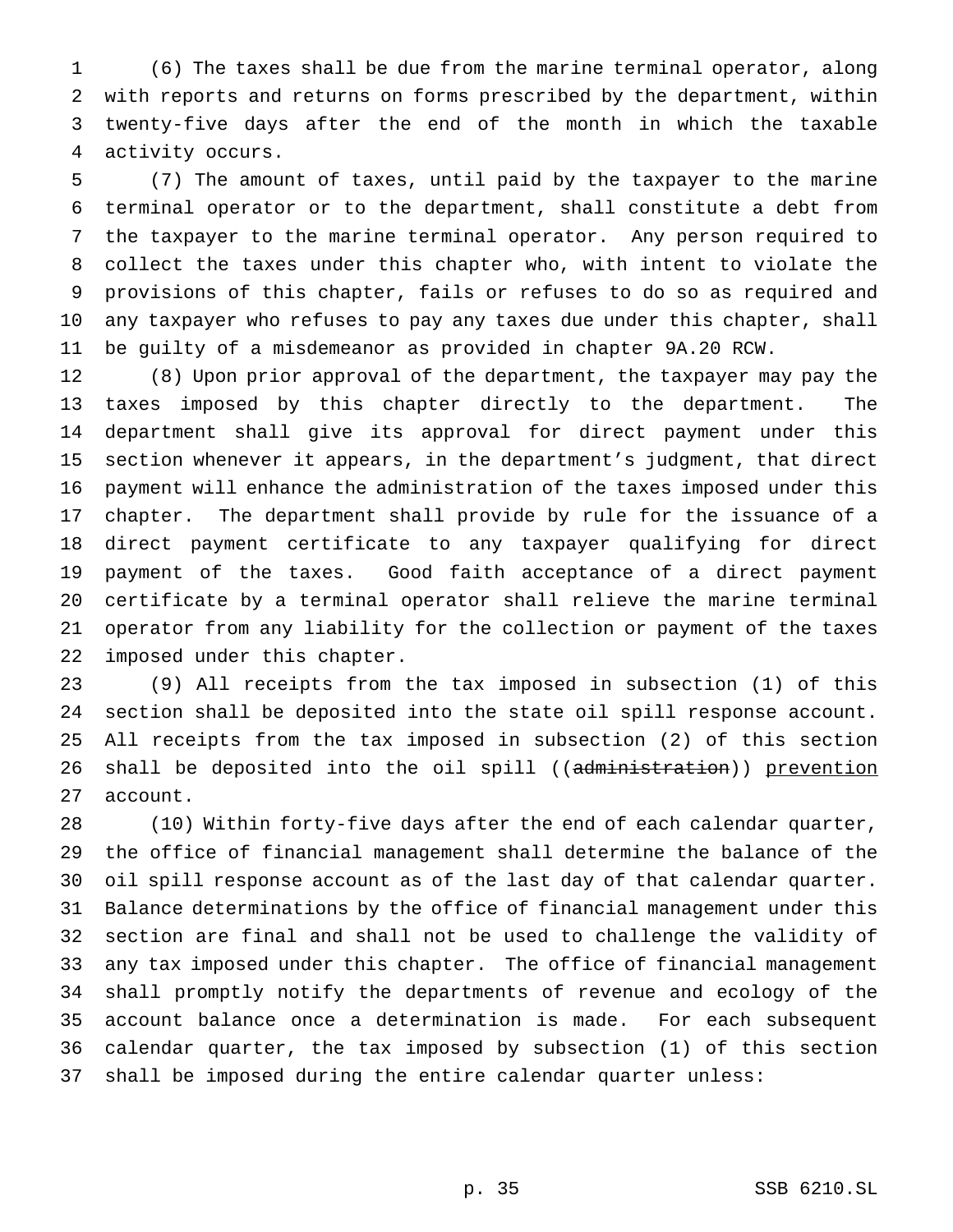(a) Tax was imposed under subsection (1) of this section during the immediately preceding calendar quarter, and the most recent quarterly balance is more than nine million dollars; or

 (b) Tax was not imposed under subsection (1) of this section during the immediately preceding calendar quarter, and the most recent quarterly balance is more than eight million dollars.

 NEW SECTION. **Sec. 26.** The section 18(2), chapter 116, Laws of 1990 changes requiring the defenses in that subsection to be the sole causes of the discharge, and the text of section 18(2)(b), chapter 116, Laws of 1990 shall apply prospectively and not retroactively after June 7, 1990.

 **Sec. 27.** RCW 43.21I.010 and 1992 c 73 s 4 are each amended to read as follows:

14 (1) There is hereby created ((an agency of state government to be 15 known as the office of marine safety. The office)) within the department of ecology an oil spill prevention program. For the 17 program, the department shall be vested with all powers and duties 18 transferred to it from the office of marine safety and such other powers and duties as may be authorized by law. The main administrative 20 office (( $\Theta$ f)) for the (( $\Theta$ ffice)) program shall be located in the city 21 of Olympia. The ((administrator)) director may establish administrative facilities in other locations, if deemed necessary for 23 the efficient operation of the ((office)) program, and if consistent with the principles set forth in subsection (2) of this section.

25 (2) The ((office of marine safety)) oil spill prevention program shall be organized consistent with the goals of providing state government with a focus in marine transportation and serving the people 28 of this state. The legislature recognizes that the ((administrator)) 29 director needs sufficient organizational flexibility to carry out the 30 ((office's)) program's various duties. To the extent practical, the 31 ((administrator)) director shall consider the following organizational principles:

 (a) Clear lines of authority which avoid functional duplication 34 within and between subelements of the ((office)) program;

 (b) A clear and simplified organizational design promoting accessibility, responsiveness, and accountability to the legislature, 37 the consumer, and the general public; and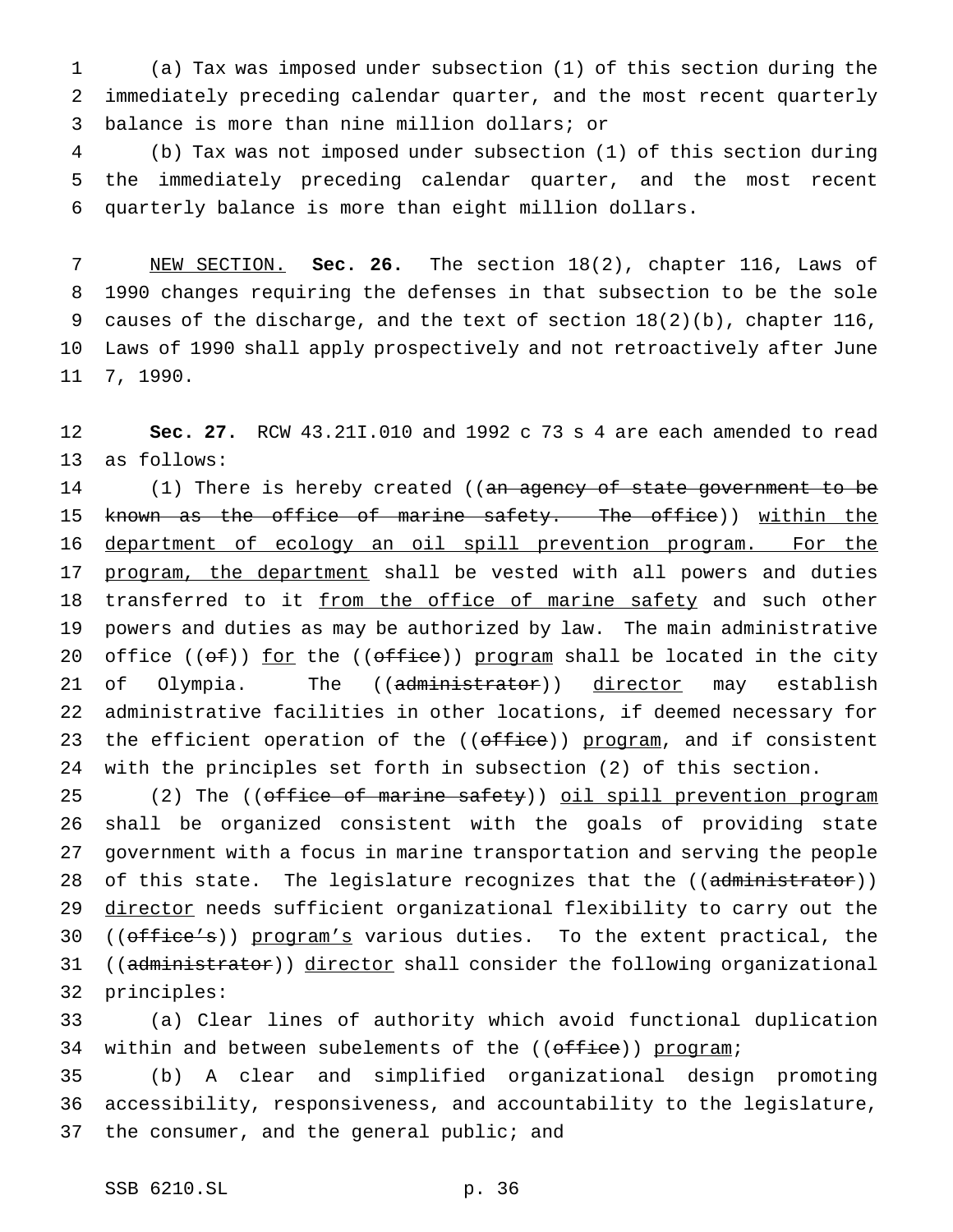(c) Maximum span of control without jeopardizing adequate supervision.

 (3) The ((office)) department, through the program, shall provide leadership and coordination in identifying and resolving threats to the safety of marine transportation and the impact of marine transportation on the environment:

 (a) Working with other state agencies and local governments to strengthen the state and local governmental partnership in providing public protection;

 (b) Providing expert advice to the executive and legislative branches of state government;

(c) Providing active and fair enforcement of rules;

 (d) Working with other federal, state, and local agencies and facilitating their involvement in planning and implementing marine 15 safety measures;

(e) Providing information to the public; and

 (f) Carrying out such other related actions as may be appropriate to this purpose.

 (4) In accordance with the administrative procedure act, chapter 20 34.05 RCW, the ((office)) department shall ensure an opportunity for consultation, review, and comment before the adoption of standards, guidelines, and rules.

 (5) Consistent with the principles set forth in subsection (2) of 24 this section, the ((administrator)) director may create such administrative divisions, offices, bureaus, and programs within the 26 ((office)) program as the ((administrator)) director deems necessary. 27 The ((administrator)) director shall have complete charge of and 28 supervisory powers over the ((office)) program, except where the 29 ((administrator's)) director's authority is specifically limited by law.

31 (6) The ((administrator)) director shall appoint such personnel as 32 are necessary to carry out the duties of the ((office)) program. In 33 addition to exemptions set forth in RCW  $41.06.070$  ( $(28)$ , the 34 administrator, the administrator's confidential secretary, and)), up to four professional staff members shall be exempt from the provisions of 36 chapter 41.06 RCW. All other employees of the ((office)) program shall be subject to the provisions of chapter 41.06 RCW.

38 (7) The definitions in this section apply throughout this chapter. (a) "Department" means the department of ecology.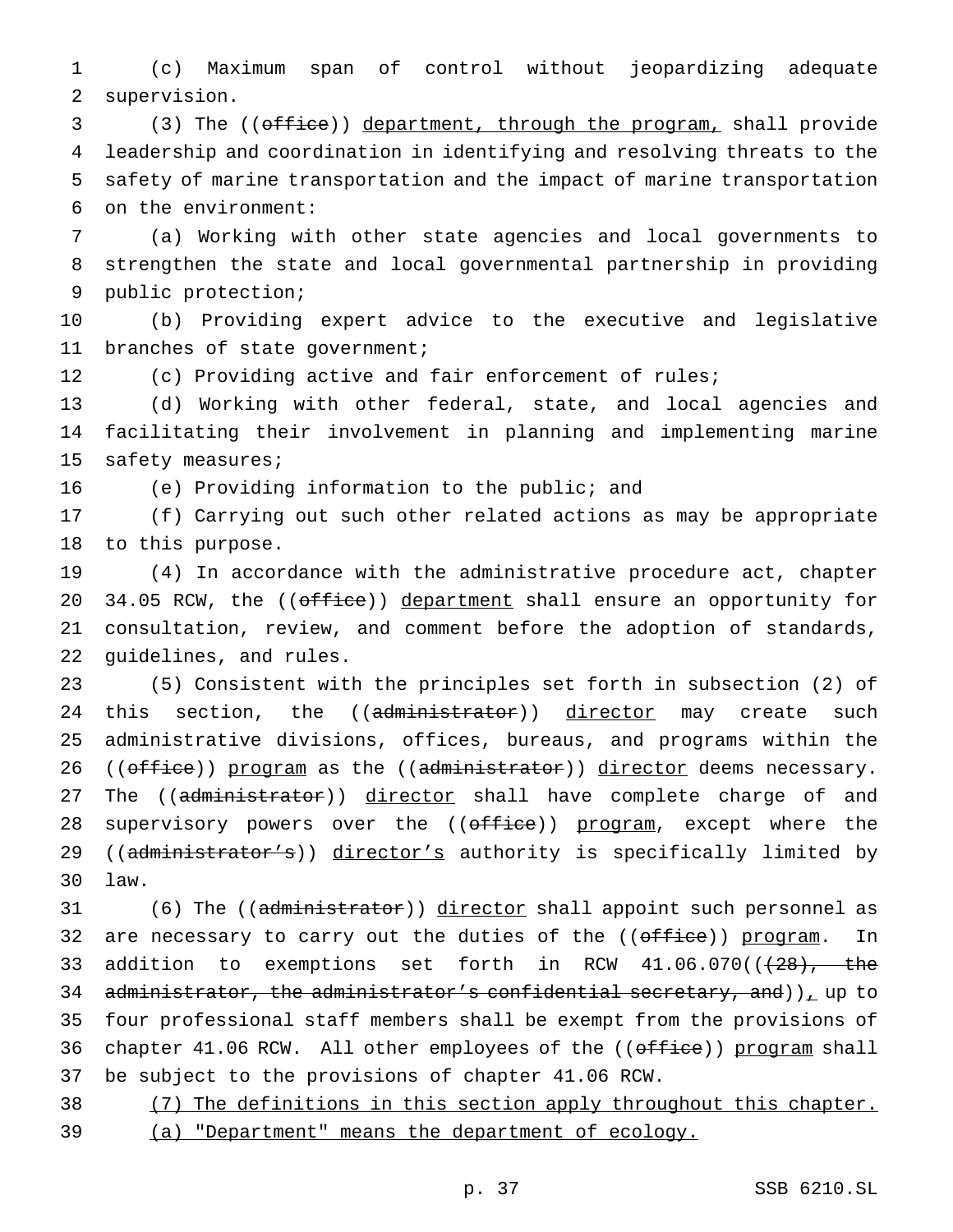(b) "Director" means the director of the department.

 **Sec. 28.** RCW 43.21I.030 and 1992 c 73 s 11 are each amended to read as follows:

4 In addition to any other powers granted the ((administrator)) 5 director, the ((administrator)) director may:

 (1) Adopt, in accordance with chapter 34.05 RCW, rules necessary to carry out the provisions of this chapter and chapter 88.46 RCW;

 (2) Appoint such advisory committees as may be necessary to carry out the provisions of this chapter and chapter 88.46 RCW. Members of such advisory committees are authorized to receive travel expenses in 11 accordance with RCW 43.03.050 and 43.03.060. The ((administrator)) 12 director shall review each advisory committee within the jurisdiction 13 of the ((<del>office</del>)) program and each statutory advisory committee on a biennial basis to determine if such advisory committee is needed. The criteria specified in RCW 43.131.070 shall be used to determine whether or not each advisory committee shall be continued;

 (3) Undertake studies, research, and analysis necessary to carry out the provisions of this chapter and chapter 88.46 RCW;

19 (4) Delegate powers, duties, and functions of the ((office)) 20 program to employees of the ((office)) department as the 21 ((administrator)) director deems necessary to carry out the provisions 22 of this chapter and chapter 88.46 RCW;

23 (5) Enter into contracts on behalf of the ((office)) department to carry out the purposes of this chapter and chapter 88.46 RCW;

 (6) Act for the state in the initiation of, or the participation in, any intergovernmental program for the purposes of this chapter and chapter 88.46 RCW; or

(7) Accept gifts, grants, or other funds.

 **Sec. 29.** RCW 43.21I.040 and 1991 c 200 s 407 are each amended to read as follows:

31 (1) The ((administrator)) director shall have full authority to administer oaths and take testimony thereunder, to issue subpoenas 33 requiring the attendance of witnesses before the ((administrator)) 34 director together with all books, memoranda, papers, and other documents, articles or instruments, and to compel the disclosure by such witnesses of all facts known to them relative to the matters under investigation.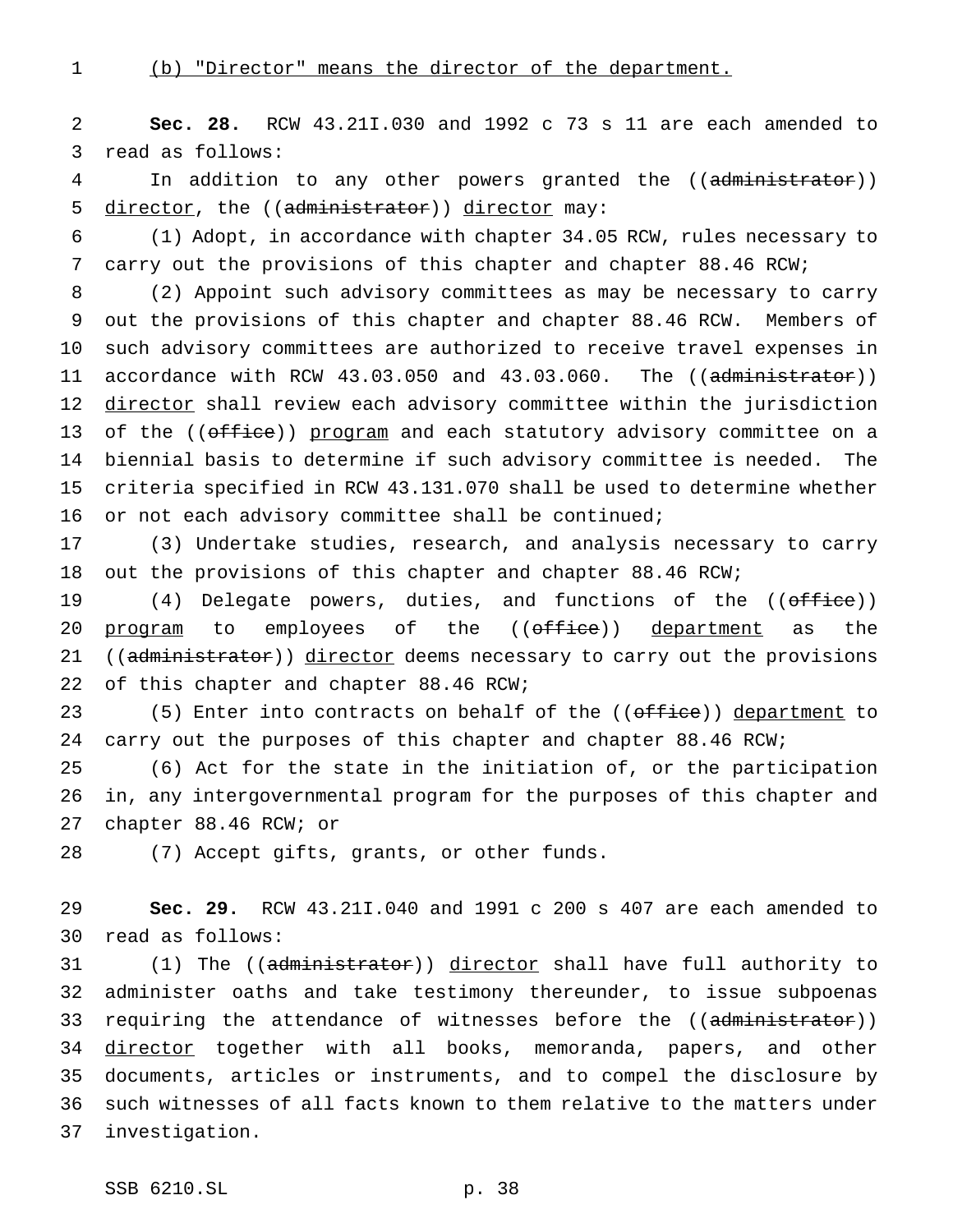(2) Subpoenas issued in adjudicative proceedings shall be governed by chapter 34.05 RCW.

 (3) Subpoenas issued in the conduct of investigations required or authorized by other statutory provisions or necessary in the enforcement of other statutory provisions shall be governed by chapter 34.05 RCW.

 **Sec. 30.** RCW 88.40.011 and 1992 c 73 s 12 are each amended to read as follows:

 Unless the context clearly requires otherwise, the definitions in this section apply throughout this chapter.

 (1) (("Administrator" means the administrator of the office of 12 marine safety created in RCW 43.211.010.

 $(2)$ )) "Cargo vessel" means a self-propelled ship in commerce, other than a tank vessel or a passenger vessel, of three hundred or more gross tons, including but not limited to, commercial fish processing vessels and freighters.

17 ( $((+3))$   $(2)$  "Bulk" means material that is stored or transported in a loose, unpackaged liquid, powder, or granular form capable of being conveyed by a pipe, bucket, chute, or belt system.

 $((+4))$   $(3)$  "Covered vessel" means a tank vessel, cargo vessel, or passenger vessel.

22  $((+5))$   $(4)$  "Department" means the department of ecology.

23  $((+6))$   $(5)$  "Director" means the director of the department of ecology.

 $((+7))$   $(6)$  (a) "Facility" means any structure, group of structures, equipment, pipeline, or device, other than a vessel, located on or near the navigable waters of the state that transfers oil in bulk to or from a tank vessel or pipeline, that is used for producing, storing, handling, transferring, processing, or transporting oil in bulk.

 (b) A facility does not include any: (i) Railroad car, motor vehicle, or other rolling stock while transporting oil over the highways or rail lines of this state; (ii) retail motor vehicle motor fuel outlet; (iii) facility that is operated as part of an exempt agricultural activity as provided in RCW 82.04.330; (iv) underground storage tank regulated by the department or a local government under chapter 90.76 RCW; or (v) marine fuel outlet that does not dispense more than three thousand gallons of fuel to a ship that is not a covered vessel, in a single transaction.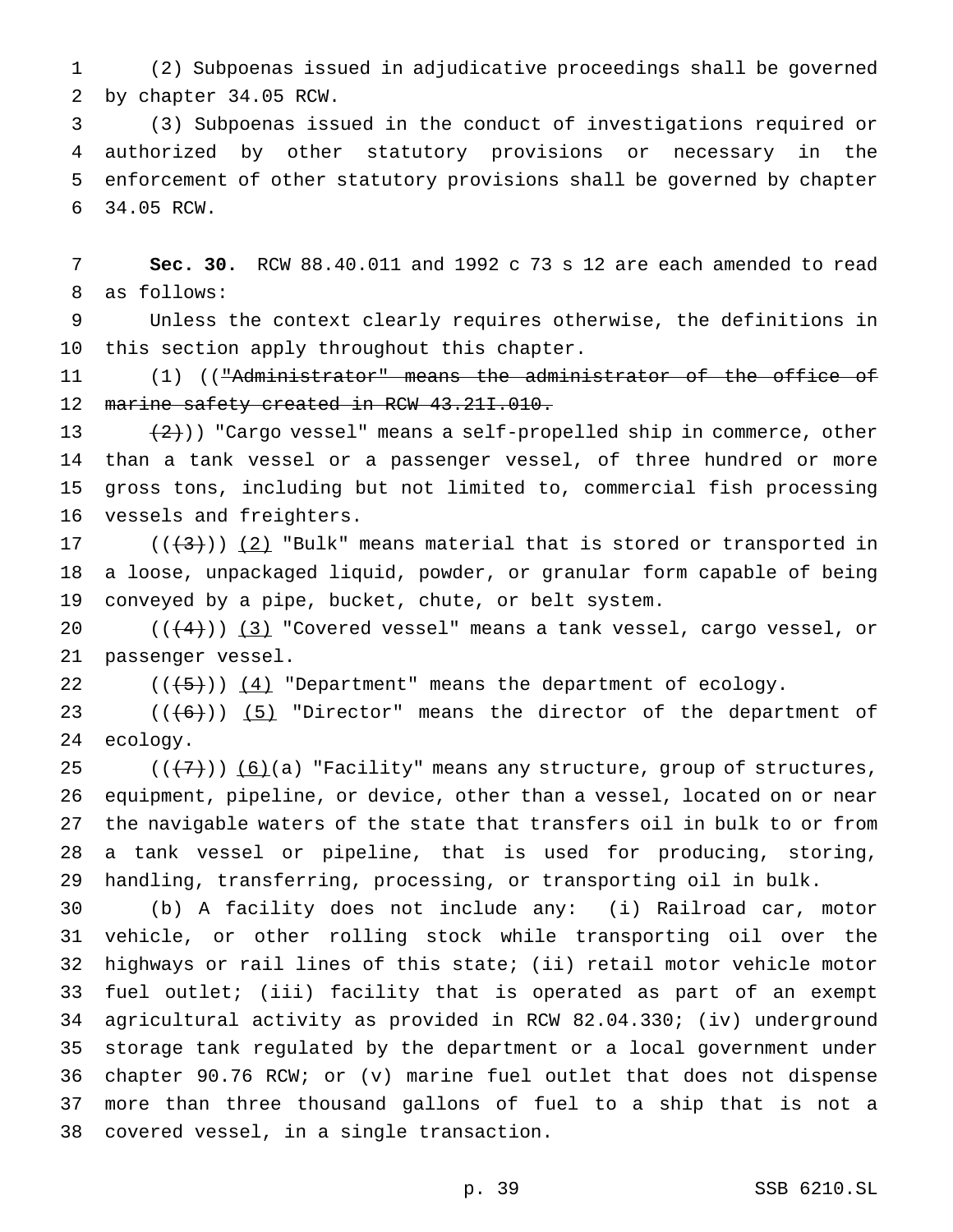(( $\left(\frac{1}{8}\right)$ ) (7) "Hazardous substances" means any substance listed in Table 302.4 of 40 C.F.R. Part 302 adopted August 14, 1989, under section 101(14) of the federal comprehensive environmental response, compensation, and liability act of 1980, as amended by P.L. 99-499. The following are not hazardous substances for purposes of this chapter:

(a) Wastes listed as F001 through F028 in Table 302.4; and

(b) Wastes listed as K001 through K136 in Table 302.4.

 $((+9))$  (8) "Inland barge" means any barge operating on the waters of the state and certified by the coast guard as an inland barge.

 $((+10))$  (9) "Navigable waters of the state" means those waters of the state, and their adjoining shorelines, that are subject to the ebb and flow of the tide and/or are presently used, have been used in the past, or may be susceptible for use to transport intrastate, interstate, or foreign commerce.

16 (( $\left(11\right)$  "Office" means the office of marine safety established by 17 RCW 43.211.010.

18 (12))) (10) "Oil" or "oils" means any naturally occurring liquid hydrocarbons at atmospheric temperature and pressure coming from the earth, including condensate and natural gasoline, and any fractionation thereof, including, but not limited to, crude oil, petroleum, gasoline, fuel oil, diesel oil, oil sludge, oil refuse, and oil mixed with wastes other than dredged spoil. Oil does not include any substance listed in Table 302.4 of 40 C.F.R. Part 302 adopted August 14, 1989, under section 101(14) of the federal comprehensive environmental response, compensation, and liability act of 1980, as amended by P.L. 99-499.

27 (((13))) (11) "Offshore facility" means any facility located in, on, or under any of the navigable waters of the state, but does not include a facility any part of which is located in, on, or under any land of the state, other than submerged land.

 $((+14))$   $(12)$  "Onshore facility" means any facility any part of which is located in, on, or under any land of the state, other than submerged land, that because of its location, could reasonably be expected to cause substantial harm to the environment by discharging oil into or on the navigable waters of the state or the adjoining shorelines.

 ( $(\overline{+15})$ )  $(13)(a)$  "Owner or operator" means (i) in the case of a vessel, any person owning, operating, or chartering by demise, the vessel; (ii) in the case of an onshore or offshore facility, any person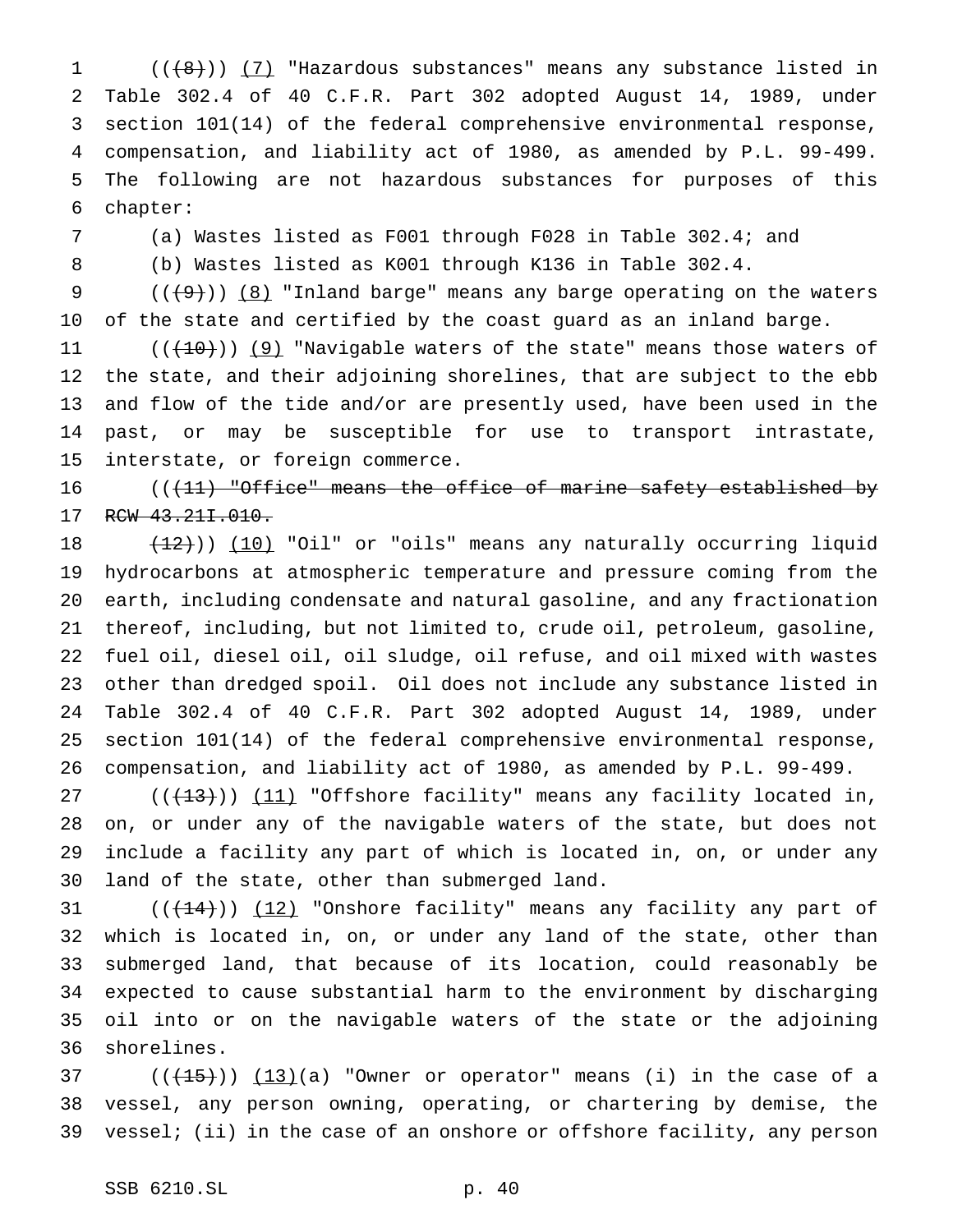owning or operating the facility; and (iii) in the case of an abandoned vessel or onshore or offshore facility, the person who owned or operated the vessel or facility immediately before its abandonment.

 (b) "Operator" does not include any person who owns the land underlying a facility if the person is not involved in the operations of the facility.

7 (( $(16)$ )) (14) "Passenger vessel" means a ship of three hundred or more gross tons with a fuel capacity of at least six thousand gallons carrying passengers for compensation.

10 ((<del>(17)</del>)) <u>(15)</u> "Ship" means any boat, ship, vessel, barge, or other floating craft of any kind.

 $((+18))$  (16) "Spill" means an unauthorized discharge of oil into the waters of the state.

14  $((+19))$   $(17)$  "Tank vessel" means a ship that is constructed or adapted to carry, or that carries, oil in bulk as cargo or cargo residue, and that:

(a) Operates on the waters of the state; or

 (b) Transfers oil in a port or place subject to the jurisdiction of this state.

 $((+20))$   $(18)$  "Waters of the state" includes lakes, rivers, ponds, streams, inland waters, underground water, salt waters, estuaries, tidal flats, beaches and lands adjoining the seacoast of the state, sewers, and all other surface waters and watercourses within the jurisdiction of the state of Washington.

 **Sec. 31.** RCW 88.40.020 and 1992 c 73 s 13 are each amended to read as follows:

 (1) Any inland barge that transports hazardous substances in bulk as cargo, using any port or place in the state of Washington or the navigable waters of the state shall establish evidence of financial responsibility in the amount of the greater of one million dollars, or one hundred fifty dollars per gross ton of such vessel.

 (2)(a) Except as provided in (c) of this subsection, a tank vessel that carries oil as cargo in bulk shall demonstrate financial responsibility to pay at least five hundred million dollars.

35 (b) The ((administrator)) director by rule may establish a lesser standard of financial responsibility for barges of three hundred gross tons or less. The standard shall set the level of financial responsibility based on the quantity of cargo the barge is capable of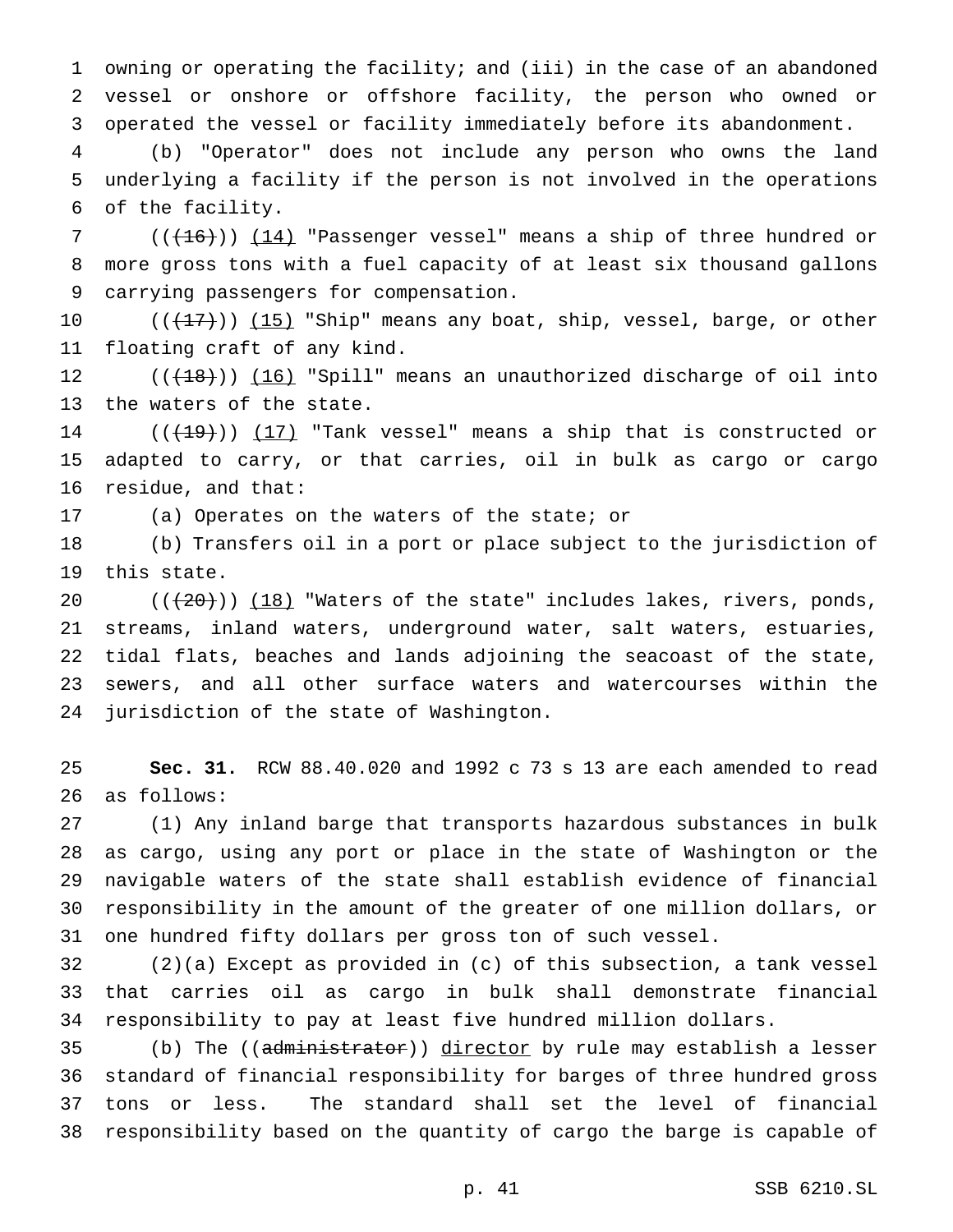1 carrying. The ((administrator)) director shall not set the standard for barges of three hundred gross tons or less below that required under federal law.

 (c) The owner or operator of a tank vessel who is a member of an international protection and indemnity mutual organization and is covered for oil pollution risks up to the amounts required under this section is not required to demonstrate financial responsibility under 8 this chapter. The ((administrator)) director may require the owner or operator of a tank vessel to prove membership in such an organization. (3) A cargo vessel or passenger vessel that carries oil as fuel shall demonstrate financial responsibility to pay the greater of at least six hundred dollars per gross ton or five hundred thousand dollars.

 (4) The documentation of financial responsibility shall demonstrate the ability of the document holder to meet state and federal financial liability requirements for the actual costs for removal of oil spills, for natural resource damages, and necessary expenses.

18 (5) The ((office)) department may by rule set a lesser amount of financial responsibility for a tank vessel that meets standards for construction, propulsion, equipment, and personnel established by the 21 ((office)) department. The ((office)) department shall require as a minimum level of financial responsibility under this subsection the same level of financial responsibility required under federal law.

 (6) This section shall not apply to a covered vessel owned or operated by the federal government or by a state or local government.

 **Sec. 32.** RCW 88.40.030 and 1991 c 200 s 705 are each amended to read as follows:

 Financial responsibility required by this chapter may be established by any one of, or a combination of, the following methods 30 acceptable to the ((office of marine safety or the)) department of ecology: (1) Evidence of insurance; (2) surety bonds; (3) qualification as a self-insurer; or (4) other evidence of financial responsibility. Any bond filed shall be issued by a bonding company authorized to do business in the United States. Documentation of such financial responsibility shall be kept on any covered vessel and filed 36 with the ((office)) department at least twenty-four hours before entry of the vessel into the navigable waters of the state. A covered vessel is not required to file documentation of financial responsibility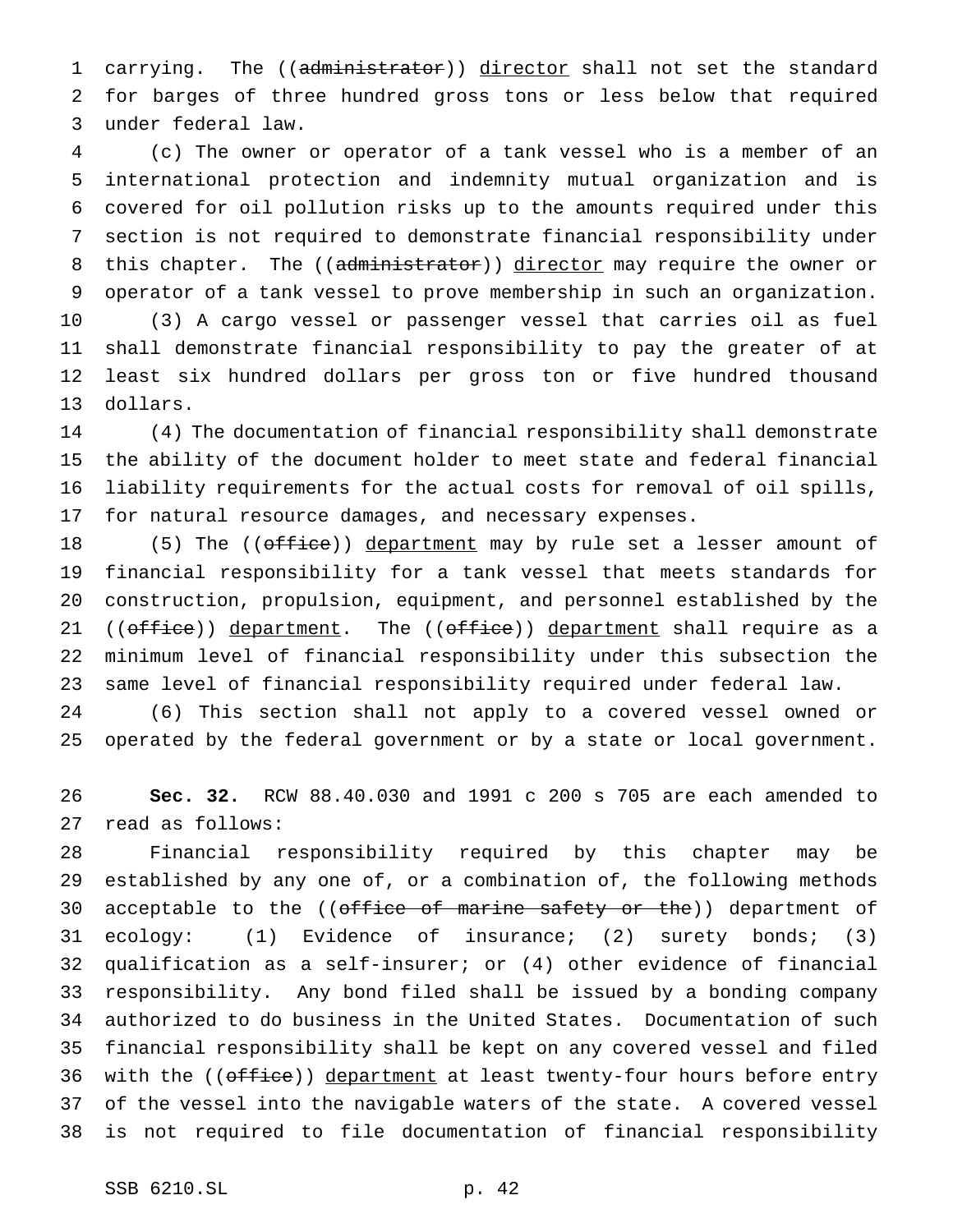twenty-four hours before entry of the vessel into the navigable waters of the state, if the vessel has filed documentation of financial responsibility with the federal government, and the level of financial responsibility required by the federal government is the same as or exceeds state requirements. The owner or operator of the vessel may 6 file with the ((office)) department a certificate evidencing compliance with the requirements of another state's or federal financial responsibility requirements if the state or federal government requires a level of financial responsibility the same as or greater than that required under this chapter.

 **Sec. 33.** RCW 88.40.040 and 1992 c 73 s 14 are each amended to read as follows:

13 (1) The ((office)) department shall deny entry to the waters of the state to any vessel that does not meet the financial responsibility requirements of this chapter. Any vessel owner or operator that does not meet the financial responsibility requirements of this chapter and any rules prescribed thereunder or the federal oil pollution act of 18 1990 shall be reported by the ((office)) department to the United States coast guard.

20 (2) The ((office)) department shall enforce section 1016 of the federal oil pollution act of 1990 as authorized by section 1019 of the federal act.

 **Sec. 34.** RCW 90.56.310 and 1992 c 73 s 35 are each amended to read as follows:

 (1) Except as provided in subsection (3) of this section, it shall be unlawful:

 (a) For the owner or operator to operate an onshore or offshore facility without an approved contingency plan as required under RCW 90.56.210, a spill prevention plan required by RCW 90.56.200, or financial responsibility in compliance with chapter 88.40 RCW and the federal oil pollution act of 1990; or

 (b) For the owner or operator of an onshore or offshore facility to transfer cargo or passengers to or from a covered vessel that does not have an approved contingency plan or an approved prevention plan required under chapter 88.46 RCW or financial responsibility in compliance with chapter 88.40 RCW and the federal oil pollution act of 1990.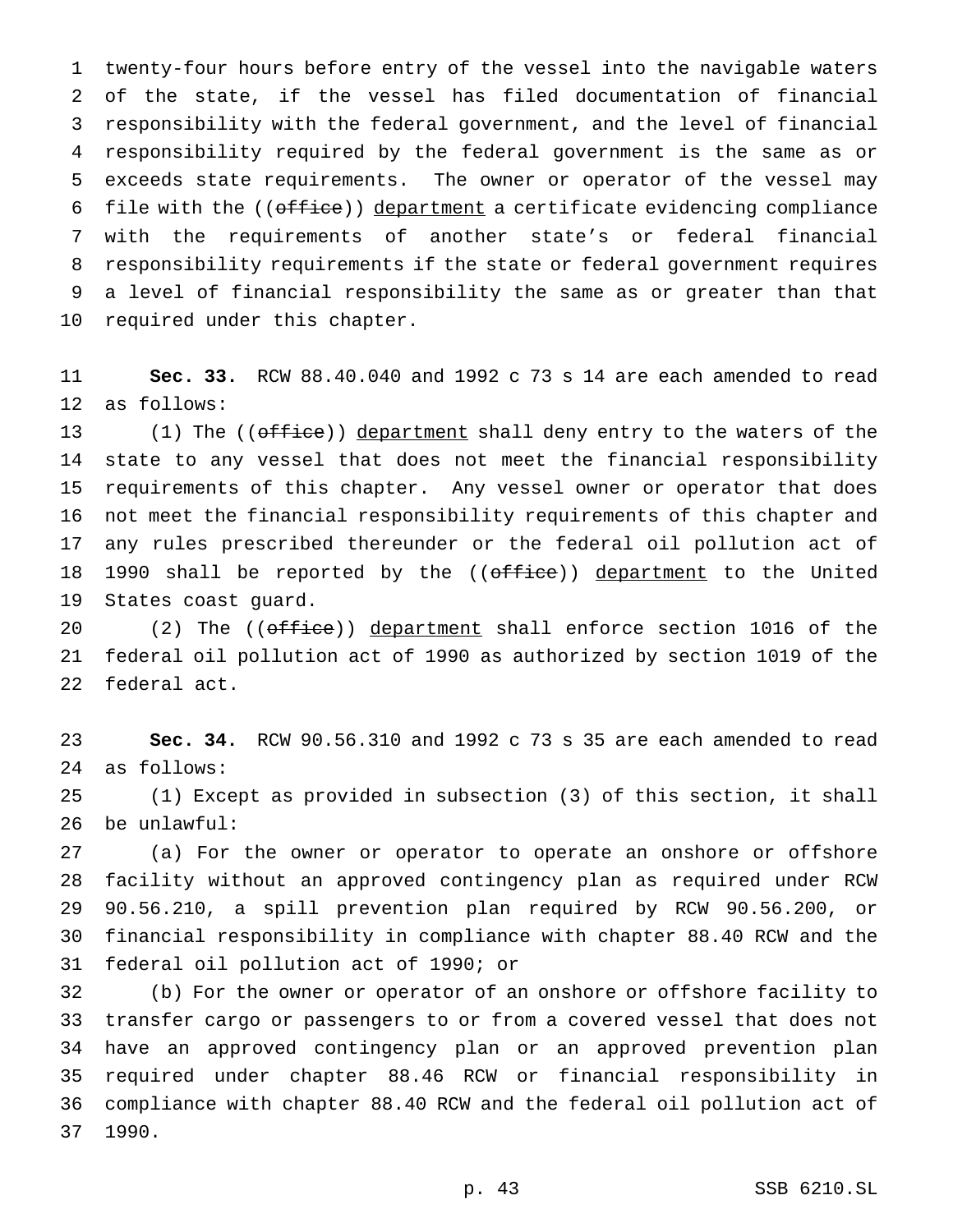(2) The department may assess a civil penalty under RCW 43.21B.300 of up to one hundred thousand dollars against any person who is in violation of this section. Each day that a facility or person is in violation of this section shall be considered a separate violation.

 (3) It shall not be unlawful for a facility or other person to operate or accept cargo or passengers from a covered vessel if:

 (a) A contingency plan, a prevention plan, or financial responsibility is not required for the facility; or

 (b) A contingency and prevention plan has been submitted to the department as required by this chapter and rules adopted by the department and the department is reviewing the plan and has not denied approval.

 (4) Any person may rely on a copy of the statement issued by the department pursuant to RCW 90.56.210(7) as evidence that the facility has an approved contingency plan and the statement issued pursuant to RCW 90.56.200(4) as evidence that the facility has an approved spill prevention plan. Any person may rely on a copy of the statement issued 18 by the office of marine safety, or its successor agency, the 19 department, pursuant to RCW 88.46.060 as evidence that the vessel has an approved contingency plan and the statement issued pursuant to RCW 88.46.040 as evidence that the vessel has an approved prevention plan.

 **Sec. 35.** RCW 43.21I.005 and 1997 c 449 s 1 are each amended to read as follows:

 (1) The legislature declares that Washington's waters have irreplaceable value for the citizens of the state. These waters are vital habitat for numerous and diverse marine life and wildlife and the source of recreation, aesthetic pleasure, and pride for Washington's citizens. These waters are also vital for much of Washington's economic vitality.

 The legislature finds that the transportation of oil on these waters creates a great potential hazard to these important natural resources. The legislature also finds that there is no state agency responsible for maritime safety to ensure this state's interest in preserving these resources.

35 ((The legislature therefore finds that in order to protect these waters it is necessary to establish an office of marine safety which 37 will have the responsibility to promote the safety of marine 38 transportation in Washington.))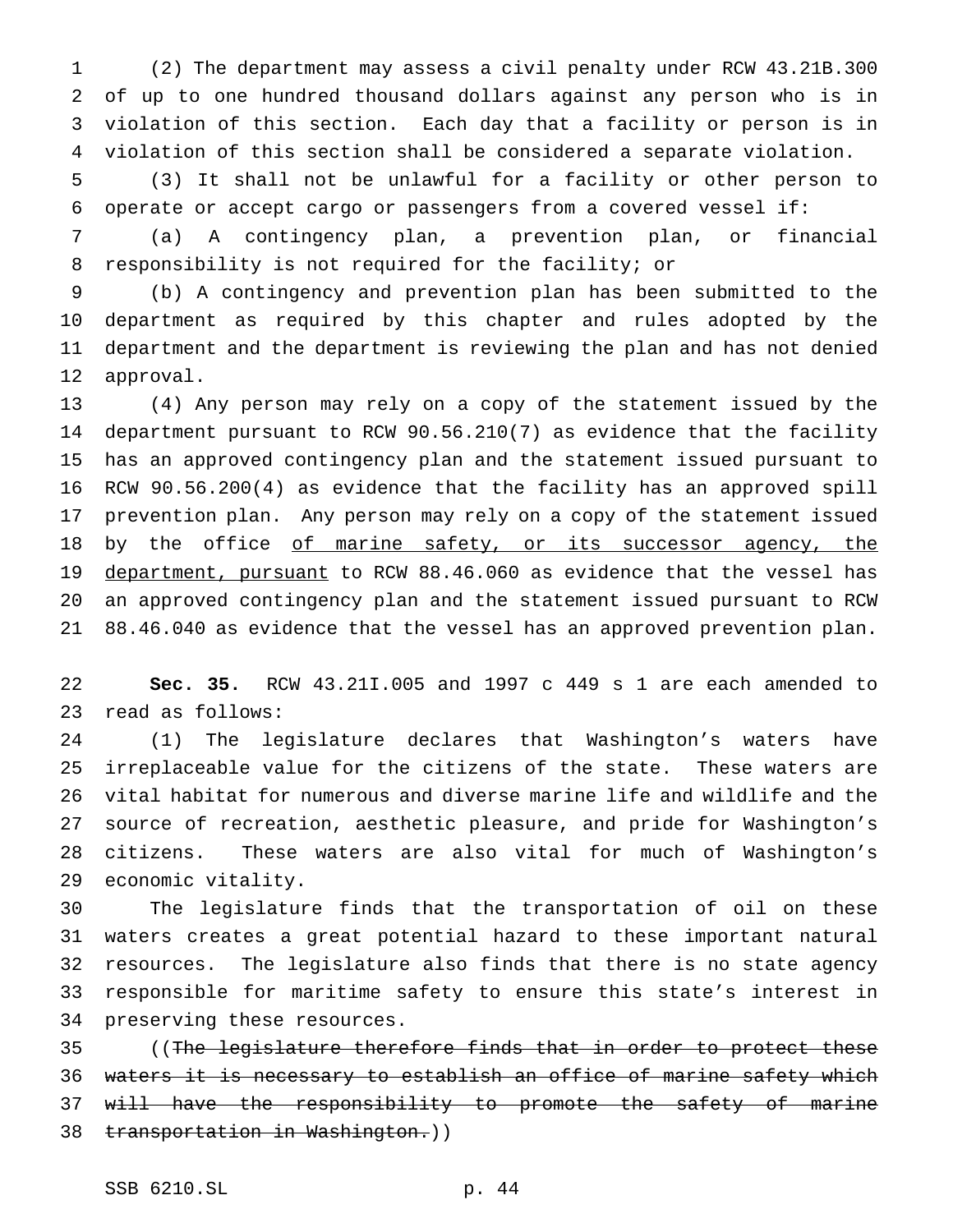(2) The legislature finds that adequate funding is necessary for the state to continue its priority focus on the prevention of oil spills, as well as maintain a strong oil spill response, planning, and environmental restoration capability. The legislature further finds 5 that  $(\text{[the]})$  the long-term environmental health of the state's waters depends upon the strength and vitality of its oil spill prevention and response program that fosters planning, coordination, and incident command. To that end, the merger of the office of marine safety with the department of ecology shall: Ensure coordination via streamlining 10 the marine safety functions of two agencies into one; provide a focused prevention and response program under a single administration; generate efficient incident command response capability and continue to meet the 13 challenges threatening marine safety and the environment; and increase accountability to the public, the executive branch, and the legislature.

 (3) It is the intent of the legislature that the state's oil spill prevention, response, planning, and environmental restoration activities be sufficiently funded to maintain a strong prevention and response program. It is further the intent of the legislature that the merger of the office of marine safety with the department of ecology be accomplished in an organizational manner that maintains a priority focus and position for the oil spill prevention and response program. The merger shall allow for ready identification of the program by the public and ensure no diminution in the state's commitment to marine safety and environmental protection as follows:

 (a) The director of the department of ecology shall consolidate all of the agency's oil spill prevention, planning, and response programs and personnel into a division or equivalent unit of organization within the department. The division shall be managed by a single administrator who is an assistant director or person of equivalent status in the department's organization. The administrator shall report directly to the director.

 (b) The consolidated oil spill program unit within the department shall maintain prevention of oil spills as a specific program.

 (c) The department shall identify and participate in resolving threats to safety of marine transportation and the impact of marine transportation on the environment.